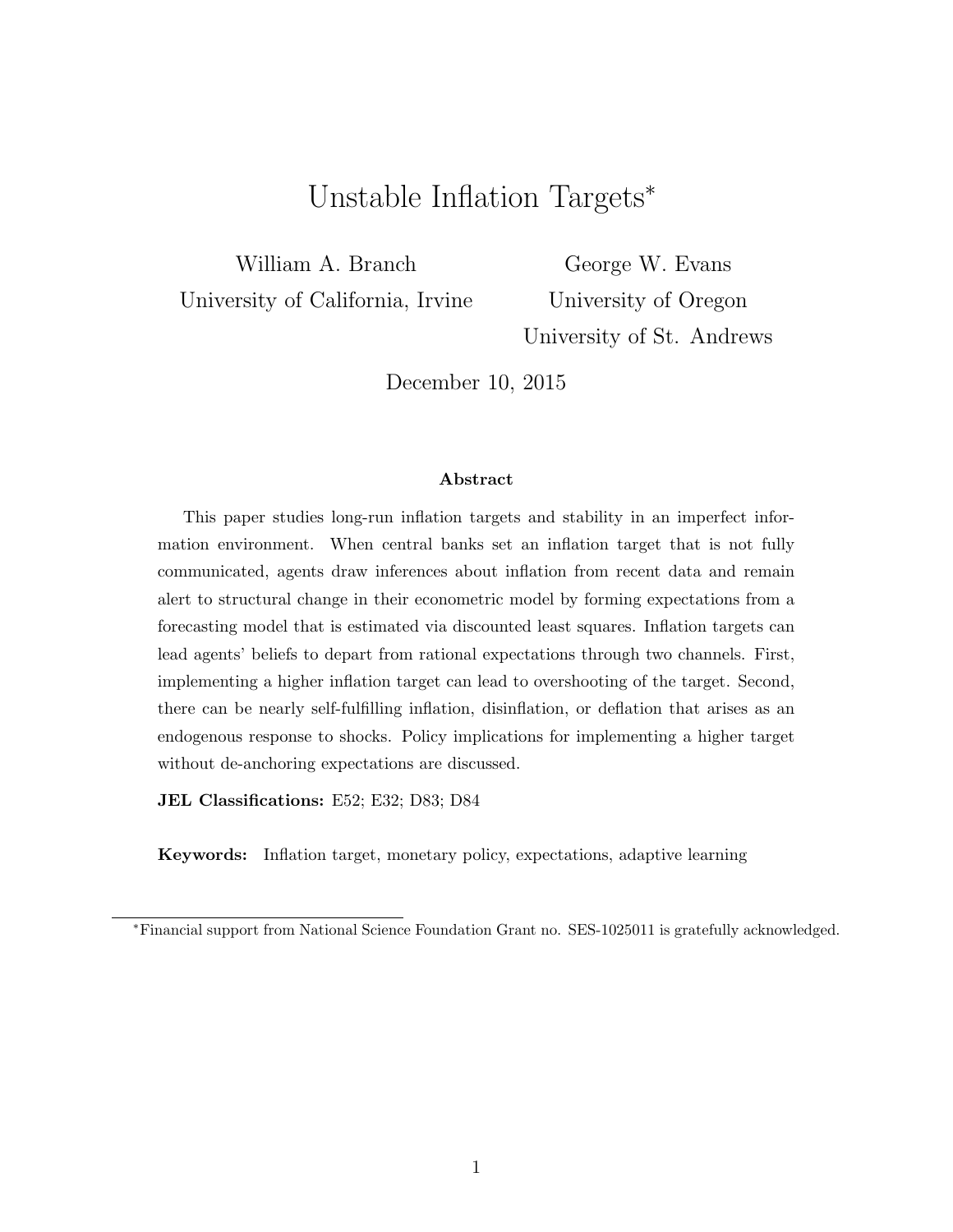Policy makers have generally chosen a  $2\%$  (inflation rate target). But there was no very good reason to use 2 % rather than 4 %. Two percent doesn't mean price stability. Between  $2\%$  and  $4\%$ , there isn't much cost from inflation. If I were to choose an inflation target today, I'd strongly argue for 4%.

#### – Interview with Olivier Blanchard in WSJ 2/11/2010

In this context, raising the inflation objective would likely entail much greater costs than benefits. Inflation would be higher and probably more volatile under such a policy, undermining confidence and the ability of firms and households to make longer-term plans, while squandering the Fed's hard-won inflation credibility. Inflation expectations would also likely become significantly less stable, and risk premiums in asset markets–including inflation risk premiums–would rise.

–Chairman Ben S. Bernanke, remarks at the 2010 Jackson Hole Symposium

Since the economic crisis erupted, statistical properties of UK core CPI have swung markedly. From 2008 onwards, UK core inflation cannot be modelled as a stationary process. This shift may indicate that the MPC has become more tolerant of inflation deviating from target as a pragmatic reaction to the recession. However, it would also be consistent with the tolerance of persistently higher inflation – effectively raising the inflation target. We believe the former is the more accurate description of reality, but the danger is that wage and price setters take the latter view, and higher inflation expectations become self-fulfilling.

– Barclays Capital, Global Economics Weekly 10/15/2010

## 1 Introduction

The recent global economic crisis has renewed debate over the appropriate long-run inflation rate that monetary policymakers should target. Some have argued (see Krugman (1998), Summers (1991), Ball (2013)) that in "normal" times monetary authorities should pursue a higher average inflation rate in order to provide a cushion that facilitates a lowering of nominal interest rates so as to avoid a liquidity trap due to a binding zero-lower-bound constraint on interest rates. Subsequent analyses, that are typically based in models with explicit micro-foundations, find little support for higher average inflation rates. For example,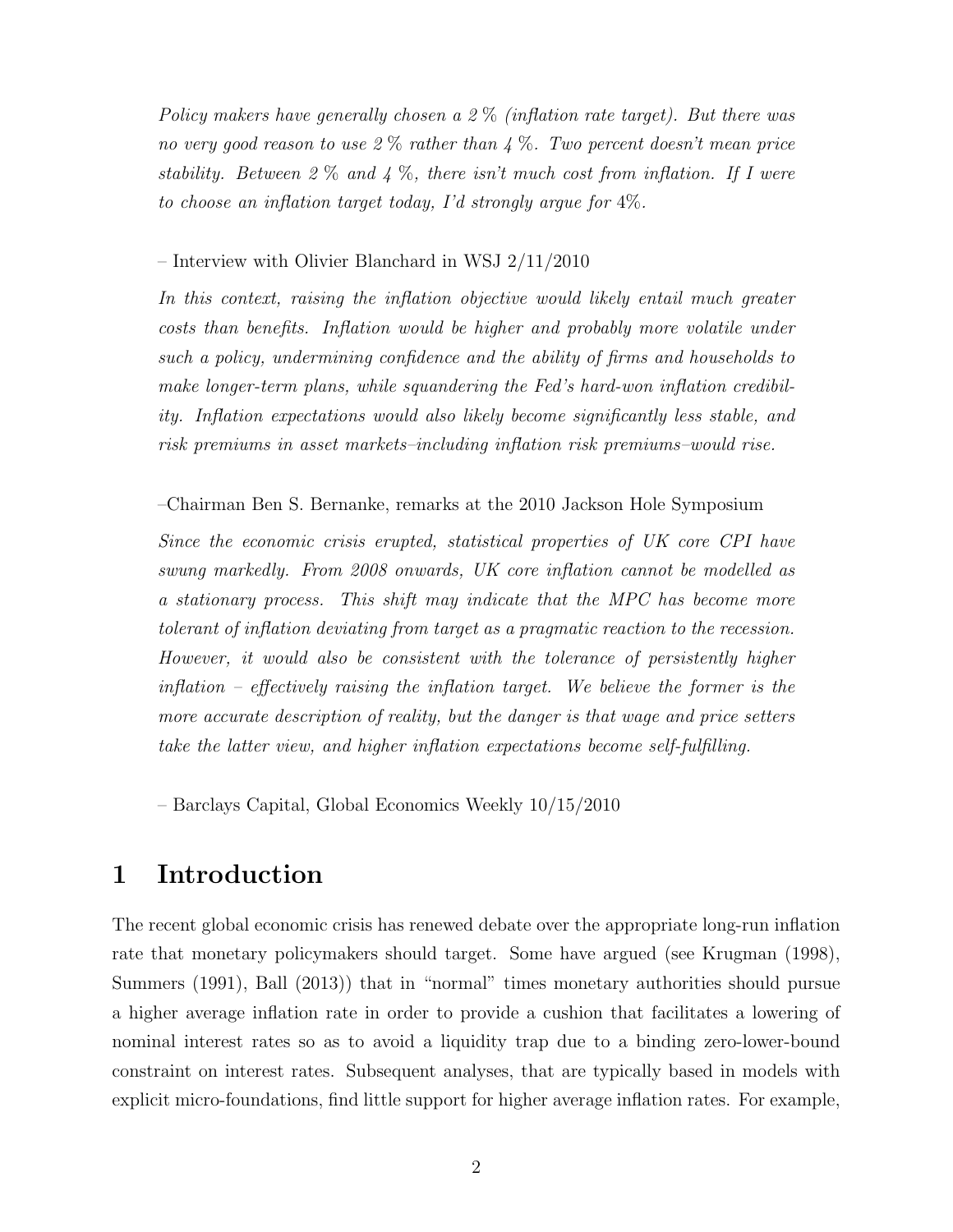Woodford (2003), Schmitt-Grohe and Uribe (2011), Eggertsson and Woodford (2003) and Coibion, Gorodnichenko, and Wieland (2012) find that the optimal inflation rate in New Keynesian models are close to zero, even after accounting for the protection that higher inflation rates provide in avoiding the zero lower bound. Ascari and Ropele (2007) find that higher target rates of inflation can destabilize economies. (See, also, Ascari and Sbordone (2014) for a recent review.) Nevertheless, among many economists there is the view that the added stability that might be achieved from a higher inflation target outweighs any of the distortionary losses associated with inflation.

Policymakers, though, are reticent to depart from a commitment to low and stable rates of inflation. Chairman Bernanke, in the quote above, expresses the view that higher average inflation rates will lead to more volatile inflation and "inflation expectations would also likely become significantly less stable." Most research into optimal long-run inflation rates and optimal policy in the presence of a zero lower bound constraint do not have a channel through which higher average inflation leads to the de-anchoring of inflation expectations. Conventional models assume perfect information (and rational expectations) which have the feature that, away from the zero lower bound, inflation will be a stationary process around the long-run target.<sup>1</sup>

This paper re-examines the stability of long-run inflation targets in an environment with imperfect information and adaptive learning. As a benchmark, the paper takes as its economic framework a simple dynamic Fisherian model in which nominal interest rates are adjusted, in accordance with a Taylor rule, whenever inflation deviates from its long-run target rate. Private-sector agents in the economy know the form of the Taylor rule. However, they do not know – or harbor some doubt about – the precise values for the response coefficient or the value and/or timing of the long-run inflation target. Instead, agents draw inferences about the inflation process from recent data by adopting an econometric forecasting model whose reduced-form nests the full class of rational expectations equilibria. These agents are Bayesian and, because of their uncertainty about the inflation target, they place a prior on structural change in their econometric model. This imperfect information framework implies that private sector agents adopt a simple  $AR(1)$  forecasting model, the parameters of which are updated in real time with a form of discounted least squares ("constant gain learning"). The priors of this model are specified in such a way that beliefs are, on average, close to rational expectations.

<sup>&</sup>lt;sup>1</sup>An important exception is Williams (2006) who examines whether higher inflation targets can make liquidity traps occur less often when rational expectations are replaced with a constant gain, or perpetual, learning rule.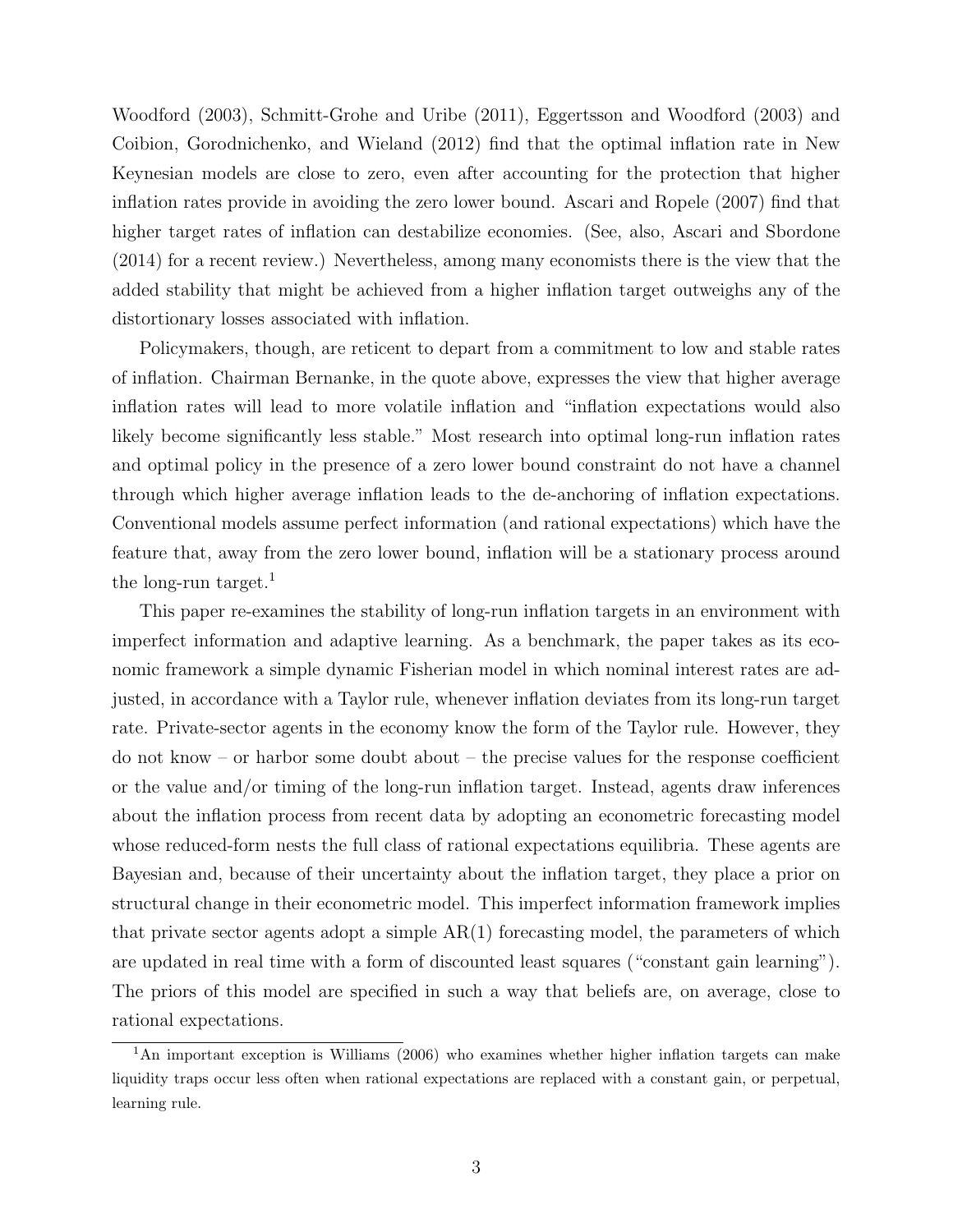The primary results of this paper are as follows. First, although over time beliefs tend to converge toward rational expectations, the combination of constant gain learning and a positive inflation target can lead agents in the economy to temporarily believe that inflation follows a random walk without drift. Under these beliefs, agents will interpret recent innovations to inflation as permanent shifts in the mean inflation rate. Random walk beliefs arise for a very intuitive reason. The long-run inflation target, and imperfect information about that target, lead agents to estimate the mean inflation rate from historical data. As a thought experiment, suppose there is a slight (temporary) upward drift in the inflation rate. Agents' econometric models will pick up that drift, leading to higher inflation expectations that feed back into higher inflation rates. This process is self-reinforcing and in some cases can lead agents to believe that inflation follows a random walk.

Second, random-walk beliefs, as we will show below, are nearly self-fulfilling, and consequently such beliefs tend to persist for a substantial period of time. Furthermore these beliefs tend to generate considerable economic volatility, characterized by significant bursts of inflation, disinflation, and even deflation. We find these dynamics arise across a broad range of model parameters, policy rules, and trend inflation rates. Third, implementing a higher target – say by moving the target from  $2\%$  to  $4\%$  – will introduce just the type of drift in inflation that can lead to random-walk beliefs and cause a substantial overshooting of the inflation target.

An important feature of our analysis is that imperfect information of inflation targets can generate instability in inflation rates even though the departure, on average, from rational expectations is small. The framework employed here is related to an extensive literature that employs adaptive learning in macroeconomics. Most closely related are papers that incorporate constant gain learning in studies of monetary policy and asset pricing (see, for example, Branch and Evans (2011); Sargent (1999); Orphanides and Williams (2005a); Cho, Williams, and Sargent (2002); Williams (2004); Cho and Kasa (2008); Eusepi and Preston (2011)). Branch and Evans (2011), in particular, find that when risk-averse agents in an asset pricing model forecast both the risk and return of stock prices using a forecasting model whose parameters are updated with constant gain least squares then traders may also come to temporarily believe that stocks follow a random walk. These nearly self-fulfilling random walk beliefs lead to recurrent bubbles and crashes in stock prices. The intuition for why inflation targets are destabilizing in an adaptive learning environment is similar to the existence of bubbles and crashes in stock markets.

Is it reasonable to assume that the private-sector might have imperfect information, or doubts, about the long-run inflation target? The answer is yes, for a variety of reasons. First,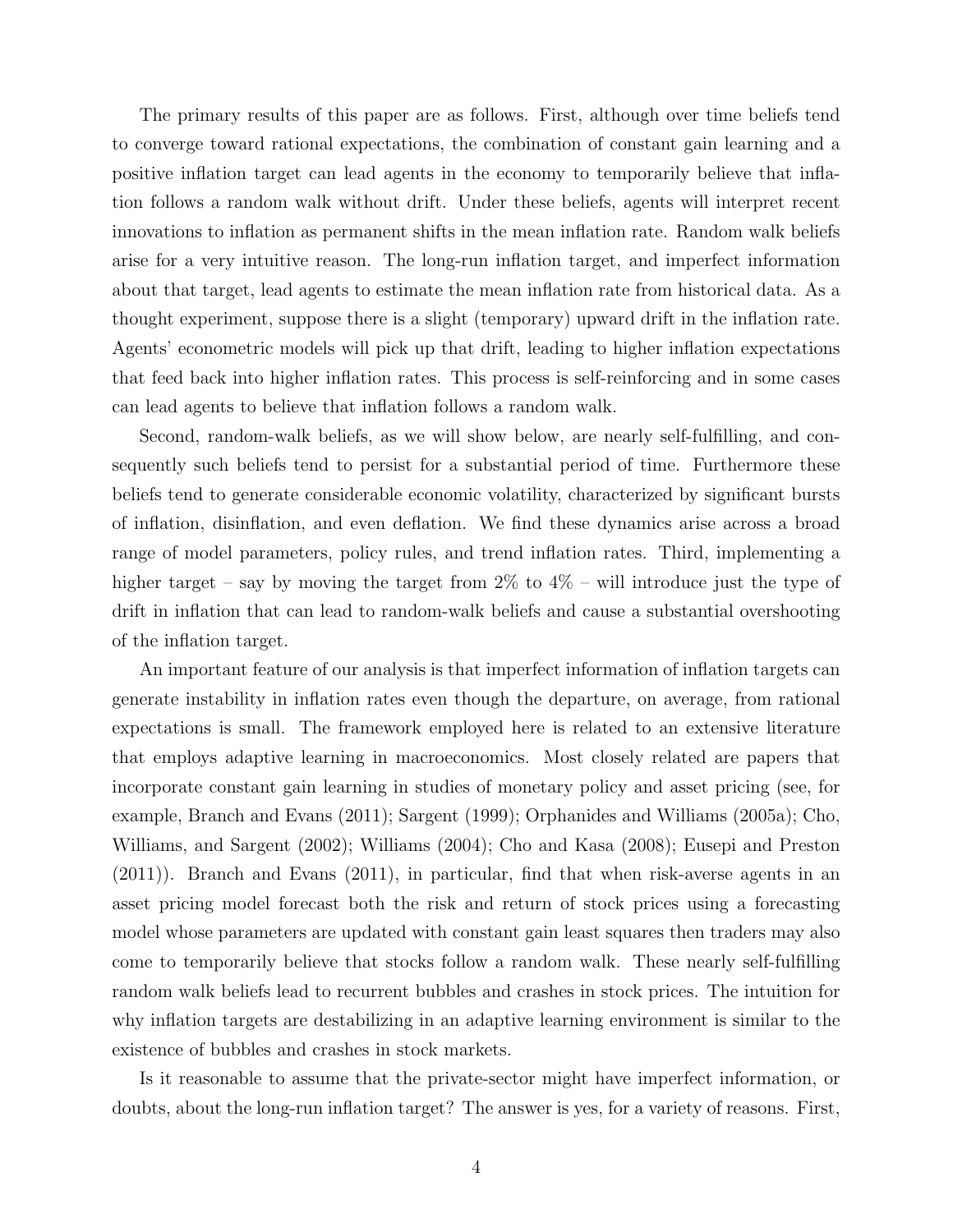the Federal Reserve Bank only recently adopted a stated inflation target and, in fact, it faces a dual mandate legislated by congress. In recent FOMC meetings, there has been debate about whether the Summary of Economic Projections (reported once each quarter by the FOMC) conveys the central bank's target. However, there is considerable uncertainty about that target value due to diverse views in the composition of the FOMC. In the Summary of Economic Projections, the central tendency ranges from 1.5-2% (though recently more concentrated at 2%). In the Survey of Professional Forecasters, there is considerable disagreement about average annual inflation over a 10 year period. SPF participants expect a 2.5% long-run inflation rate and the dispersion across forecasters ranges from 0.4% to 0.8% in each survey quarter.<sup>2</sup> Even in countries with an explicit target, such as England, the Barclays quote above shows that sophisticated market participants might hold doubts about the long-run target.

The results in the current paper provide a caution to proposals for higher long-run inflation targets as a safeguard against hitting the zero lower bound. In an extension of our basic analysis, we show that the likelihood of destabilizing random-walk beliefs arising increases with the long-run inflation target in a New Keynesian model, closed with a standard Taylor rule and subject to imperfect information about the long-run target. Moreover, the benchmark New Keynesian model may exhibit endogenous crashes in the inflation rate that bump up against the zero lower bound in nominal interest rates. These self-fulfilling paths exhibit rapid deflation and large negative output gaps. These liquidity traps only last for a finite period of time as the global stability of the rational expectations equilibrium eventually prevails. Conversely, we show that if policy rules are more aggressive in responding to inflation deviations from target, or if the target is implemented gradually, then destabilizing random-walk beliefs are less likely to arise.<sup>3</sup>

There are important policy implications from these results. Only credibly and completely informing the private-sector about the long-run inflation target and the timing of when that target will be implemented can avoid the unstable dynamics associated with positive inflation targets. When agents know the mean inflation rate, and need only forecast its persistence, random-walk beliefs do not arise. This result is related to a finding by Eusepi and Preston (2010), who show that central bank communication about the policy-setting process can affect the stability of rational expectations equilibria, and Orphanides and Williams (2005b),

<sup>2</sup>Guraynak, Levin, and Swanson (2010) provide evidence that these long-run inflation expectations drift in response to surprise components of data announcements.

<sup>3</sup>This latter finding is in line with Cogley, Matthes, and Sbordone (2015) who show that the optimal coefficients in a Taylor rule should be set to higher values when implementing a disinflation in an economy where there is imperfect knowledge about the policy rule.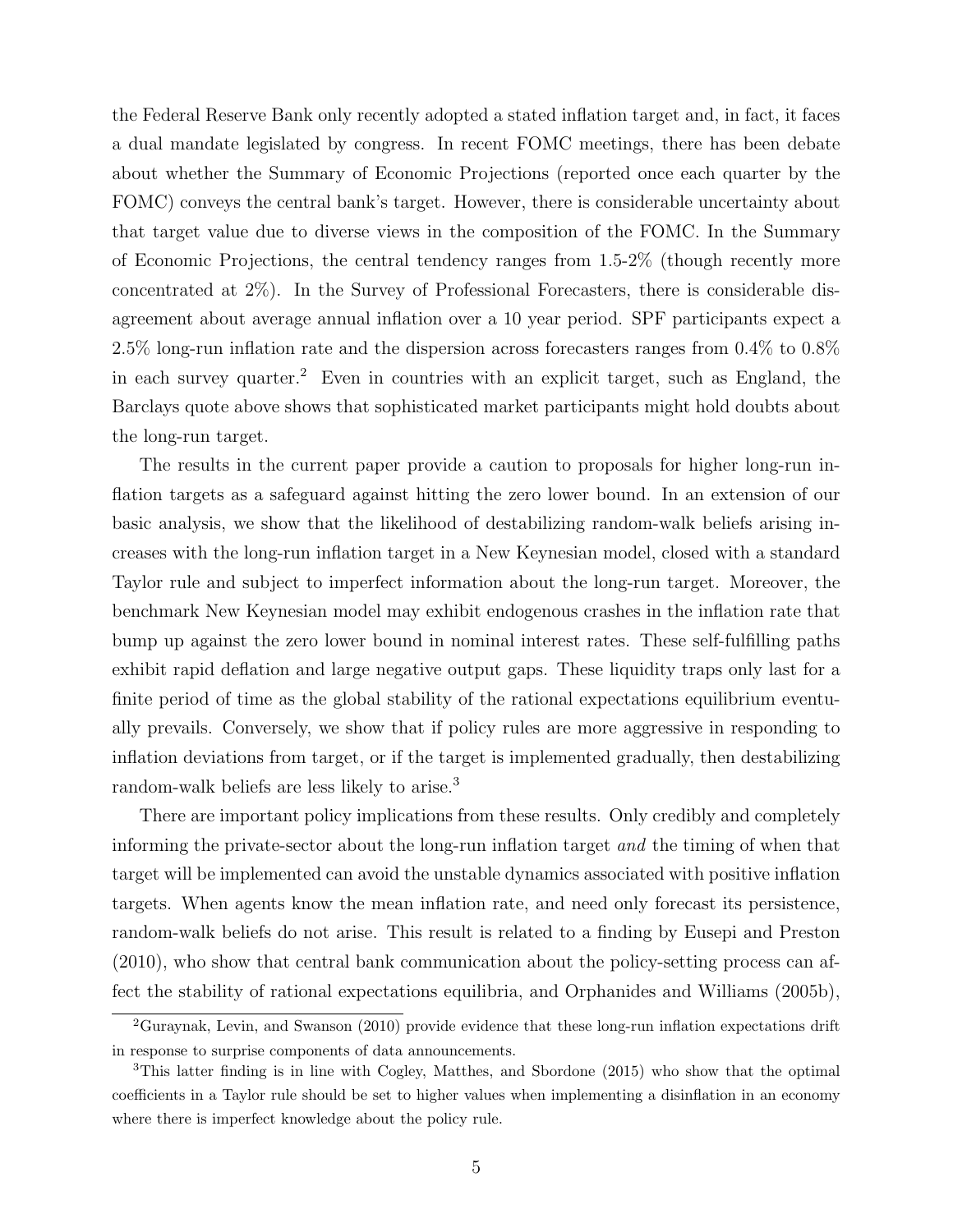who emphasize the importance of a credible inflation target.<sup>4</sup> The analysis below also considers other popular policy proposals, such as price-level targeting and optimal discretionary policy rules, and demonstrates that these policies are not immune to instability. The key message is that environments with imperfect information that cause agents to forecast *both* the mean and persistence of inflation can lead to unstable inflation dynamics.<sup>5</sup>

We also present results from policy experiments that implement a higher target without triggering unstable inflation dynamics. For instance, implementing the higher target gradually, or with sufficient inertia in the policy rule, can prevent the kind of unstable feedback loops that lead to random-walk beliefs. Similarly, we show that combining a higher target with a stronger inflation reaction coefficient in the policy rule can also prevent the onset of unstable dynamics. Thus, another take-away is that a policymaker may want to consider carefully other aspects of the policy rule (e.g. the policy coefficients) when implementing a higher inflation target. We leave, however, the optimal design of the policy rule and target, to future research.

This paper proceeds as follows. Section 2 presents the main results in a simple Fisherian model. Although, the basic result is far more general, and likely to arise in any linear, forward-looking model, the Fisherian model can illustrate the mechanics of the learning process in a transparent manner. Section 3 focuses on the New Keynesian model and demonstrates that the main qualitative results from Section 2 carry over to the New Keynesian environment. This section also discusses the range of policy and model parameters for which our results hold. Section 4 considers a number of extensions including policy communication, optimal discretionary policy and price-level targeting. Finally, Section 5 concludes.

# 2 A Simple Model of Inflation Targets and Imperfect Information

This paper begins by considering a simple Fisherian model, which can emerge as a special case from richer models that incorporate real and nominal frictions. The Fisherian model illustrates the main points and provides analytic results. As will be seen below, our results can arise in more practical models, such as the New Keynesian model.

<sup>4</sup>Neither of these papers looks at the impact under learning of a change in an imperfectly communicated inflation target.

<sup>5</sup>Also related to this paper is a literature on central bank transparency that has a long and venerable history (see Geraats (2002)). In contrast to this literature, the present paper focuses on econometric learning instead of strategic interactions between the central bank and the public sector.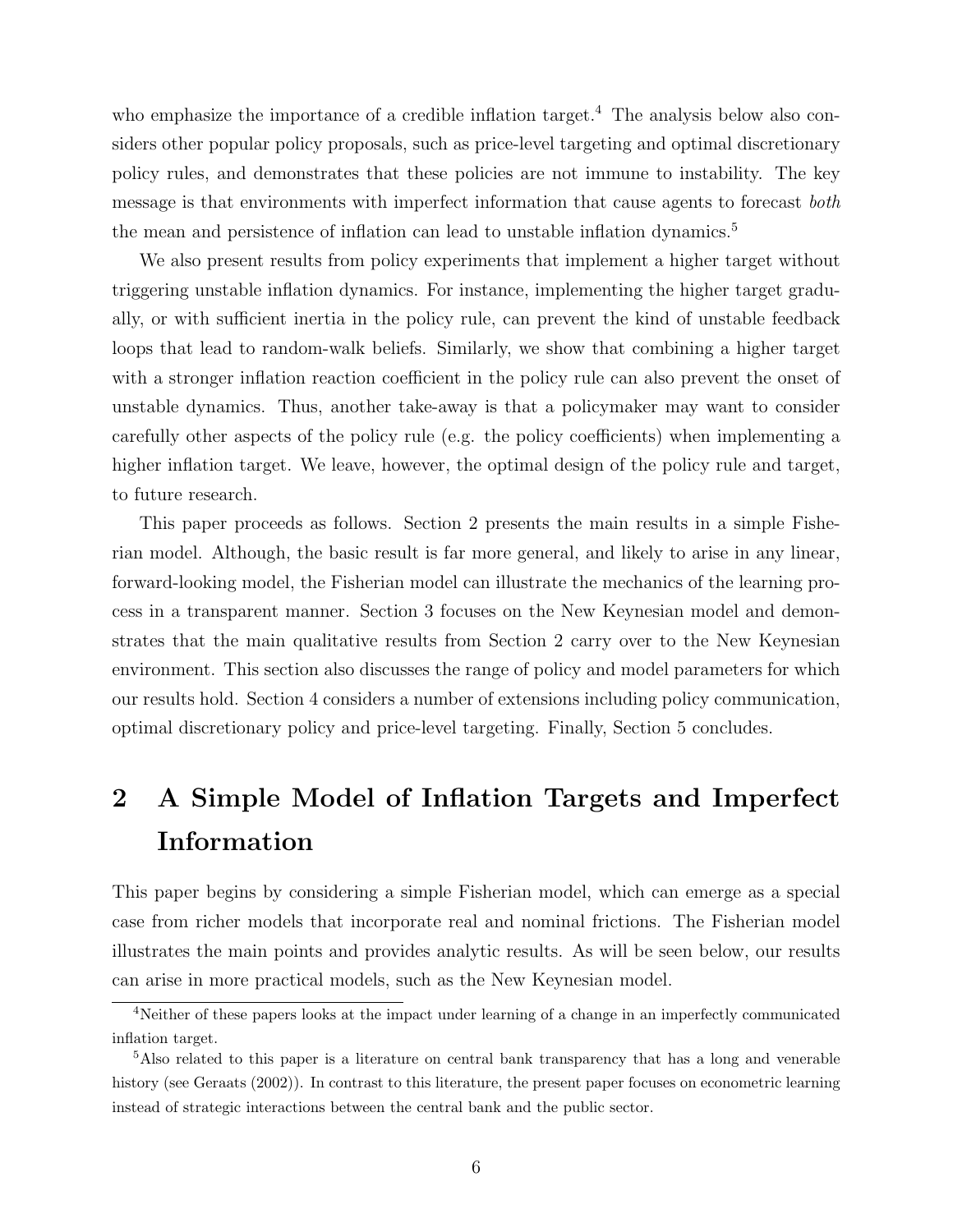### 2.1 Fisherian Model and Imperfect Information

The Fisherian model emerges from a flexible price economy that abstracts from frictions. The Fisher relation arises, e.g. in a constant endowment economy or a model with risk-neutral agents, from the household's first-order condition that prices one period nominal bonds. Monetary policy adjusts nominal interest rates according to a Taylor rule. In this simple (log-linearized) environment, interest rates and inflation are determined by the following two equations

$$
\hat{i}_t = \hat{E}_t (\pi_{t+1} - \bar{\pi}) + r_t \tag{1}
$$

$$
\hat{i}_t = \alpha \left( \pi_t - \bar{\pi} \right) \tag{2}
$$

where  $\alpha > 0$ ,  $\hat{i}_t = i_t - \overline{i}$  is the nominal interest rate in deviation from steady-state form,  $\pi_{t+1}$  is the inflation rate,  $\bar{\pi}$  is the central bank's long-run inflation target, and  $\bar{i} = \bar{\pi} + \bar{r}$  is the steady-state nominal interest rate and  $\bar{r} > 0$  is the steady-state real interest rate.<sup>6</sup> For simplicity the exogenous shock  $r_t$  is assumed to be white noise with variance  $\sigma_r^2$ . Equation (1) is the Fisherian relation and (2) is the Taylor rule. The operator  $\hat{E}$  is the (possibly) non-rational expectations operator, highlighting that imperfect information can affect the economy through the self-referential nature of the asset pricing equation (1).

Combining (1) with (2) leads to an expectational difference equation that determines the path for inflation:

$$
\pi_t = \frac{(\alpha - 1)}{\alpha} \bar{\pi} + \alpha^{-1} \hat{E}_t \pi_{t+1} + \alpha^{-1} r_t \tag{3}
$$

A rational expectations equilibrium is any (non-explosive) solution to (3). Under rational expectations,  $\hat{E} = E$ , there are two classes of equilibria that satisfy (3), the minimum state variable (MSV) solution

$$
\pi_t = \bar{\pi} + \alpha^{-1} r_t
$$

and a non-fundamentals solution

$$
\pi_t = (1 - \alpha)\bar{\pi} + \alpha \pi_{t-1} - r_{t-1} + \xi_t
$$

where  $\xi_t$  is a martingale difference sequence, i.e.  $E_{t-1}\xi_t = 0$ . Provided that  $\alpha > 1$ , the non-fundamentals solution is explosive, and the MSV is the unique (non-explosive) rational expectations equilibrium. The condition  $\alpha > 1$  is often referred to as the "Taylor principle" as it prescribes nominal interest rates to be adjusted more than one-for-one when inflation

<sup>&</sup>lt;sup>6</sup>In deriving these equations, households are assumed to satisfy their Euler equations, and these equations provide an adequate (linear) approximation of economic behavior near the steady-state.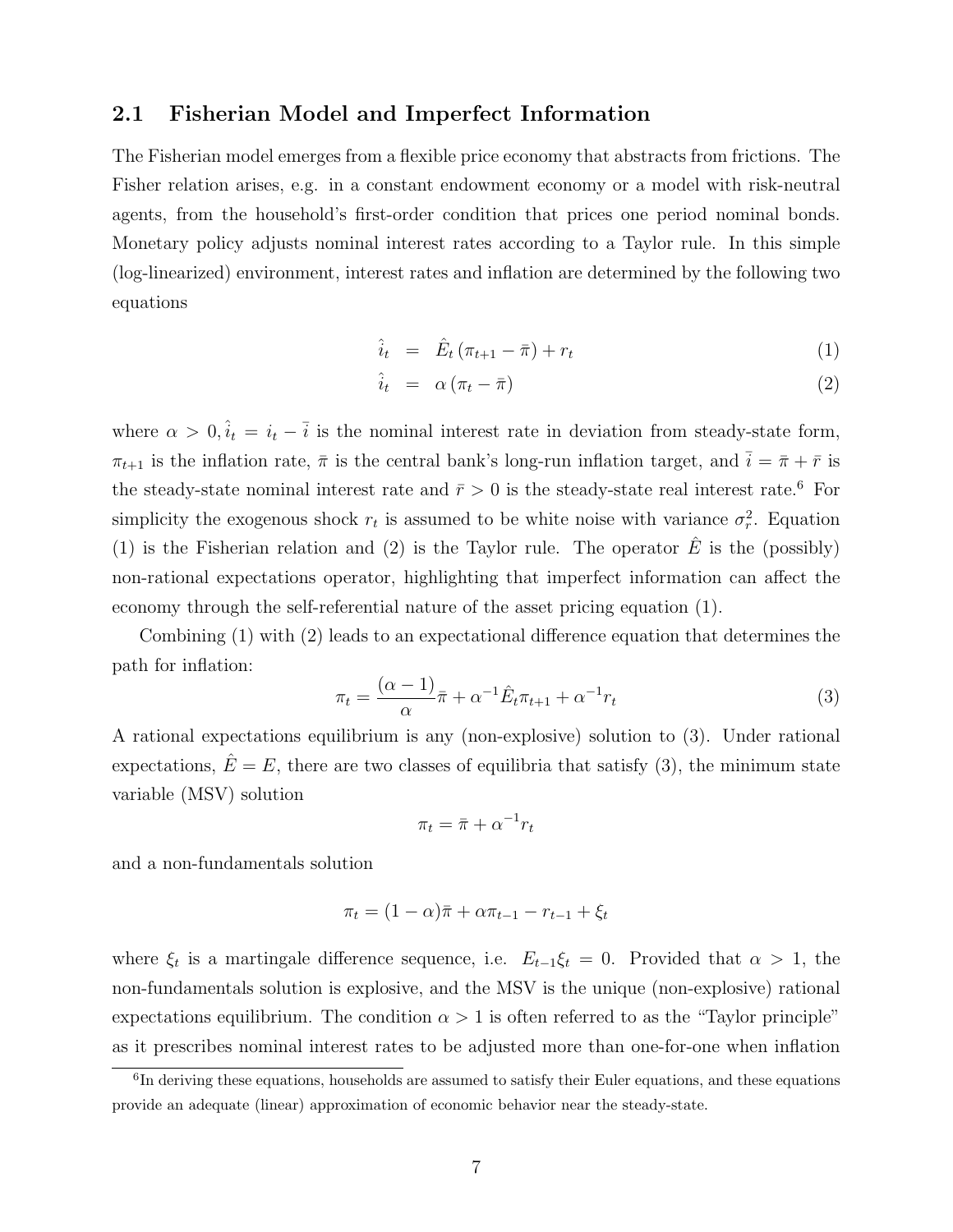deviates from target, and in many models it is a key condition ensuring equilibrium determinacy. Throughout this paper, we focus on policy rules that satisfy the Taylor principle.

Households must have full information about the distribution of the endogenous variables in order to form rational expectations. This includes knowing the details of the policy rule, such as the long-run target  $\bar{\pi}$  as well as the reaction coefficient  $\alpha$ . An alternative to rational expectations is to assume that agents behave like econometricians who hold a (correctly) specified model of the economy but who must recover the parameters, in real time, from data. An extensive literature studies the conditions under which an economy with adaptive learning will converge to a rational expectations equilibrium (see Marcet and Sargent (1989) and Evans and Honkapohja (2001)). The imperfect information approach adopted in this paper builds on this approach.

When there is imperfect information about the economy, it is reasonable to expect households to form forecasts in the same way as an econometrician. Following this logic, agents are assumed to form expectations based on a perceived forecasting model that in effect nests the full class of rational expectations equilibria:

$$
\pi_t = a + b\pi_{t-1} + \varepsilon_t \tag{4}
$$

where  $\varepsilon_t$  is a (perceived) white noise error. Notice that for suitable parameter values  $(a, b)$ this perceived model of the economy coincides with either the REE steady state (in which case  $b = 0$ ) or with a serially correlated non-fundamental equilibrium. Under real-time adaptive learning the agents' estimates of the forecast parameters  $(a, b)$  evolve slowly over time, e.g. via least-squares updating as discussed below in Section 2.2. Here we focus on the E-stability dynamics that are known to characterize the mean paths under least-squares learning.

Using the forecasting model (4), with given parameters  $(a, b)$ , conditional expectations are formed as

$$
\hat{E}_t \pi_{t+1} = a(1+b) + b^2 \pi_{t-1} \tag{5}
$$

To calculate these expectations it is assumed that time t-dated variables are not observed contemporaneously.<sup>7</sup> With expectations in hand, inflation is determined by plugging expectations (5) into the temporary equilibrium equation (3), yielding

$$
\pi_t = \alpha^{-1}(\alpha - 1)\bar{\pi} + \alpha^{-1}a(1 + b) + \alpha^{-1}b^2\pi_{t-1} + \alpha^{-1}r_t \tag{6}
$$

$$
\equiv T(a,b)'X_{t-1} + \alpha^{-1}r_t \tag{7}
$$

<sup>7</sup>A frequently-used timing convention in adaptive learning models is that agents do not observe contemporaneous endogenous variables. This timing protocol eliminates the simultaneity of inflation and expected inflation.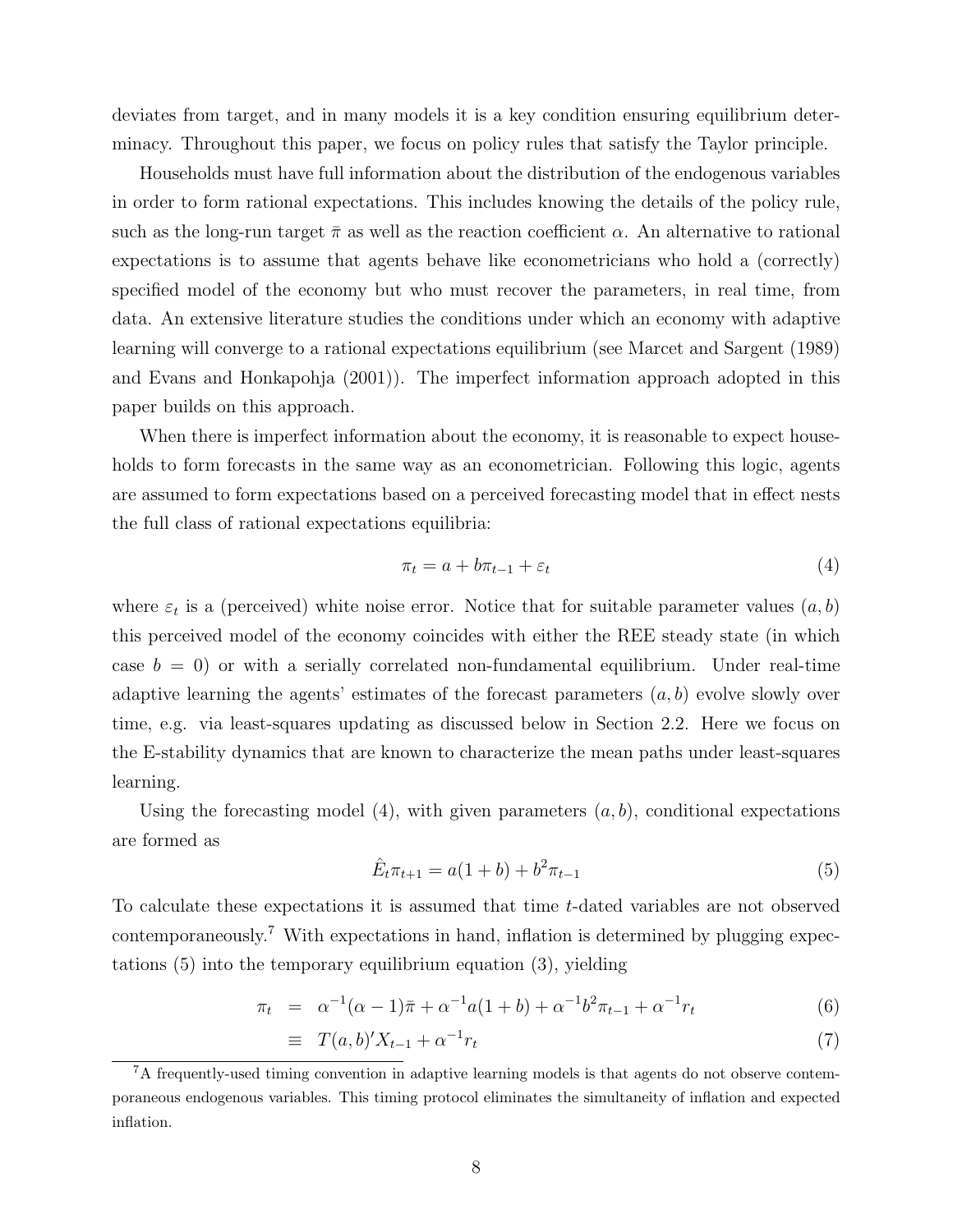where  $T(a, b)' = \left(\frac{(a-1)}{a}\right)$  $\frac{(-1)}{\alpha}\bar{\pi} + \alpha^{-1}a(1+b), \alpha^{-1}b^2$  and  $X' = (1, \pi)$ . It is straightforward to verify that a fixed point to  $T(a, b)$  is a rational expectations equilibrium.

The map T, which takes perceived coefficients  $(a, b)$  to the actual coefficients in (6), plays a prominent role in analyses of the expectational stability ("E-stability") of rational expectations equilibria. The T-map can be interpreted in the following way. If agents held beliefs in the form of the perceived law of motion  $(4)$ , with parameters  $(a, b)$  held constant over time at (possibly) non-RE values, then their forecast rule would be (5). The stochastic process for inflation (6) takes the same form as the perceived process, but with the coefficients  $T(a, b)$  replacing  $(a, b)$  in (4). Since a rational expectations equilibrium aligns perceptions with outcomes, it is not surprising that a rational expectations equilibrium is a fixed point of the T-map.

Under real-time learning the parameters  $(a, b)$  are updated over time, e.g. with least squares, in response to new data. Evans and Honkapohja (2001) has shown, first, that one can easily compute from the T-map a stability condition, E-stability, that governs whether the rational expectations equilibrium is locally stable under learning; and second, that the ordinary differential equation, used to define E-stability, also provides information on the global learning dynamics. More formally, the E-stability Principle states that Lyapunov stable rest points of the E-stability ordinary differential equation

$$
\frac{d(a,b)'}{d\tau} = (T(a,b) - (a,b))'
$$
\n(8)

are locally stable under least squares learning and other closely related learning algorithms.<sup>8</sup> Here  $\tau$  denotes "notional" time, which can, however, be linked to real time t.

That the E-stability condition governs stability of an equilibrium under learning is intuitive, since  $(8)$  states that the estimated coefficients  $(a, b)$  should be adjusted in the direction of the actual law of motion parameters that generate the data. Local stability of (8) thus addresses whether a small perturbation in the perceived coefficients  $(a, b)$  will tend to return to their rational expectations equilibrium values.

In the Fisherian model, it is fairly simple to compute the E-stability of the rational expectations equilibrium. A rational expectations equilibrium will be E-stable provided the roots of  $DT(a, b)$ , evaluated at their equilibrium values, have real parts less than one. In the current case, it is straightforward to verify that provided the Taylor principle is satisfied, i.e.  $\alpha > 1$ , the unique rational expectations equilibrium is E-stable. Figure 1 illustrates

<sup>8</sup>Other examples include constant gain (discounted least squares) learning, suitable generalized stochastic gradient learning schemes and related Bayesian updating methods. See Evans and Honkapohja (2001) and Evans, Honkapohja, and Williams (2010) for details.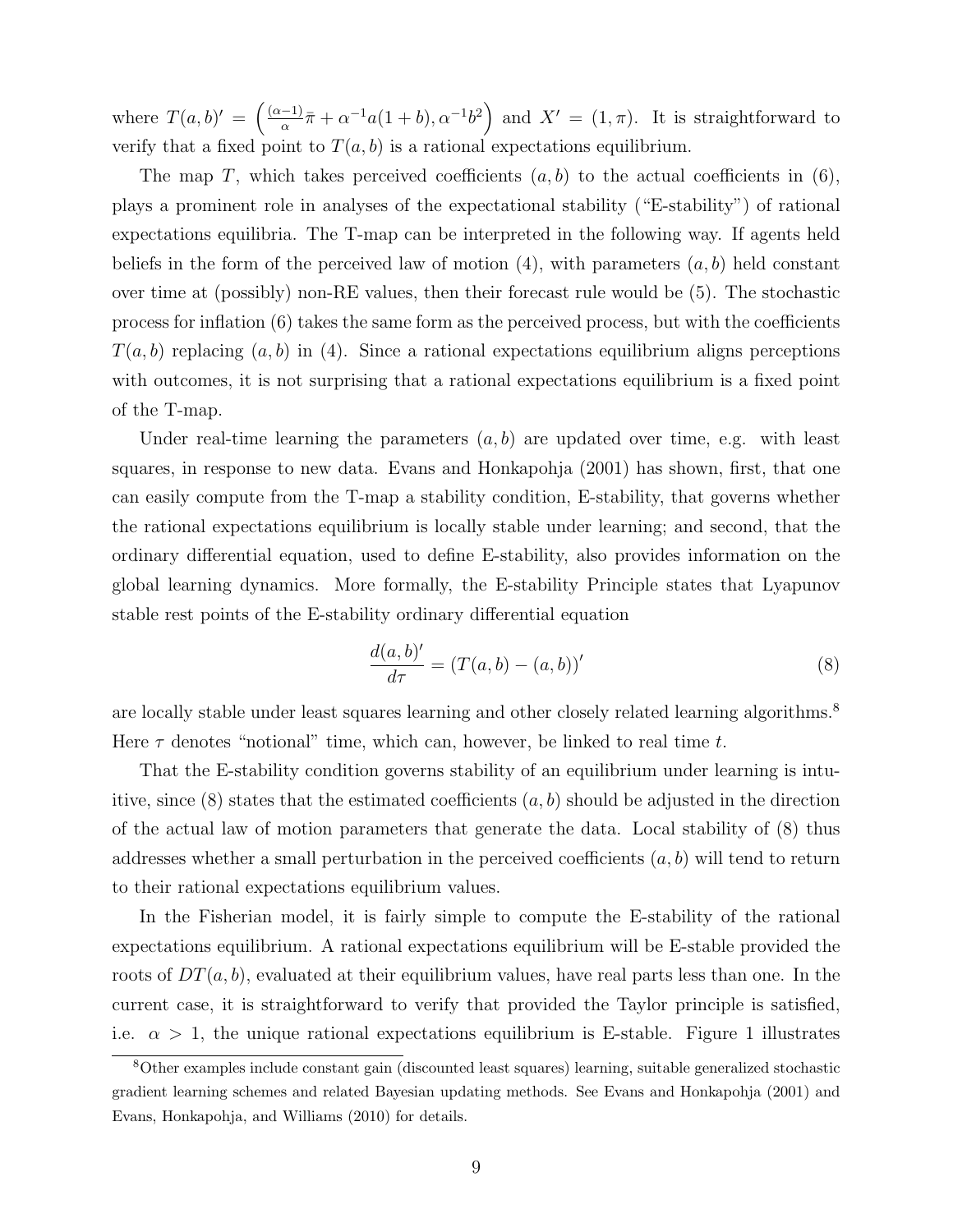the intuition by plotting the rest points of the E-stability ODE and the associated vector field. The solid lines indicate the values for which  $\dot{a} = 0, \dot{b} = 0$  and the arrows indicate the direction of adjustment in (8). The figure illustrates the two rational expectations equilibria. The  $b = \alpha$  equilibrium is explosive and is also unstable under the E-stability dynamics. In contrast, the unique non-explosive rational expectations equilibrium is a sink under learning.

Figure 1 illustrates two further features. First, the fundamentals equilibrium at  $\bar{\pi}$  is E-stable and its basin of attraction includes all initial conditions with  $b < \alpha$ . Second, most analyses of policy under learning focus on the E-stability properties of a particular equilibrium. The figure also suggests that the transitional dynamics might be of independent interest. The vector field indicates that some transitional paths may include non-linear paths to the rational expectations equilibrium.

### 2.2 Inflation Targets and the Dynamics of Imperfect Information

The E-stability dynamics govern the stability of the rational expectations equilibrium. However, they do not give the full picture of global learning dynamics. This subsection details the learning dynamics and illustrates how long-run inflation targets can alter the qualitative nature of learning dynamics. The central idea is the following: private sector agents are aware of the form of the policy rule but the specifics, such as the size of the reaction coefficient and/or the value and timing of the long-run inflation target, are unknown. An agent in this setting would be wise to remain alert to potential changes in the size and timing of the implementation of the long-run inflation target. Such an agent will then place a prior probability on drifting coefficients in their forecasting model. There are two central ingredients to the results that come below: a positive long-run inflation target that is imperfectly known by agents, and a prior belief of possible structural change.

Let  $\theta' = (a, b), X' = (1, \pi)$ . Agents are assumed to update their parameter estimates according to the following recursive algorithm

$$
\theta_t = \theta_{t-1} + \gamma S_{t-1} X_{t-1} (\pi_t - \theta'_{t-1} X_{t-1})'
$$
\n(9)

$$
S_t = S_{t-1} + \gamma (X_t X_t' - S_{t-1}) \tag{10}
$$

The equations in (9)-(10) are the updating equations for recursive least squares where past data are discounted by a constant "gain"  $\gamma$ . Here  $S_t$  is an estimate of  $EX_tX'_t$ , the second moment matrix of the regressors. Least-squares updating arises when the constant gain  $\gamma$  is replaced by a decreasing sequence  $\gamma_t = t^{-1}$ .

Sargent and Williams (2005) demonstrate that constant gain least squares can arise from an (approximate) Kalman Filter when agents believe that the process for the drift-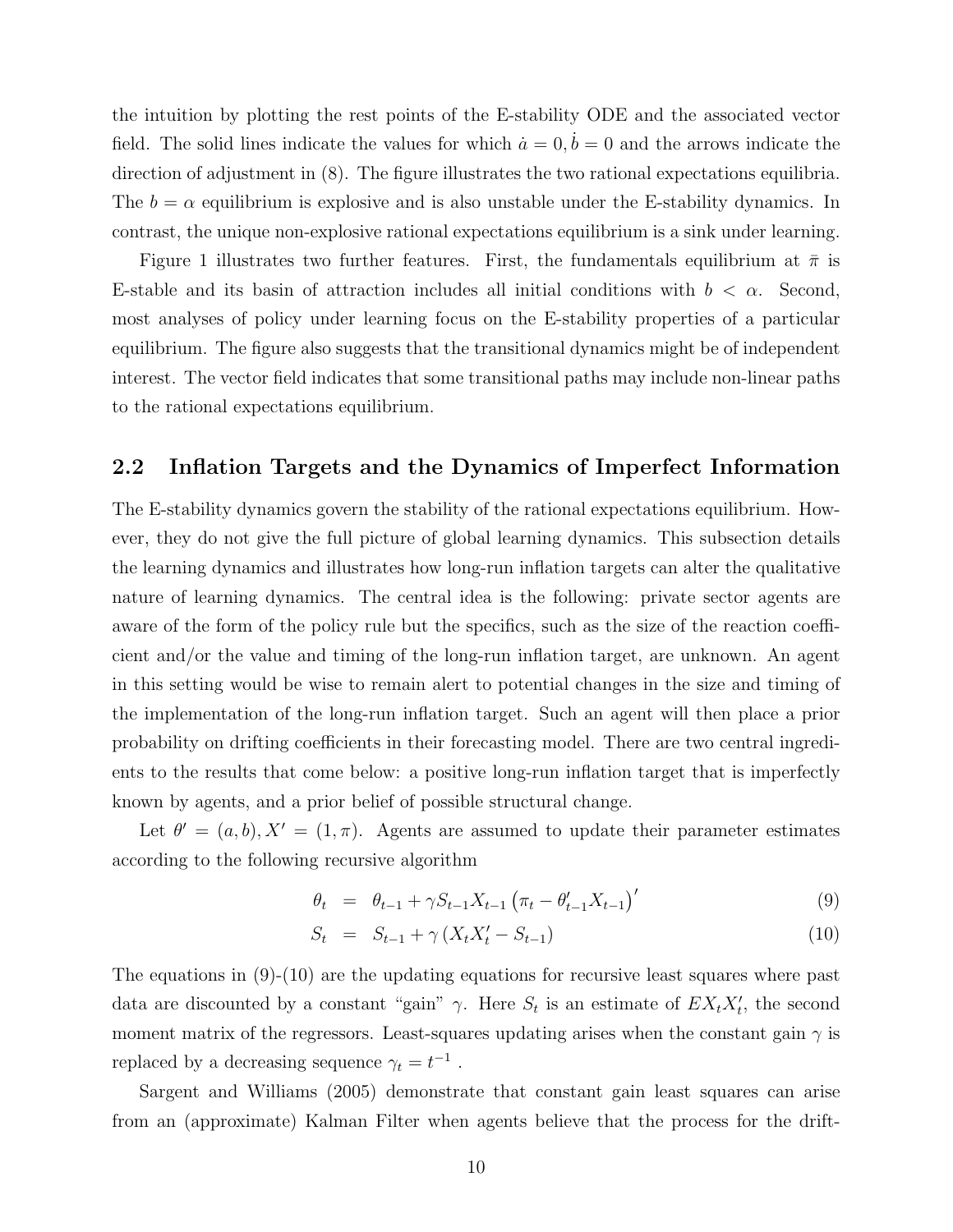ing coefficients  $\theta_t$  follows a random walk, a standard assumption in applied econometric work. Specifically, the constant gain learning equations  $(9)-(10)$  arise from an approximate Bayesian learning process in which the prior on parameter drift is proportional to the ratio of observation noise variance to the second moment matrix of the regressors, with the speed of drift controlled by the constant gain  $\gamma$ . An alternative interpretation of (9)-(10) is that agents use least squares modified to discount past data due to a concern about possible structural change of an unknown form.<sup>9</sup>

The asymptotic behavior of  $\theta_t$  is a non-trivial issue because the model is self-referential. It turns out, though, that for small gains  $\gamma$  it is possible to obtain results on the asymptotics by studying a continuous time approximation to the recursive algorithm. More specifically, results from stochastic approximation theory show that asymptotically the dynamics are governed by the "mean dynamics" ordinary differential equation (ODE)

$$
\frac{d\theta}{d\tau} = S^{-1}M(\theta)(T(\theta) - \theta) \tag{11}
$$

$$
\frac{dS}{d\tau} = M(\theta) - S \tag{12}
$$

where  $\tau = \gamma t$ , and  $M(\theta)$  is the unconditional covariance matrix of the regressors holding  $\theta$ fixed. The ordinary differential equation governing the evolution of  $\theta$  is identical to the Estability differential equation with the exception that it includes weighting terms that depend on estimates of the regressors covariance matrix. See the Appendix for further details on the derivation of the ODE. It is straightforward to see that the fundamentals REE  $(\bar{a}, \bar{b}) = (\bar{\pi}, 0)$ is a locally stable rest point of (11)-(12) provided  $\alpha > 1$ , in accordance with the earlier E-stability results.

Under decreasing gain learning  $\gamma$  is replaced with  $1/t$  and, provided  $\alpha > 1$  so that the fundamentals REE is E-stable, then locally the learning dynamics converge to it with probability one as  $t \to \infty$ . This paper focuses on constant gain learning, in which parameter estimates weight recent data more heavily than past. We next summarize the analytical results for constant gain learning.

### 2.3 Analytic Results

The first result establishes that for a sufficiently small constant gain the perceived coefficients  $\theta_t$  will be an approximately normal random variable with a mean equal to its rational

<sup>&</sup>lt;sup>9</sup>The possibility of a changing or drifting inflation target has implications for the mean and persistence of inflation (Cogley and Sbordone (2008)). Thus, agents should use a model that can track structural change in all coefficients.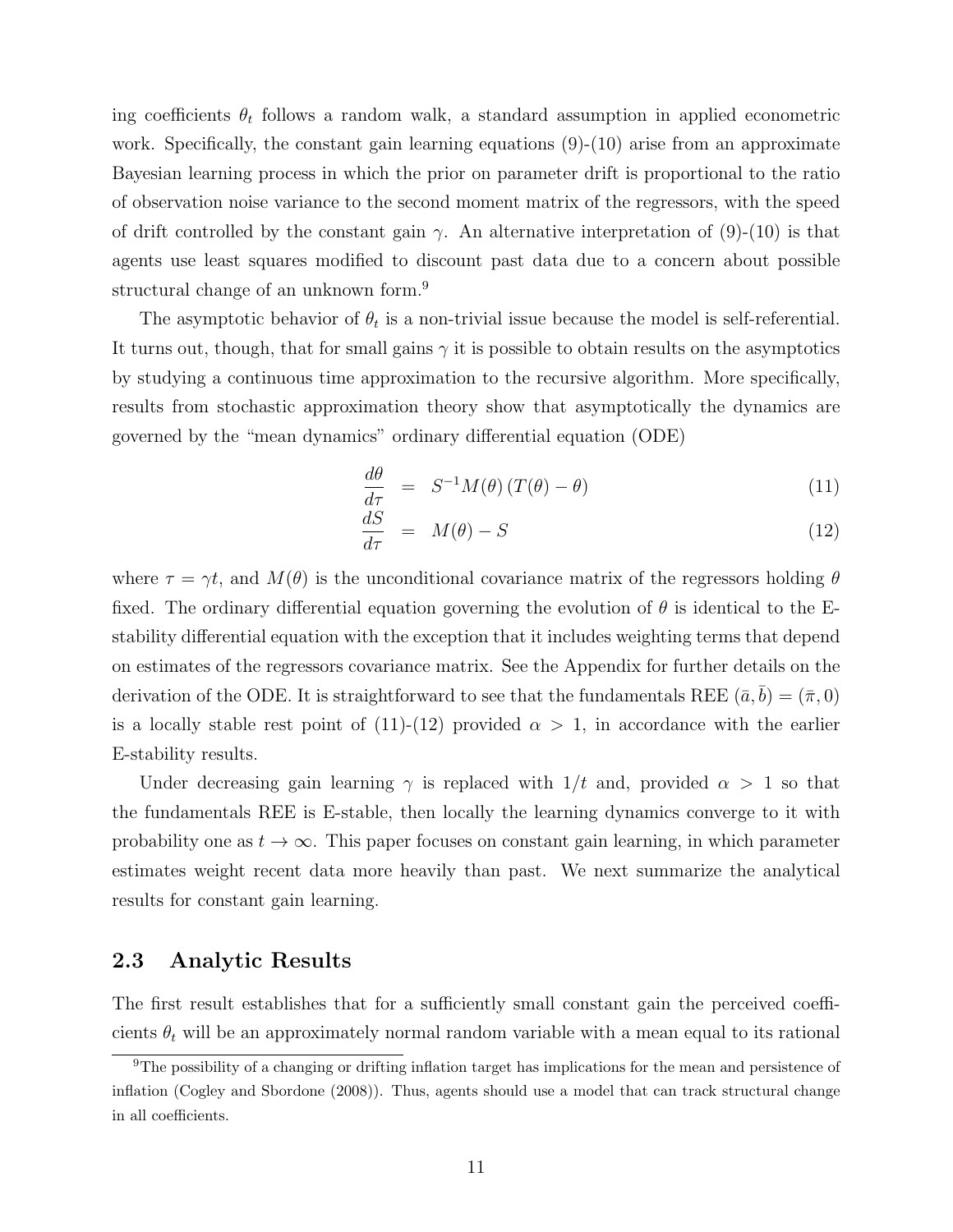expectations values and a variance that depends on both the constant gain and the long-run inflation target  $\bar{\pi}$ <sup>10</sup>. The second result shows that from a given initial condition  $(\theta_0, S_0)$  the solution to the "mean dynamics" of the ODE (11)-(12) gives the expected transition path to the rational expectations values.

**Proposition 1** Let  $\alpha > 1$ . The belief parameters  $\theta_t$  are approximately distributed as  $\theta_t \sim$  $N(\bar{\theta}, \gamma V)$  for small  $\gamma > 0$  and large t, where  $\bar{\theta} = (\bar{\pi}, 0)'$  and

$$
V = \begin{pmatrix} (\alpha - 1)\bar{\pi}^2 + \alpha \sigma_r^2 & -\bar{\pi}/2 \\ -\bar{\pi}/2 & 1/2 \end{pmatrix}
$$

**Proposition 2** Let  $\alpha > 1$  and define  $\phi'_t = (\theta'_t, vec(S_t)')$ . For any  $\phi_0$  within a suitable neighborhood of the unique, non-explosive rational expectations equilibrium, define  $\tilde{\phi}(\tau, \phi_0)$  as the solution to the differential equation (11 )-(12), with initial condition  $\phi_0$ . Fix  $T > 0$ . The mean dynamics of (9)-(10) satisfy  $E\phi_t \approx \tilde{\phi}(\gamma t, \phi_0)$  for  $\gamma$  sufficiently small and  $0 \le t < T/\gamma$ .

There are several important consequences from Proposition 1. First, the rational expectations equilibrium provides a benchmark solution in the sense that the coefficients for the forecast rule under learning are centered on the rational expectations values. Second, for a constant gain  $\gamma \to 0$ , the learning dynamics are close to the rational expectations equilibrium with high probability. Third, to gain insight into the global learning dynamics, for finite periods of time, one can study the solution paths to the mean dynamics differential equation, given initial conditions. The remainder of the paper uses these tools to study the implications for learning dynamics of inflation targets.

### 2.4 Learning Dynamics and Random-Walk Beliefs

Under constant gain learning there can be significant, temporary departures from RE. These departures can arise either as a result of a (imperfectly announced) change in the long-run target or as an endogenous response to exogenous shocks. This section illustrates these possibilities in the Fisherian model with constant gain learning.

Proposition 1 shows that the real-time estimates  $\theta_t$  are approximately normal with a mean equal to the rational expectations equilibrium and a standard deviation that is increasing in the constant gain  $\gamma$ . To illustrate the implications this has for learning dynamics, Figure 2 plots the 95% confidence ellipses around the REE of the constant gain learning coefficients

<sup>&</sup>lt;sup>10</sup>As discussed in the Appendix, Proposition 1 requires that the learning algorithm be supplemented with a suitable "projection facility" that restricts estimates to an appropriate compact set.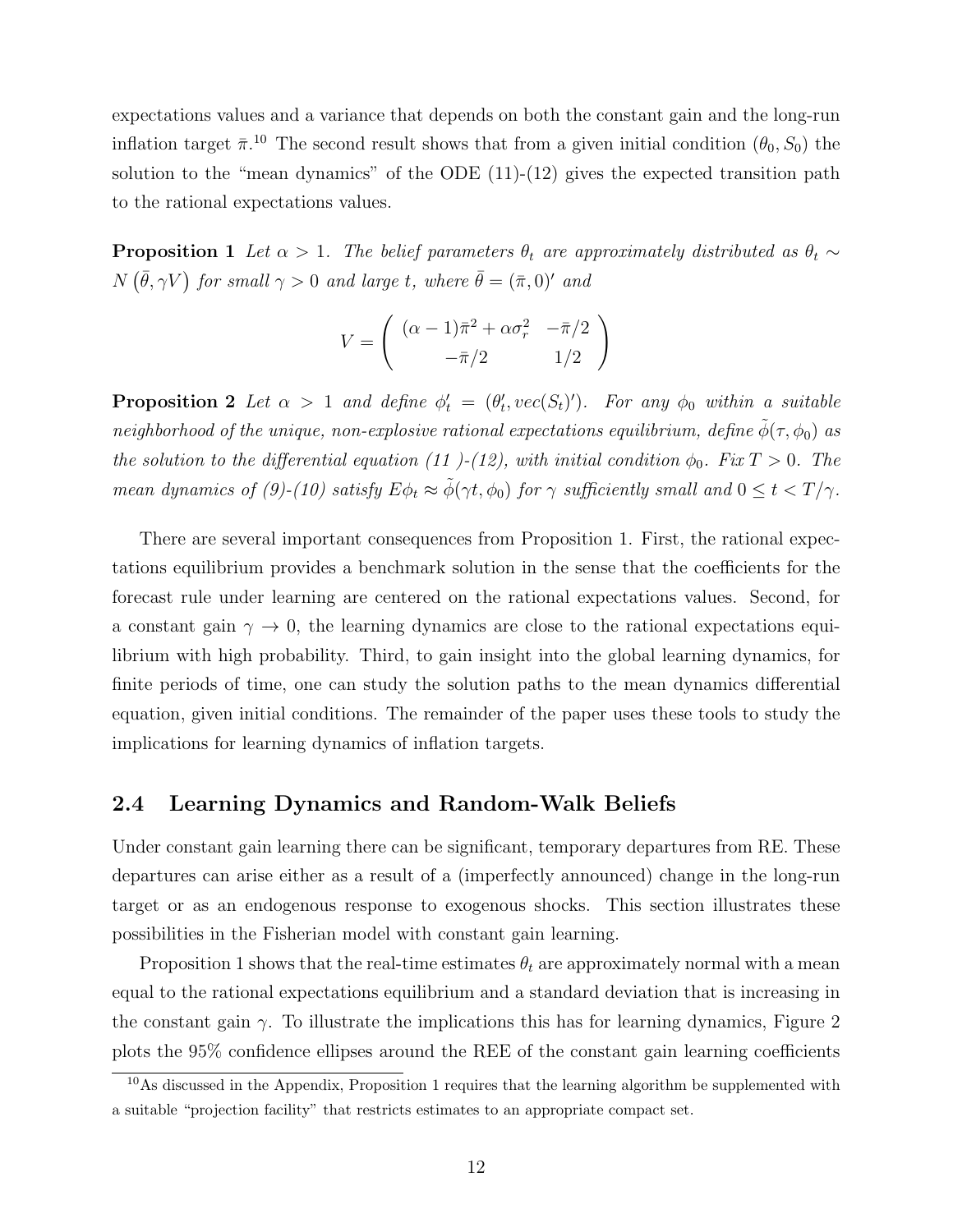for various values of the long-run inflation target  $\bar{\pi}$ . This figure was generated by setting  $\alpha = 1.05, \sigma_r^2 = 0.02$  and a constant gain  $\gamma = 0.05$ , though the qualitative results hold for alternative parameterizations. In particular, in the New Keynesian example, the qualitative results arise for a broad range of policy coefficients and rules.

Figure 2 demonstrates the finding in Proposition 1 that the constant gain parameter estimates are distributed around the rational expectations equilibrium, which is  $(\bar{a}, b)$  =  $(\bar{\pi}, 0)$ . For small long-run inflation targets, the principal axis of the confidence ellipse is close to horizontal. For higher inflation targets, the confidence ellipses feature a decreasing principal axis. The slope of the principal axis is important since one can expect many trajectories moving in the direction of the axis. Note that even for high inflation targets, the ellipses are pointed in the direction of a random walk without drift, with larger values of b associated with smaller values of a. The relative size of these ellipses depends on the sizes of the constant gain. The confidence ellipses pointing toward a random walk without drift does not imply that actual learning dynamics will converge to a random walk model. However, the slope of the principal axes suggest that one can expect many trajectories moving in the direction of a random walk. Then the mean dynamics can help illustrate what happens subsequently for trajectories that move along the principal axis. As shown by Proposition 1, the variance of inflation in the Fisherian model is independent of  $\bar{\pi}$  which suggests an endogenous route to random walk beliefs that is independent of the inflation target. We show later that this is not true in the New Keynesian model where, like Ascari and Ropele (2007), we find that long-run inflation targets can alter the qualitative nature of economic dynamics.

Proposition 2 shows that for any initial condition, and finite period of time, the expected transition path to the rational expectations equilibrium will be the solution path to the mean dynamics. One can think of constant gain learning dynamics as re-initializing the mean dynamics. The mean dynamics have the interpretation that, for given initial values, the average path for beliefs will follow the mean dynamics trajectory. Figure 3 plots representative mean dynamics where the initial values  $a = 3.2, b = 0.33$  are on the principal axis of the 95% confidence ellipse in Figure 2 for a  $4\%$  inflation target.<sup>11</sup> Thus, along a stochastic equilibrium path we would expect to observe many finite stretches of time with properties similar to Figure 3. These initial values correspond to an increase in the perceived mean and perceived serial correlation in inflation. The top panel plots the perceived value for the mean of inflation,  $a$ , while the bottom panel plots the perceived lag coefficient  $b$ .

The fundamental rational expectations equilibrium is a stable rest point of the mean

<sup>&</sup>lt;sup>11</sup>The sample second moment matrix of the regressors,  $R$ , are initialized at their REE values.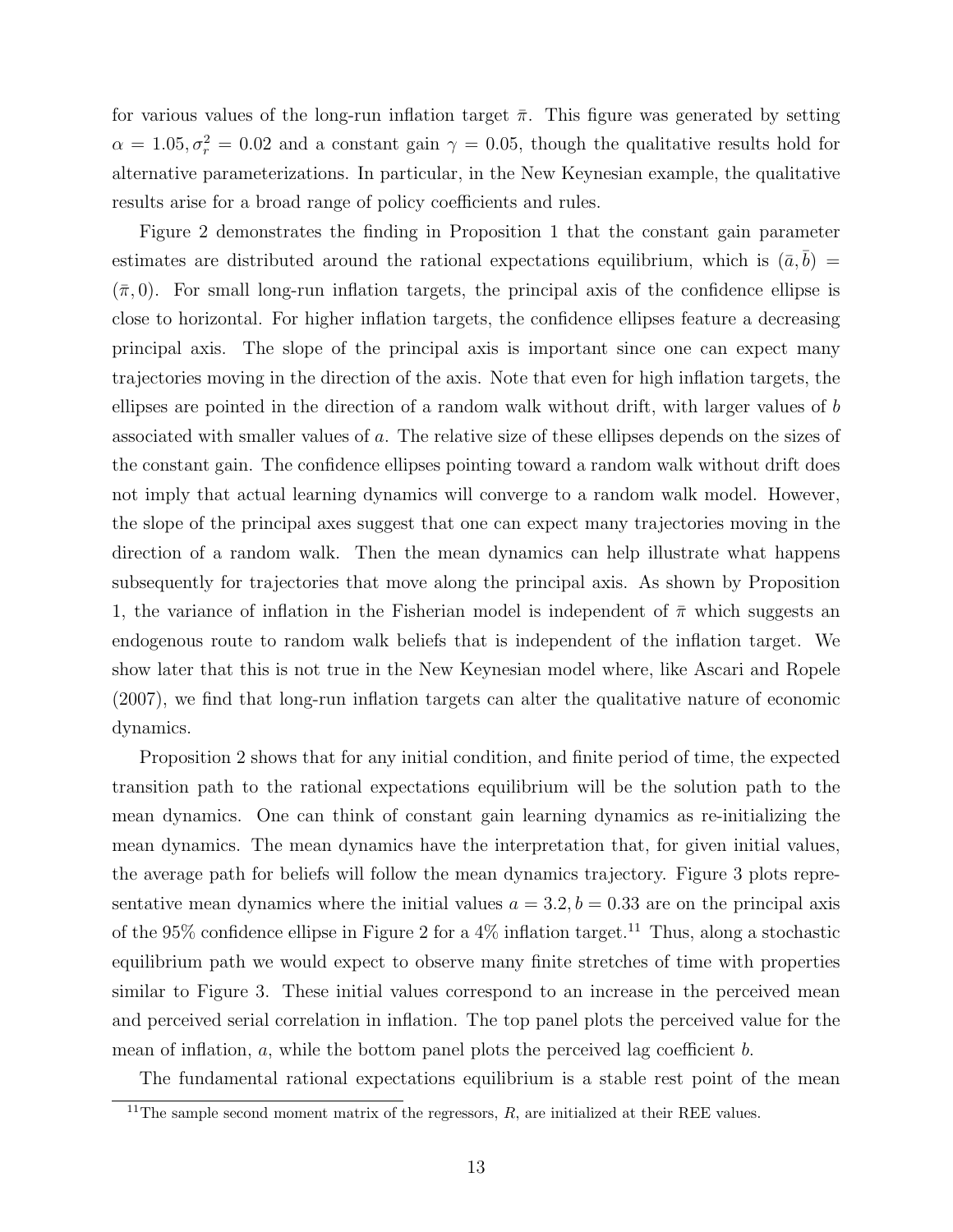dynamics, implying that along a learning path the mean dynamics will converge to the rational expectations equilibrium. Additionally, as anticipated in Figure 2, the transition path for the mean dynamics is interesting in its own right. At first the estimate for b moves toward the rational expectations equilibrium, slightly overshooting  $b = 0$ , but then reverses course and increases to a value of  $b = 0.993$ , where it remains for some time before returning to its rational expectations equilibrium value. At the same time, the value of  $\alpha$  increases before abruptly decreasing to near zero (0.03) and then converging to its equilibrium value as b converges to zero. Note, in particular, that  $a \approx 0$  at the same time that  $b \approx 1$ . Therefore, the mean dynamics show that private-sector agents come to believe temporarily that the inflation process is approximately a random walk. Paths to temporary random walks also exist for a lower 2% inflation target. However, for the New Keynesian model presented in the next section, we find that trend inflation (a positive target) changes the linearized inflation equation in a way that makes the system less stable under learning for higher targets in the sense that random-walk beliefs are more likely to arise.

Random-walk beliefs play a key role in the learning dynamics. In essence, agents come to believe that recent innovations in inflation are permanent shifts and not mean-reverting fluctuations. These random-walk beliefs are nearly self-fulfilling. A detailed argument is presented in Branch and Evans (2011), but an overview of the argument is useful. Suppose that agents hold random walk beliefs in terms of a forecasting model of the form

$$
\pi_t = \pi_{t-1} + \varepsilon_t
$$

which will arise in the learning model when  $a = 0, b = 1$ . Given these beliefs, actual inflation outcomes will be

$$
\pi_t = \alpha^{-1}(\alpha - 1)\bar{\pi} + \alpha^{-1}\pi_{t-1} + \alpha^{-1}r_t
$$

If  $\alpha > 1$  is close to  $\alpha = 1$ , then the actual law of motion for inflation is a stationary but highly persistent process that is difficult to distinguish from a random walk.<sup>12</sup> Also, the mean inflation rate is the same under random walk beliefs as it is in the unique REE. That random-walk beliefs are nearly self-fulfilling has been pointed out in other settings by Sargent (1999) and Lansing (2009). Random walk beliefs introduce serial correlation into a model that is not serially correlated under rational expectations, as the random walk model uses

<sup>&</sup>lt;sup>12</sup>For larger values of  $\alpha$ , the random-walk model provides a progressively worse approximation to actual inflation dynamics. Thus, for  $\alpha$  sufficiently, large random-walk beliefs will not emerge from the learning dynamics. A somewhat related point has been made by Orphanides and Williams (2005b). However, in the New Keynesian model below, inflation persistence is increasing in the target rate of inflation and random-walk beliefs will arise for a much greater range of policy coefficients.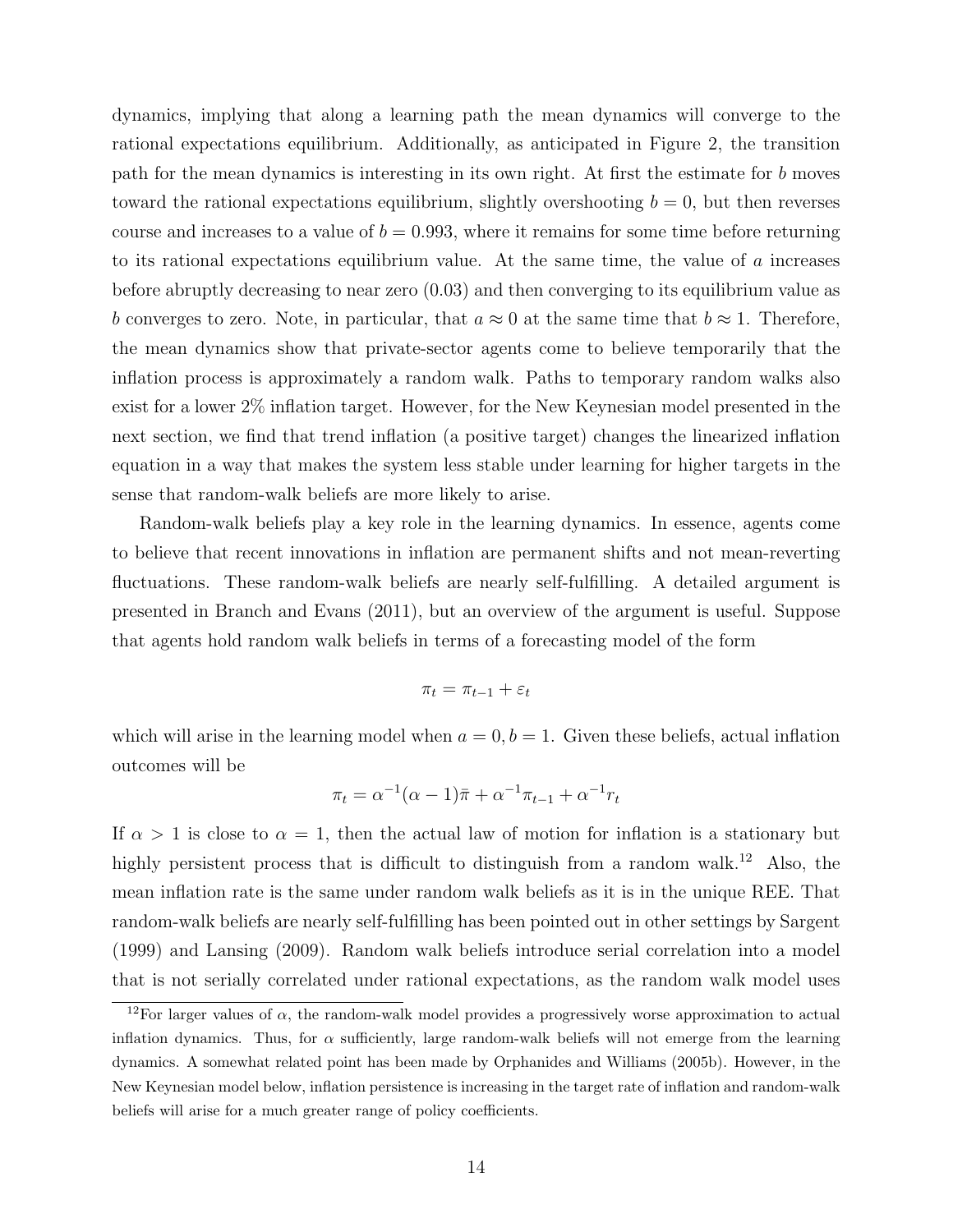higher order moments to track low frequency drift in inflation. An increase in  $\bar{\pi}$ , combined with adaptive learning, provides the low frequency drift that is approximated well by a random walk model.

The mean dynamics show that random walk beliefs only can last for finite stretches of time. However, because the random walk beliefs are nearly self-fulfilling, it is difficult to detect the misspecification except using a long history of data. Most importantly, the random walk model provides a robust way to capture a time-varying conditional mean. When this drift is large enough then random-walk beliefs will fit the data well. Thus, random-walk beliefs can be long-lasting and, as will be seen below, they have important implications for the dynamics of inflation.

### 2.5 Implications of Inflation Targets

Having established the possibility of random-walk beliefs emerging under learning, we turn briefly to real-time simulations.

Consider the following experiment. The central bank is going to implement an increase in its long-run annual target from 2% to 4%. Assume that the economy is initially in a rational expectations equilibrium, but the private-sector has imperfect information about when the central bank will implement its new target and is unsure about the central bank's commitment to the new target, i.e. the central bank provides imperfect information about the new target so that private sector agents must infer its value from observable data. Figure 4 plots the resulting dynamics from constant gain learning. <sup>13</sup> At time 0, the central bank's target  $\bar{\pi}$  increases, leading to an increase in inflation without a corresponding increase in inflation expectations (which are determined by the adaptive learning rule). Initially inflation is below target and the central bank begins reducing nominal interest rates in order to bring inflation up to target. The increase in the inflation rate is tracked by agents' econometric model as an increase in the persistence of inflation. As the mean dynamics predict, eventually agents' beliefs are that inflation follows a random walk. At this point, there is a burst as inflation increases to nearly 8% before returning to its new long-run value. Thus, implementing a higher target, as many observers have recommended, can lead to an overshooting of the new target. This overshooting arises because the initial upward drift in inflation, as the central bank implements its new target, leads to a nearly self-fulfilling belief that inflation follows a random walk.<sup>14</sup>

<sup>&</sup>lt;sup>13</sup>This figure was generated as the average time-path across 1000 stochastic simulations of length 1000. Beliefs are initialized at their REE values for when the target is 2%.

<sup>&</sup>lt;sup>14</sup>These results are reminiscent of McGough  $(2006)$  who examines changes to the natural rate of unem-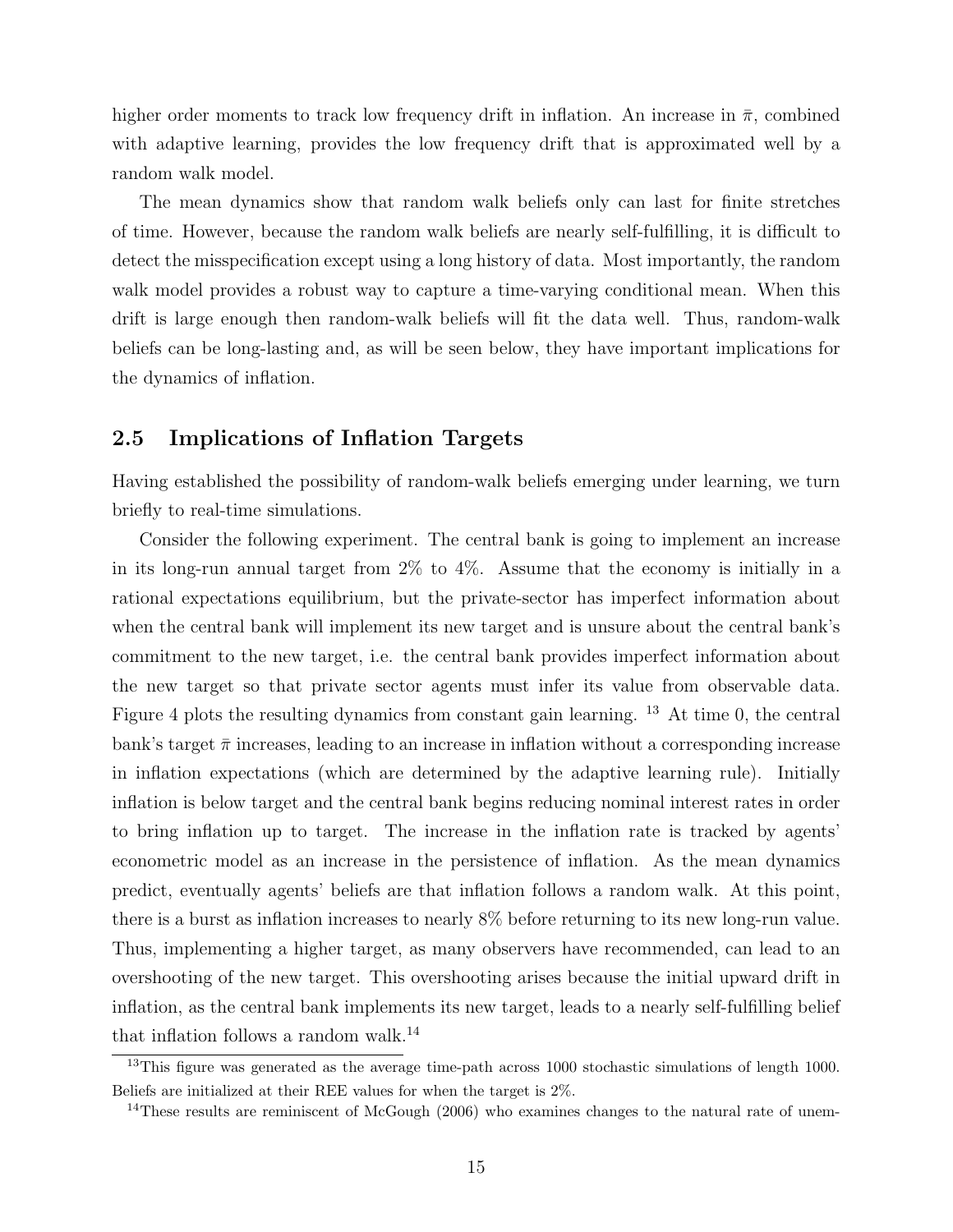Even without a change in the long-run target, inflation may deviate substantially from its rational expectations equilibrium value as an endogenous response to fundamental shocks. For example, Figure 5 plots two real-time simulations of inflation dynamics in the Fisherian model with a 4% inflation target.<sup>15</sup> As before, the figure is computed setting  $\alpha = 1.1, \sigma_r^2 = .1$ , and as in Figure 2 the constant gain is set  $\gamma = .05$ . To generate this figure the model is initialized at the REE, expectations are generated according to (5) with parameters updated via constant gain least-squares, and inflation is determined by (3). Figure 5 plots the results for two different typical simulations. The top two panels plots  $a_t, b_t$ , respectively, and the bottom panel plots inflation. The left panels are for the case where the deviation from equilibrium results in a burst of inflation, while the right panels show a rapid disinflation.

Under constant gain learning the economy hovers around its rational expectations equilibrium value. Then there is an abrupt qualitative change in the dynamics with bursts of inflation or disinflation before returning to a neighborhood of the rational expectations equilibrium. The pattern of beliefs correspond with what was observed in Figure 3, and Proposition 2, in that for finite stretches of time private-sector agents believe inflation follows a random walk. In simulations, these large deviations from rational expectations are recurrent.

Unlike Figure 4, the deviations away from the rational expectations equilibrium in Figure 5 are an endogenous response to fundamentals rather than to a change in the long-run inflation target of the central bank. Using techniques employed by Cho, Williams, and Sargent (2002), it is possible to examine which "escape paths" are most likely to drive the system away from the REE and to generate random walk beliefs by looking for the "most likely unlikely sequences" of shocks that move the system a given distance away from the equilibrium. In principle one can compute these escape paths analytically in special cases, but more typically it is necessary to resort to simulations.

However, it is intuitive that random walk beliefs can arise for the right sequence of shocks. Take the case of positive inflationary shocks. These shocks place inflation on an upward path leading agents' econometric model to pick up this trend with higher estimated values of  $b_t$ and lower values of  $a_t$ . In turn, inflation expectations will increase leading to a further upward drift in inflation, higher estimated values of  $b_t$ , until the estimated coefficients arrive at a random walk model which, as argued above, is nearly self-confirming. Moreover, the mean dynamics predict that even if beliefs are, on average, close to rational expectations this

ployment in the model of policymaker learning developed in Sargent (1999).

<sup>15</sup>Similar qualitative results arise from stochastic simulations with a 2% target in the Fisherian model. However, in the New Keynesian model these unstable dynamics do depend on the size of the target.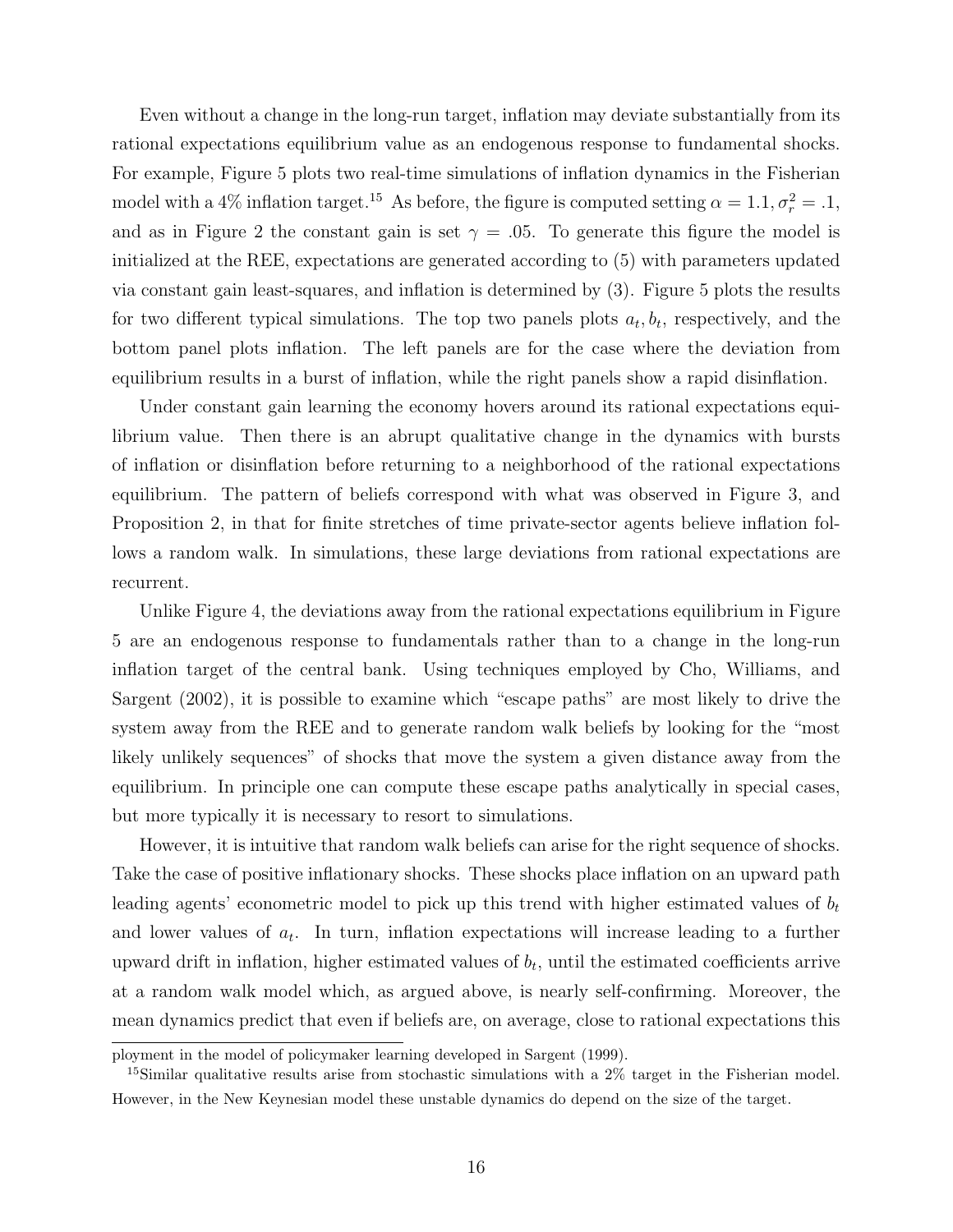is the expected transition path following a series of these "most likely unlikely" sequences of shocks.

There is one strong conclusion to draw from Figures 4-5: in the Fisherian model, when the central bank implements a long-run inflation target with imperfect information, then inflation will deviate significantly from its equilibrium values (i) when the target is first implemented and (ii) as an endogenous response to certain sequences of shocks. The remainder of the paper demonstrates that these results are found in standard New Keynesian models under a wide range of policy rules. In particular, it is demonstrated that higher inflation targets increase the likelihood of observing these large, temporary deviations in inflation.

### 2.6 Further Discussion

The results presented in this section illustrate that, in a flexible price model, with imperfect knowledge about the inflation target there can be unstable inflation dynamics that arise from changes in the target or as an endogenous response to the exogenous shocks. In subsequent sections, it is shown that in a New Keynesian model with nominal rigidities, a higher target also makes it more likely that destabilizing random-walk beliefs can arise.

Another natural question is whether there are alternative ways for the central bank to implement a higher target without destabilizing expectations. To address this issue, we briefly consider two alternative experiments. The first implements the target gradually over a longer horizon than just one time period. The second experiment considers a central bank that initially targets an inflation rate greater than the desired 4% target and then gradually lowers the target to its desired level. Figure 6 illustrates how these alternatives for implementing a higher target affect the over-shooting result that was seen in Figure 4.<sup>16</sup>

The left panel of Figure 6 plots the dynamics when the inflation target is increased gradually over a 1,8,16,32,64,128, and 256 period horizon. A very gradual implementation of the target can avoid the destabilizing random-walk beliefs by not creating considerable positive autocorrelation in the actual inflation process. However, for this parameterization, the implementation of the target needs to take place over a very long horizon. The right panel considers an experiment where the central bank initially over-shoots its 4% target and then gradually lowers its target to the desired 4%. This implementation induces a smaller over-shooting of the 4% target since over-shooting and then bringing inflation down avoids the strong degree of positive autocorrelation that can lead to destabilizing random-walk beliefs.

<sup>16</sup>Note that Figure 6 plots the mean paths across 1000 stochastic simulations.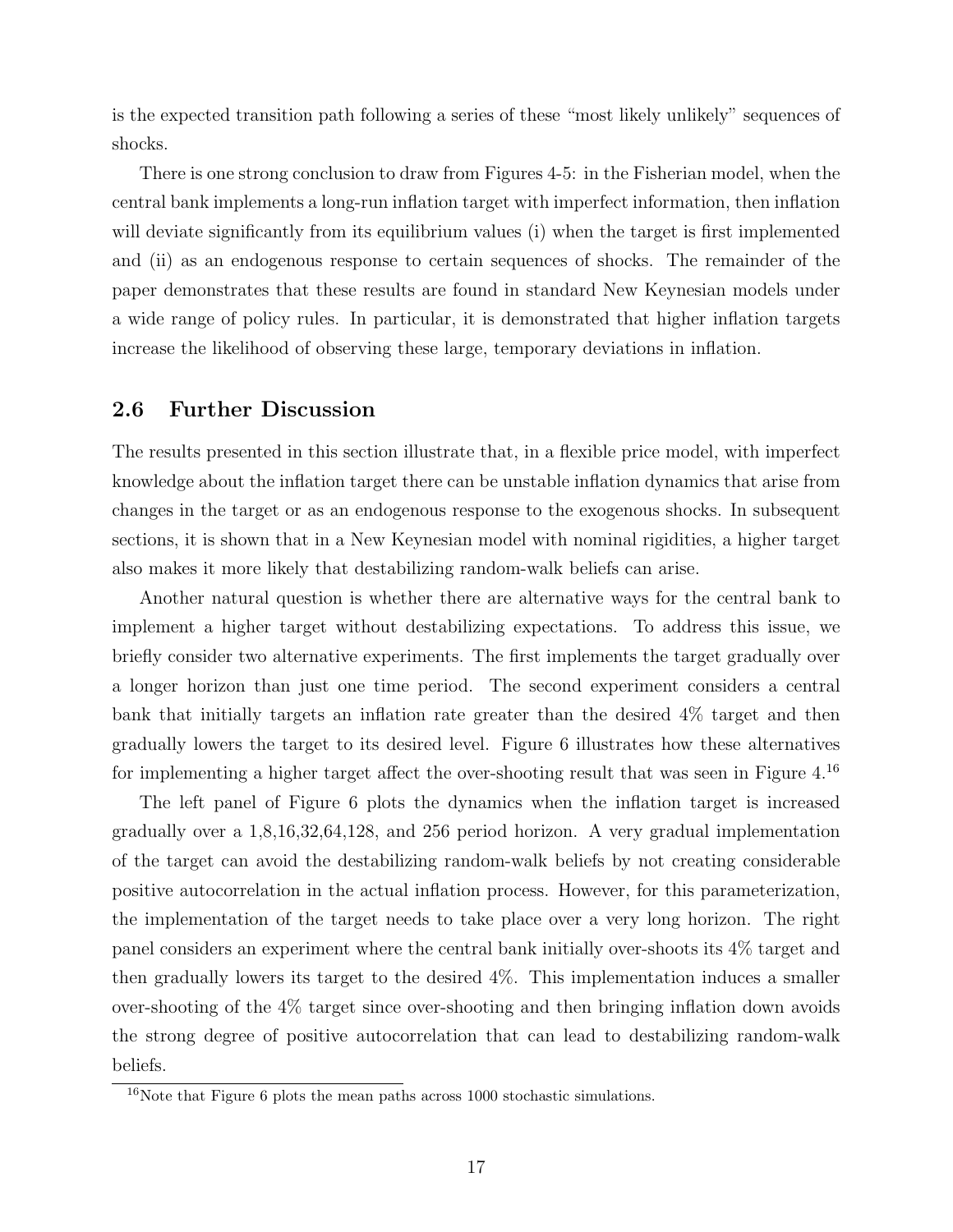## 3 Application to the New Keynesian Model

The previous section adopted a simple Fisherian model of inflation to illustrate that setting policy to implement a long-run inflation target in an imperfect information environment can lead to substantial deviations of inflation from its rational expectations equilibrium value. We now show that similar results obtain in the New Keynesian model with trend inflation (see Ascari and Ropele (2007)). The richer setting of the New Keynesian model facilitates a wider exploration of the generality of the results as well as policy implications.

### 3.1 A New Keynesian Model with Imperfect Information

Ascari and Ropele (2007) take a standard New Keynesian setting log-linearized around a non-zero steady-state rate of inflation.<sup>17</sup> (See Appendix for details.) They show that this leads to the following equations that determine aggregate output and inflation

$$
\hat{x}_t = \hat{E}_t \hat{x}_{t+1} - \sigma^{-1} \left( \hat{i}_t - \hat{E}_t \hat{\pi}_{t+1} - r_t^n \right) \tag{13}
$$

$$
\hat{\pi}_t = \theta_1 \hat{x}_t + \theta_2 \hat{E}_t \hat{\pi}_{t+1} + \sum_{j \ge 0} \xi_2^j \left( \theta_3 \hat{E}_t \hat{x}_{t+1+j} + \theta_4 \hat{E}_t \hat{\pi}_{t+2+j} \right) + u_t \tag{14}
$$

where the reduced-form parameters  $\theta_k$ ,  $k = 1, ..., 4$  and  $\xi_2$  are complicated expressions that depend on the underlying structural parameters. (See the Appendix for details). Here  $\hat{i}_t$ is the deviation of interest rate from its steady state value and  $\hat{x}_t, \hat{\pi}_t$  are log deviations of the output gap and the inflation rate, respectively, from steady-state. The shocks  $r_t^n, u_t$  are assumed for simplicity to be zero-mean iid with variance  $\sigma_r^2, \sigma_u^2$ . Here, as in Section 2,  $\hat{E}$ denotes the subjective expectation of the agents, which need not be identical to "rational expectations."

The model is closed by assuming that monetary policy sets nominal interest rates according to the Taylor rule,  $\hat{i}_t = \alpha_\pi (\pi_t - \bar{\pi}) + \alpha_x (x_t - \bar{x})$ , i.e.

$$
\hat{i}_t = \alpha_\pi \hat{\pi}_t + \alpha_x \hat{x}_t
$$

Stacking these equations, it is possible to represent the economy in vector form

$$
Y_t = H + F\hat{E}_t Y_{t+1} + M \sum_{j=1}^{\infty} \xi_2^j \hat{E}_t Y_{t+1+j} + Gz_t
$$

<sup>&</sup>lt;sup>17</sup>This paper adopts the version of Ascari-Ropele without price indexation. We omit indexation for two reasons. First, indexation does not seem to be empirically relevant in a model that includes trend inflation (see Ascari and Sbordone (2014)). Second, including indexation in an environment with imperfect knowledge about the trend inflation rate raises interesting theoretical issues that are beyond the scope of the present paper.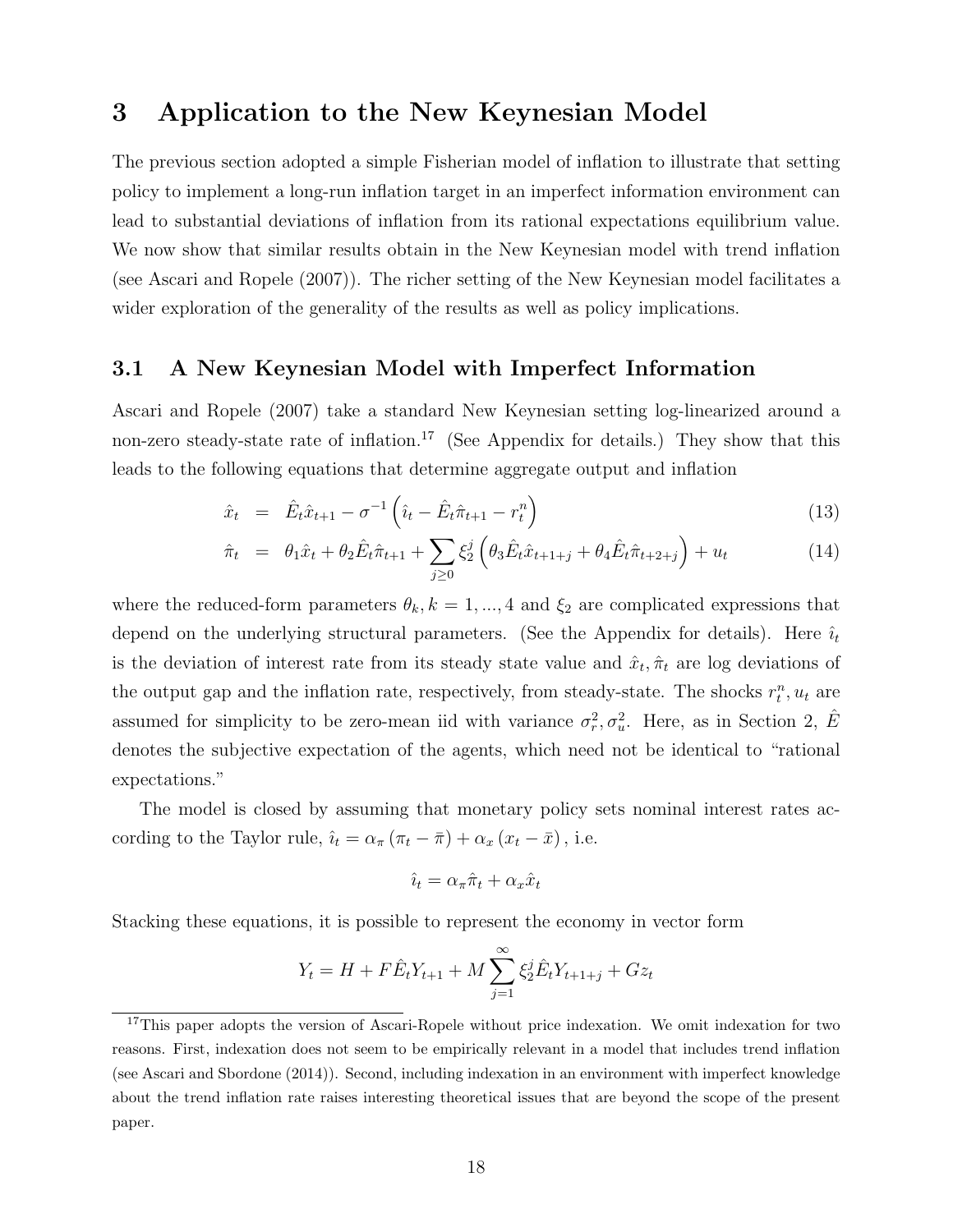with  $Y = (x, \pi)'$ , now written in (log) levels, and  $z = (r^n, u)'$ . When the inflation factor  $\Pi = 1$ , i.e. when there is zero steady-state inflation, these equations reduce to the benchmark New Keynesian model:

$$
\hat{x}_t = \hat{E}_t \hat{x}_{t+1} - \sigma^{-1} \left( \hat{i}_t - \hat{E}_t \hat{\pi}_{t+1} - r_t^n \right) \tag{15}
$$

$$
\hat{\pi}_t = \beta \hat{E}_t \hat{\pi}_{t+1} + \kappa \hat{x}_t + u_t \tag{16}
$$

Ascari and Ropele demonstrate that, under most parameterizations, steady-state inflation lowers steady-state output and it alters the determinacy conditions when monetary policy follows a Taylor rule. Kobayashi and Muto (2013) show that E-stability properties of the model can also differ from the New Keynesian model linearized around a zero steady-state inflation rate. Throughout, monetary policy will be assumed to guarantee the model is determinate and E-stable.

As in the previous section, it is assumed that there is imperfect information about the economy, and so private-sector agents base forecasts on a perceived law of motion whose reduced-form is consistent with a rational expectations equilibrium. In the bivariate New Keynesian model, agents are assumed to forecast based on a simple VAR(1) model:

$$
Y_t = A + BY_{t-1} + \varepsilon_t \tag{17}
$$

where  $\varepsilon_t$  is a perceived white noise error. From this perceived law of motion, conditional expectations can be computed. As before, expectations conditional on the forecast model (17) are

$$
\hat{E}_t Y_{t+1} = (I + B)A + B^2 Y_{t-1}.
$$
\n(18)

As in the Fisherian model, the actual law of motion can be found by substituting the forecasts (18) into the expectational difference equation:

$$
Y_t = H + F(I + B)A + (1 - \xi_2)^{-1}M[I + (I - \xi_2 B)^{-1}B]A
$$
  
+ 
$$
[F + M(I - \xi_2 B)^{-1}]B^2Y_{t-1} + Gz_t
$$
  

$$
\equiv T(A_{t-1}, B_{t-1})' \begin{bmatrix} 1 \\ Y_{t-1} \end{bmatrix} + Gz_t
$$

Is this learning rule reasonable in this economic environment? We think the answer is clearly yes. The possibility of an imperfectly understood change in the inflation target can lead forecasters to be uncertain about both the mean and persistence of inflation (e.g. Cogley and Sbordone (2008)). An econometric model that did not allow for structural change in both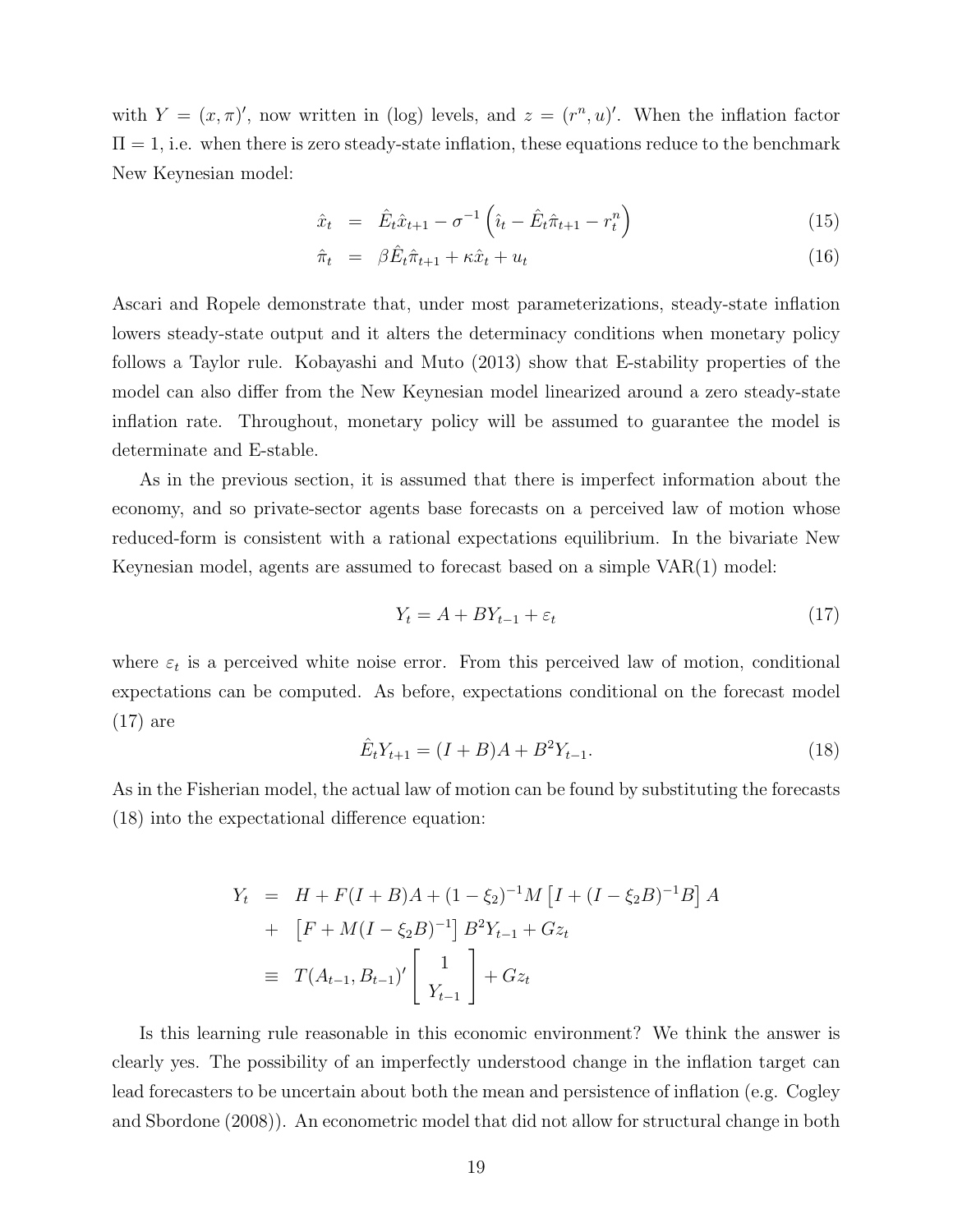the constant and slope coefficients would not track a change in the inflation target. Finally, the learning rule assumes agents forecast based on a parsimonious VAR(1), a commonly employed practice by professional forecasters.

Analytic results on E-stability, and convergence of constant gain learning, are unavailable in the New Keynesian model with trend inflation. Instead, the following sections focus on a calibrated version of the model and present numerical results that illustrate the theoretical possibilities. The model's parameters are calibrated in Table 1. The parameter values are chosen so that a time period corresponds to a quarter. The value of  $\zeta$  implies a mark-up of 11%, the policy coefficients are equivalent to the Taylor (1993) original policy prescription, the frequency of price adjustment  $\alpha$  is in line with most empirical studies, while the values of  $\sigma_r^2$ ,  $\sigma_u^2$  come from Smets and Wouters (2007). The gain parameter is calibrated to 0.05, within the range found to be consistent with professional forecasters in Branch and Evans (2006). The basic qualitative results do not hinge on the specifics of the calibration. The necessary ingredients are a non-zero inflation target, imperfect information, and a sufficiently strong feedback from expectations.<sup>18</sup>

## 3.2 Inflation Dynamics in the New Keynesian Model with Learning

The "mean dynamics" for the New Keynesian model take the same form as in the Fisherian model with the exception that the multivariate model complicates the expressions. Nevertheless, as in the Fisherian model a great deal can be learned about learning dynamics by examining the mean dynamics for the calibrated New Keynesian model. The mean dynamics are the solution path to the ordinary differential equation (11)-(12) where  $\theta' = (A, B)$ .

Figure 8 plots the mean dynamics, with the parameters calibrated as in Table 1, and a 4% inflation target. The initial values for all coefficients, except the constant and the own lag coefficient in the inflation component of the forecasting model, are set to their REE values. The remaining initial conditions were chosen to lie on the principal axis from the 95% confidence ellipse, see Figure 7.<sup>19</sup> There are 6 coefficients in  $\theta$ , the two constants and

<sup>&</sup>lt;sup>18</sup>In the Fisherian model, for sufficiently large values of  $\alpha$ , a random-walk forecasting model provides a poor approximation to the implied inflation dynamics. In the New Keynesian model with trend inflation, similar results obtain for sufficiently large values of  $\alpha_{\pi}$  and small inflation targets. Random-walk beliefs still arise, however, for empirically plausible values of  $\alpha_{\pi}$ .

<sup>&</sup>lt;sup>19</sup>Specifically, Figure 8 sets the coefficients in the output gap forecasting equation at their REE values. The results are robust to most positive initial values for the constant and when the own lag coefficient in the inflation equation were between 0.6 and .71. The 95% confidence ellipse were generated from monte-carlo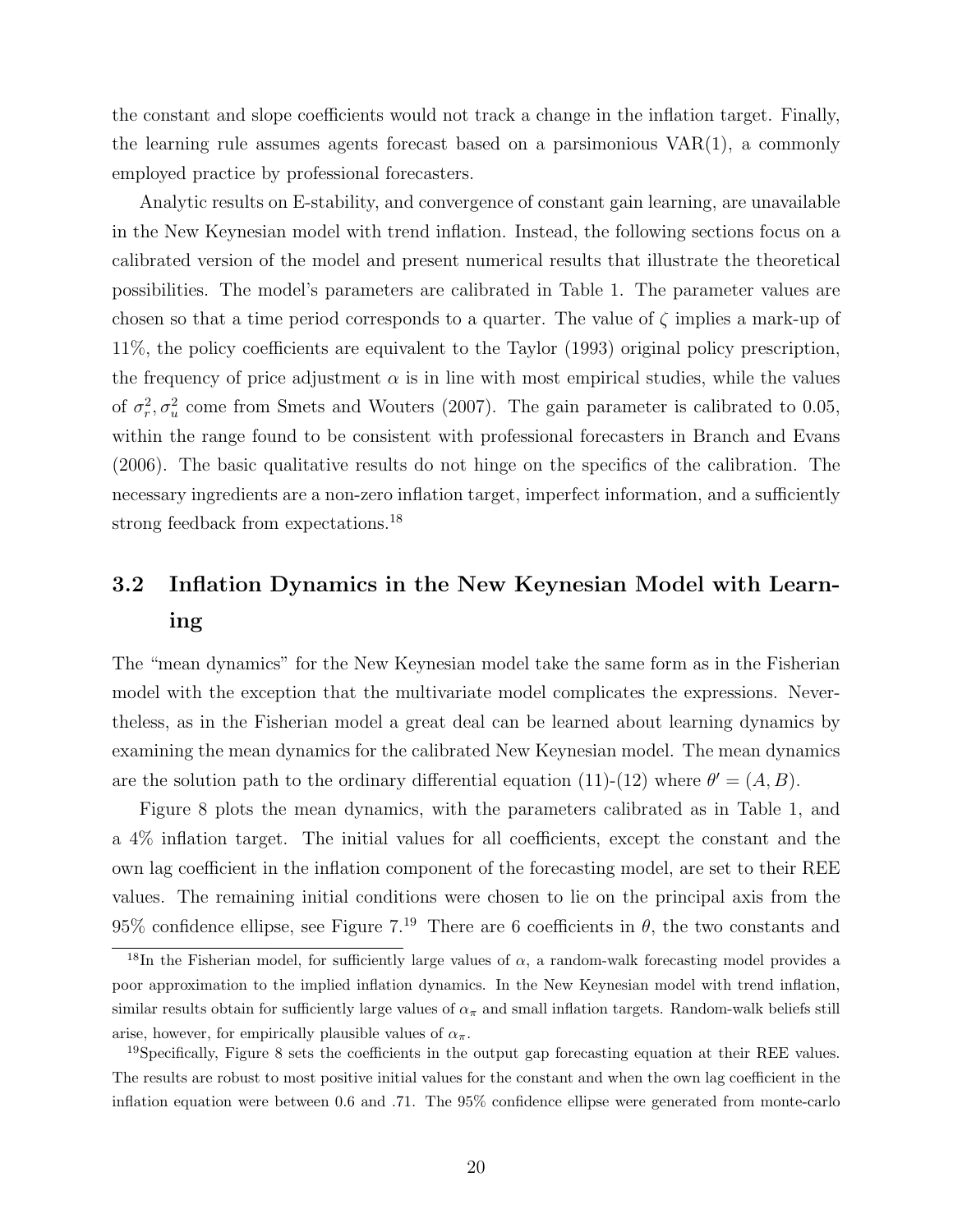the four coefficients in the lag matrix B. Each panel plots a different component of  $\theta$ , while the bottom two panels plot the roots of the matrix  $B$  along the mean learning path. The key result to notice in Figure 8 are the first two panels on the right hand side of the figure. These plots are equivalent to the mean dynamics plots in the Fisherian model. Notice that agents come to believe that the process for inflation, but not the output gap, is a random-walk without drift. Private-sector agents can hold these beliefs temporarily before they converge to the rational expectations equilibrium. The bottom panel on the right shows that along the mean path there is, in fact, a unit root in the perceived coefficient matrix B.

Figure 9 solves the mean dynamics just as in Figure 8 for long-run targets of 0%, 1%, 2% and 4%.<sup>20</sup> The figure plots just the constant and the own lag coefficient from the inflation forecasting equation, while suppressing the other coefficient paths. As can be seen in the figure, when there is a zero inflation target the beliefs converge monotonically and rapidly to the rational expectations equilibrium. For successively larger values of the inflation target, the estimates for  $B(2, 2)$  begin to move towards the REE value and then reverses course and approaches  $B(2, 2) \approx 1$  when the target  $\bar{\pi} = 4\%$ . At the same time, the estimated  $A(2)$ moves towards zero before converging to the mean value. When the inflation target is 4% random walk beliefs emerge.

In Section 2.4, random-walk beliefs could arise when  $\alpha \approx 1$  so that a random-walk provides a good approximation to the actual inflation process. A similar intuition holds in the New Keynesian model, though, now the coefficient on expectations in equation (14) – the analogue to  $\alpha^{-1}$  in the Fisherian model – depends on the long-run inflation target, the policy rule coefficients, and other structural parameters. Figure 10 demonstrates that in the New Keynesian model higher inflation targets make random-walk beliefs more likely as the largest root of  $B$  approaches a unit root as the inflation target nears  $4\%$ . Thus, in the NK model higher targets, combined with adaptive learning, give the low frequency drift that is well-approximated by a random walk model. This result is related to Ascari and Ropele (2007) who show that higher targets make indeterminacy more likely. The randomwalk beliefs arising in cases of higher targets are a different form of (nearly) self-confirming expectations. The next subsection shows how altering the policy coefficients affect these results.

The US Federal Reserve Bank has an explicit inflation target of 2%. One popular argustochastic simulations of the model with a constant gain of 0.05, assuming a Gaussian asymptotic distribution for the coefficients.

<sup>&</sup>lt;sup>20</sup>As before, in Figures 9 and 10, the coefficients  $A, B, S$  were initialized at their REE values except the coefficients  $A(2)$  and  $B(2, 2)$  are drawn from the 95% confidence interval in Figure 7.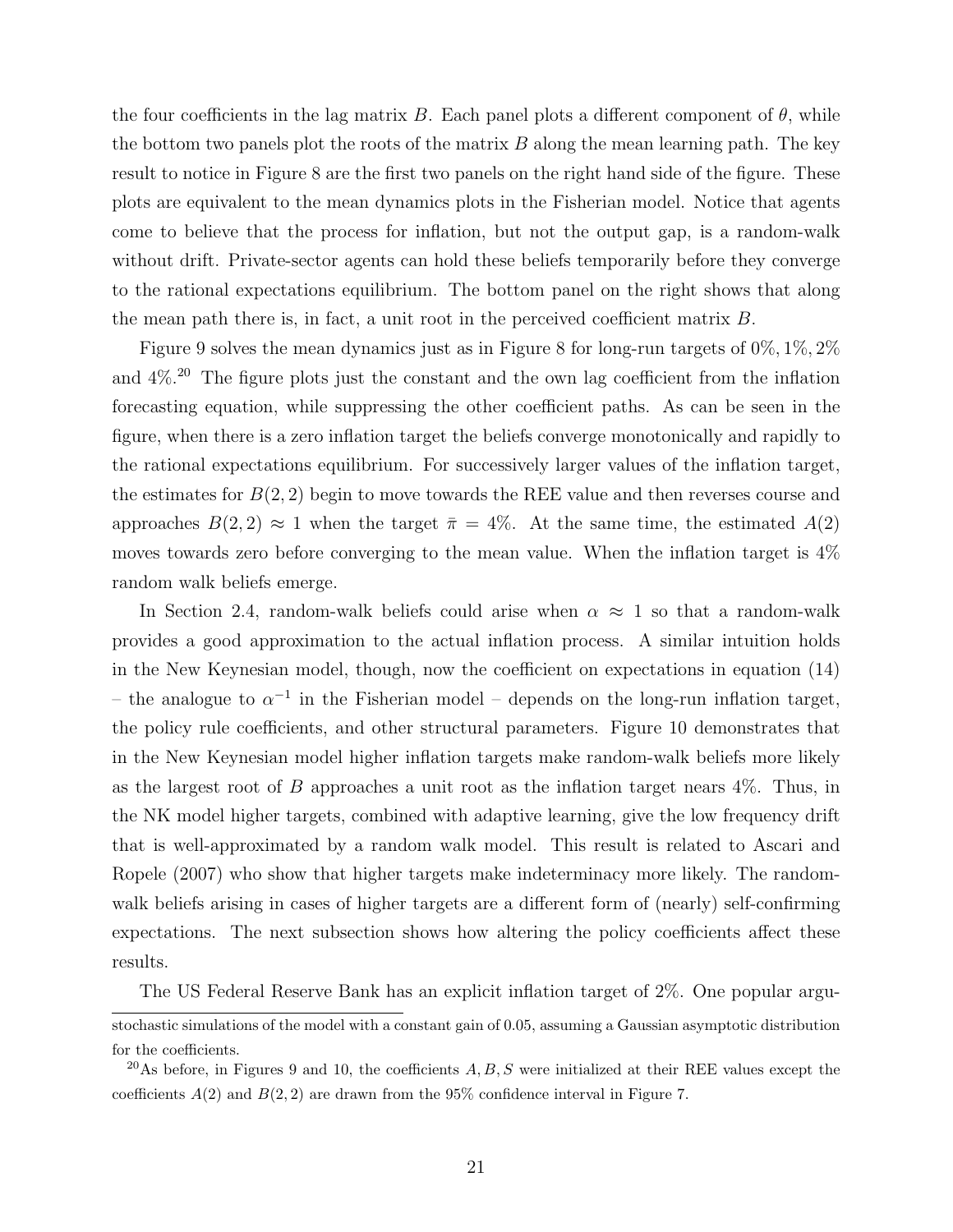ment to avoid the possibility that in the future the zero lower bound will again bind, is to increase the target to 4%. Figure 11 conducts this experiment in the New Keynesian model with imperfect information. The model is calibrated according to Table 1, initialized in the unique REE when  $\bar{\pi} = 2\%$ . The central bank then increases its target to 4\% and the privatesector must learn in real time about the new higher average rate of inflation. The figure plots the time-series averaged across 1000 stochastic simulations. The figure demonstrates that, as in the Fisherian model, there is a significant overshooting of inflation as agents come to believe that inflation follows a random walk. In this experiment inflation increases to above 10% per annum before returning to the new targeted value of 4%.

Many of those who advocate higher inflation targets do so in order to avoid abrupt disinflationary episodes. The results from the Fisherian model suggest that this may not be the case with imperfect information. Figure 12 plots two separate simulations of the realtime learning of the calibrated New Keynesian model with a 4% inflation target. In each panel, the model is initialized in a rational expectations equilibrium, within which inflation will always remain bounded in a small neighborhood of the inflation target. Under constant gain learning, however, there is an abrupt qualitative change as agents come to believe that inflation follows a random walk and there is a rapid disinflation, in the left panel, and an abrupt inflationary episode in the right panel. These types of destabilizing dynamics are typical and recurrent in the model when the central bank sets a sufficiently large inflation target. In this case, sufficiently large is 4%. The onset of destabilizing dynamics occurs, on average, once every 92 years. Larger constant gains will, however, increase the frequency.

One might also wonder whether these inflation dynamics are consistent with the Volcker era, a period where the Federal Reserve lowered the inflation target in an imperfectly communicated manner. Since the inflation dynamics for a drop in inflation in the model are symmetric, the model predicts a disinflation will lead to inflation and inflation expectations below the target value. While a serious study of this episode is beyond the scope of the present paper, it is worth noting that inflation expectations in the Michigan survey and the Survey of Professional Forecasters fell below the 10 year expected inflation rate in the Blue Chip survey and the Survey of Professional Forecasters for much of the mid to late 1980's, consistent with the model's predictions.<sup>21</sup>

 $^{21}$ Nunes (2009) shows that a heterogeneous expectations model, where a fraction have rational expectations and the remaining form beliefs with an adaptive learning rule of the MSV form, generates time paths for inflation that fit well the Volker disinflation.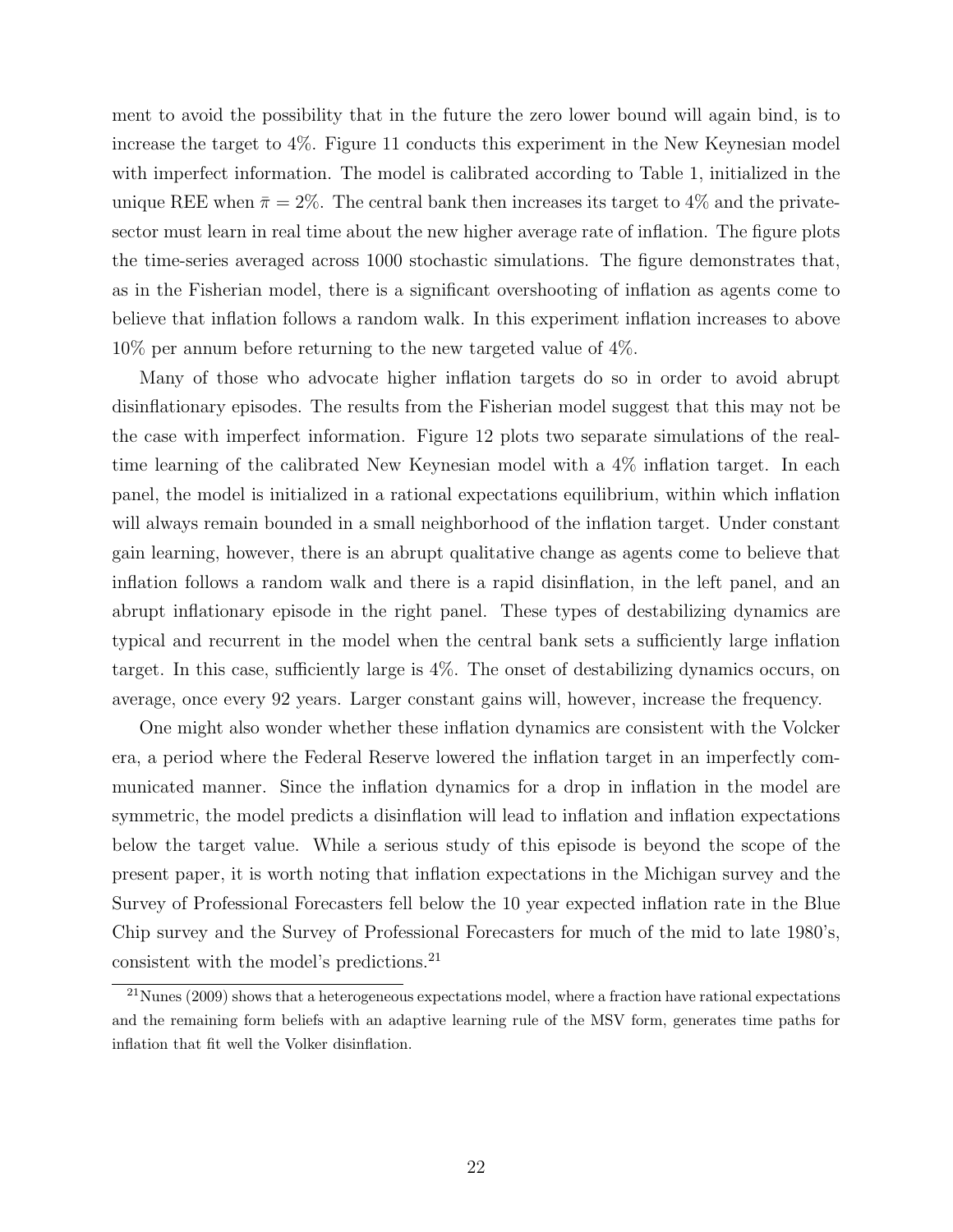### 3.3 Robustness

One reasonable question is to what extent the benchmark results presented so far depend on relatively weak responses to inflation and the output gap in the policy coefficients  $\alpha_{\pi}, \alpha_{x}$ . Though the values  $\alpha_{\pi} = 1.5, \alpha_x = .125$  are the values recommended by Taylor (1993), some empirical and optimal Taylor rules have values for  $\alpha_{\pi}$  higher, for example Rudebusch (2001) estimates  $\alpha_{\pi} = 1.78, \alpha_{x} = .82$ . Moreover, the discussion in Section 2.4 seems to suggest that random-walk beliefs only arise for values of  $\alpha_{\pi}$  sufficiently close to 1. This subsection demonstrates that random-walk beliefs can arise for a broad range of policy coefficients and other parameters thereby demonstrating that the main insights are not fragile to a particular model calibration.

We first illustrate the robustness to alternative policy coefficients in Figure 13 by computing the pairs of  $(\alpha_x, \alpha_{\pi})$  for which random-walk beliefs will arise in the mean dynamics with a target of  $4\%$  and the parameters in Table 1.<sup>22</sup> The figure demonstrates that randomwalk beliefs can arise for many empirically plausible policy coefficients and initial coefficients picked from plausible points based on the 95% confidence ellipse.

Figure 13 suggests that a policymaker seeking to implement a higher inflation target should also adjust the coefficients in the policy rule so that the new policy rule lies above the frontier. We consider these issues in Section 4.2 which discusses ways in which policymakers can alter the policy rule to implement a higher target without triggering unstable inflation expectations.

The robustness also extends to alternative parameterizations. In particular, randomwalk beliefs were found to arise for the following range of parameter values:  $7 \leq \zeta \leq 17$ ;  $.6 \leq \alpha \leq 1$ ;  $.01 \leq \sigma_r^2 \leq 1$ ;  $.001 \leq \sigma_u^2 \leq 0.1$ . Finally, one might prefer a medium-scale New Keynesian model known to fit the data better, under rational expectations, than the purely forward-looking model. However, random-walk beliefs are even more likely to arise in a model with inertia as this paper shows they can arise in a model with no intrinsic serial correlation. The self-fulfilling serial correlation that arises from the learning dynamics is even more prevalent in models with inertia or other forms of intrinsic serial correlation.

 $^{22}$ Figure 13 was generated by setting all initial learning coefficients, including the constant, to their equilibrium value except  $B(2, 2)$ , the own inflation lag coefficient, is initialized at values in [0.6, 0.8]. As mentioned earlier, the results are not sensitive to the initial values for the constant. If any value of the own inflation lag coefficient crosses  $0.98$  – for at least one initial value in  $[0.6, 0.8]$  – then the pair  $(\alpha_x, \alpha_{\pi})$  is recorded as leading to random-walk beliefs.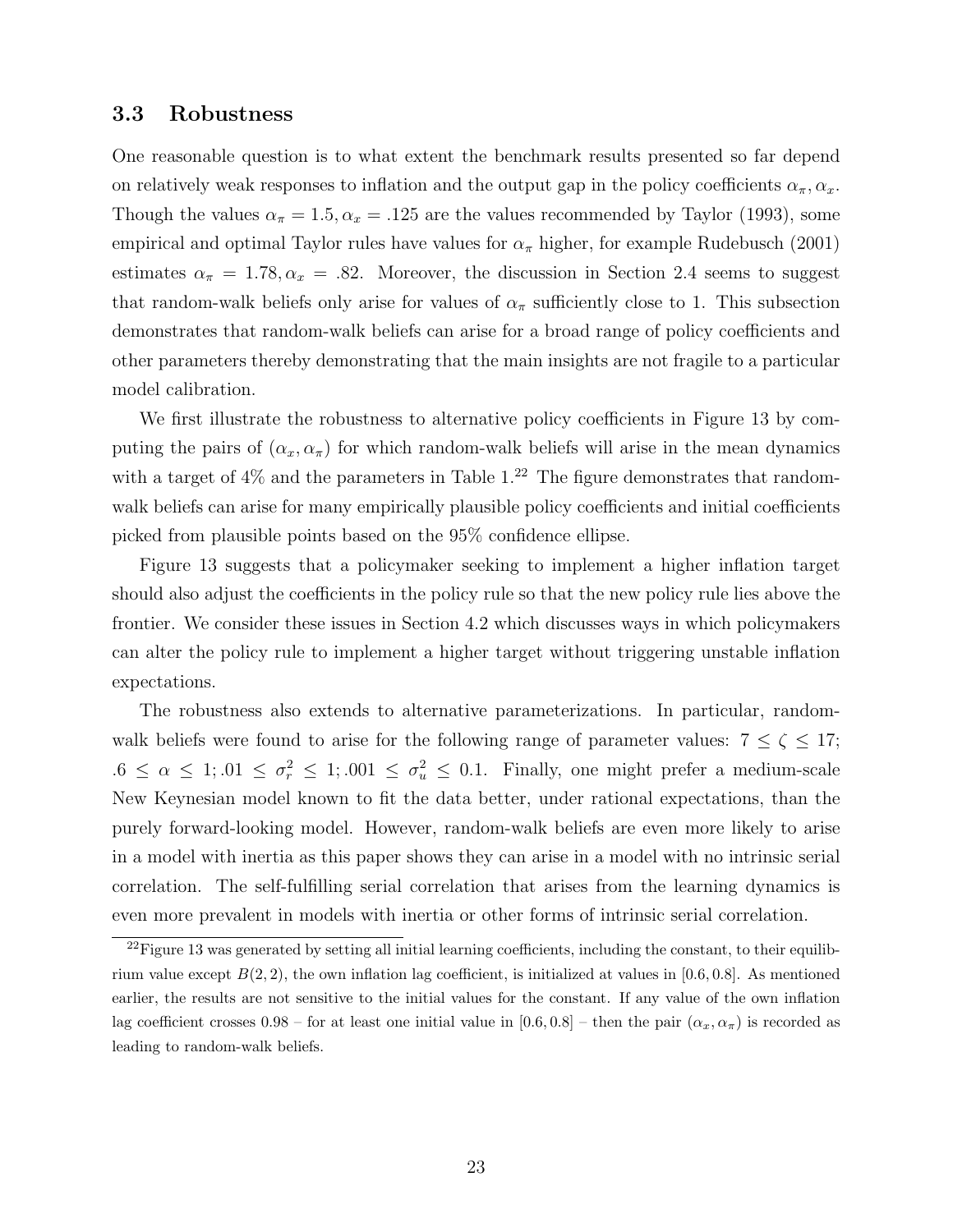### 3.4 Zero Lower Bound

One of the primary reasons that some economists and policymakers advocate a higher longrun inflation target is the belief that this would reduce the likelihood of a binding zero lower bound on interest rates. In New Keynesian models, e.g. Eggertsson and Woodford (2003), Eggertsson (2008), the zero lower bound on nominal interest rates can bind when there are sufficiently large and persistent negative shocks. A liquidity trap with deflation can arise, under rational expectations, since the persistent shocks generate expectations of deflation. Under learning, Williams (2006) and Williams and Reifschneider (2000), shows that the zero lower bound may be reached even more often. In both cases, increasing the inflation target makes it less likely that the zero lower bound will bind.

Within the New Keynesian model, we have so far not analyzed the issue of the zero lower bound, since the main message of this paper is the destabilizing learning dynamics that can arise under long-run inflation targets. However, it is straightforward to extend the framework to incorporate a zero lower bound and examine whether a higher inflation target can rule out a binding zero lower bound on nominal interest rates. To a certain extent, this is not a fair comparison: in our model, under rational expectations, the zero lower bound will almost never bind since all shocks are iid with small variances. However, if there can be deflationary spirals under learning when there is no liquidity trap under rational expectations, there is even greater reason to suspect that inflation targets can lead to destabilizing economic dynamics.

To study this issue it is convenient to use the "benchmark" version of the New Keynesian model:

$$
\begin{aligned}\n\hat{x}_t &= \hat{E}_t \hat{x}_{t+1} - \sigma^{-1} \left( i_t - \bar{r} - \hat{E}_t \pi_{t+1} - r_t^n \right) \\
\pi_t &= \beta \hat{E}_t \pi_{t+1} + \kappa \hat{x}_t + u_t,\n\end{aligned}
$$

where the central bank employs the Taylor rule subject to the zero lower bound:

$$
i_t = \max\{\bar{\imath} + \alpha_\pi (\pi_t - \bar{\pi}) + \alpha_x (\hat{x}_t - \bar{x}), 0\}
$$

and where  $\bar{x} = (1 - \beta)\bar{\pi}/\kappa$  ensures the steady-state inflation rate equals the central bank's target. This is the framework adopted in Eggertsson and Woodford (2003), though here it is assumed  $r_t^n$  are iid shocks, and can be derived from the New Keynesian model above by setting the steady-state inflation equal to zero. Woodford (2003) argues that these equations are valid approximations in a low inflation environment so long as the central bank's inflation target is not too large.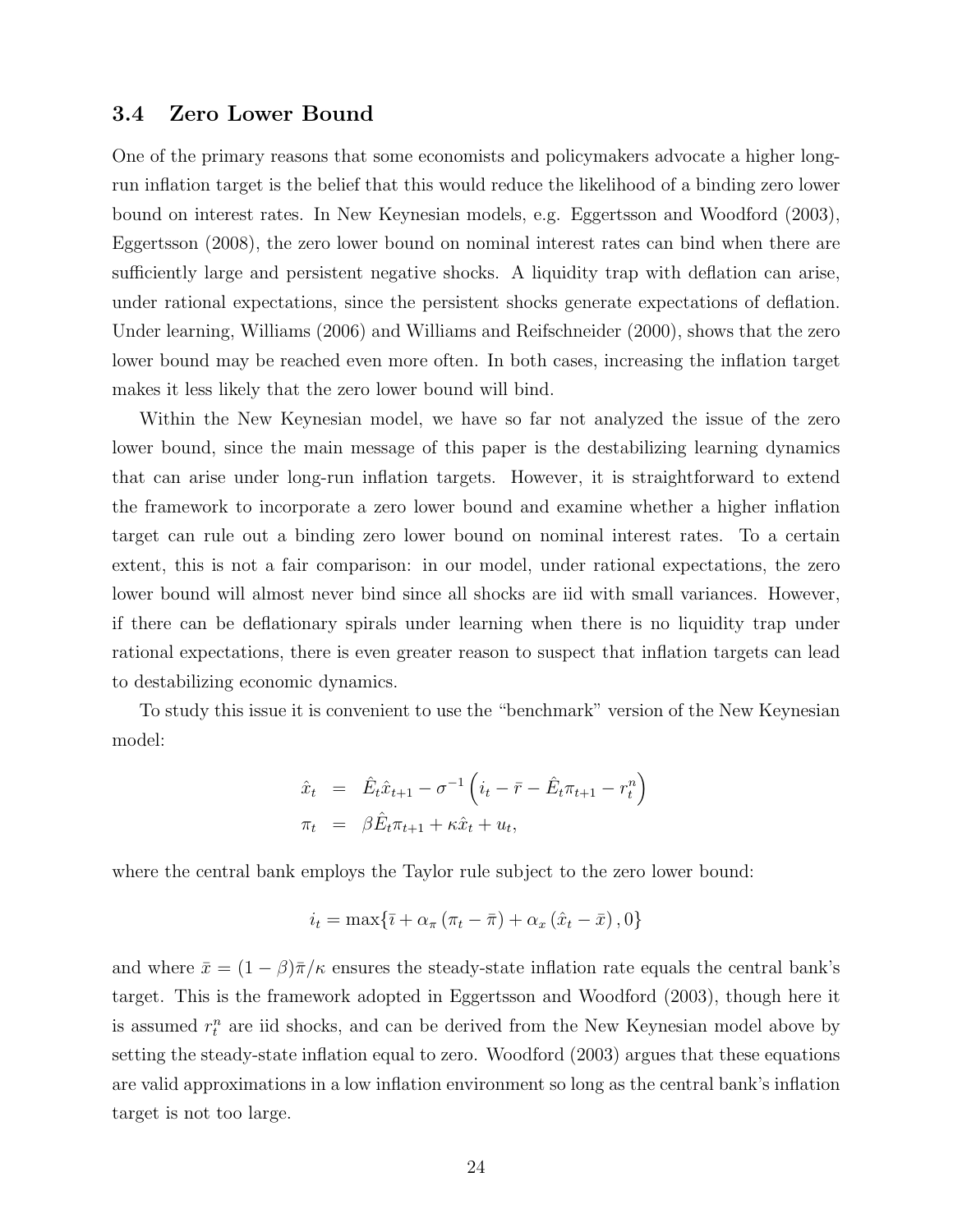Calibrating the model as above which implies a value for  $\kappa \approx 0.16$ , with a 4\% inflation target, and simulating it under constant gain learning leads to occasional departures from a neighborhood of the rational expectations equilibrium and a deflationary spiral: see Figure 14.<sup>23</sup> At first, the economy fluctuates around the long-run inflation target. Then a qualitative change in the dynamics arises as agents come to believe inflation follows a random walk and inflation (and expected inflation) rapidly disinflates as was seen earlier. However now, when the zero lower bound binds, rapid deflation sets in, resulting in a severe recession, with output gaps approaching  $-10\%$ . The spiral does not persist forever as the mean dynamics take over and the economy returns to a neighborhood of the steady-state.<sup>24</sup>

The deflation episode in Figure 14 suggests that a higher inflation target cannot rule out paths that collapse to the zero lower bound. In the benchmark New Keynesian model, where the coefficients in the IS and AS equations are independent of the inflation target, a higher target will decrease the frequency of collapses to the zero lower bound. Nevertheless, a higher target cannot rule out destabilizing dynamics that hit the target under learning.

### 4 Extensions

The paper concludes with several important extensions to the New Keynesian model with learning.

### 4.1 Implications for Policy Communication

The previous results assumed that monetary policy is set to satisfy the Taylor rule. The results do not hinge on this assumption: the key is that the target is not perfectly communicated. This section considers implications for policy communication of the present learning framework with long-run inflation targets.

The assumption maintained in this paper is that the central bank cannot completely communicate the long-run inflation target. The private-sector has imperfect information about the economic environment and the policy target. It suffices that they do not know the timing of when the central bank will implement its target. If there is imperfect information about the economy, but perfect information about the long-run inflation target then the

<sup>&</sup>lt;sup>23</sup>These deflationary spirals are similar to the paths in Evans, Guse, and Honkapohja (2008).

<sup>&</sup>lt;sup>24</sup>To prevent deflationary paths that fall without bound, we impose the following restrictions on the learning and economic dynamics: (i) agents' only update their parameter estimates of B if the roots lie inside the unit circle, and (ii) the deflation rate and the output gap have ceilings of 8% and 10% per annum, respectively. The latter restriction is consistent with Evans (2013) and Bullard and Cho (2005).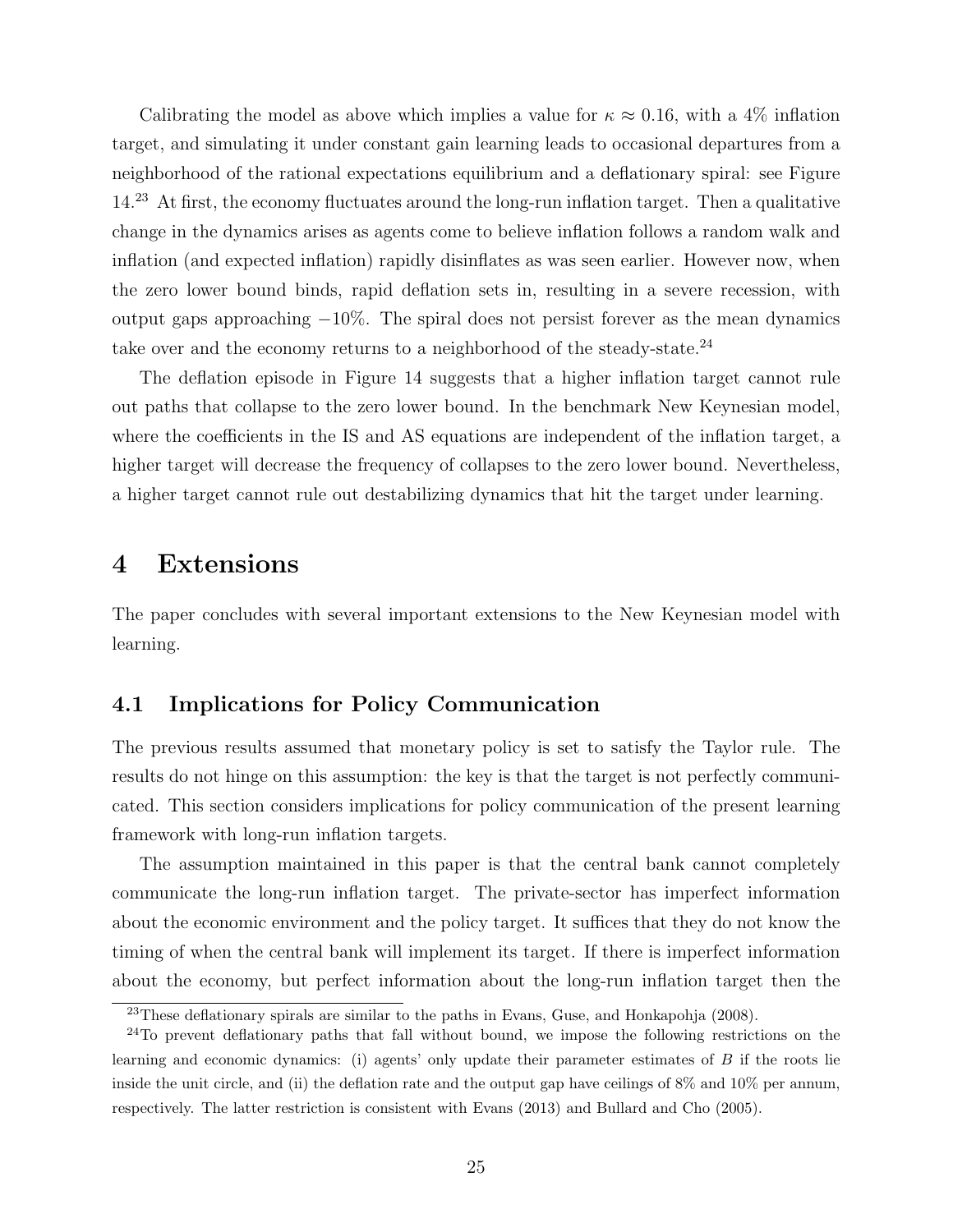random-walk beliefs will not arise and the instability witnessed in the previous sections will not exist.

To illustrate this point, assume that agents know the mean values for inflation and the output gap. Thus, their perceived law of motion does not require them to estimate the mean rates of inflation and the output gap, but just the lag coefficients. That is, assume a perceived law of motion of the form:

$$
\hat{Y}_t = B\hat{Y}_{t-1} + \varepsilon_t
$$

where the perceived law of motion is written in deviation from mean form,  $\hat{Y}$ . It is straightforward to verify that the actual law of motion will be of a similar form, except written in deviation from mean form. Thus, the  $B$  component of the T-map is unchanged. Figure 15 plots the mean dynamics path for the calibrated model and various long-run inflation targets when the long-run average inflation rate is credibly and perfectly communicated. The figure clearly demonstrates that in this case the long-run inflation target does not have much impact on the learning dynamics and that random-walk beliefs do not arise.

### 4.2 Altering the Policy Rule

The results just presented clearly demonstrate that a perfectly communicated inflation target can avoid the destabilizing learning dynamics associated with imperfect information about the target. But, Figure 13 also suggests that if the central bank responds more aggressively to inflation deviations from target, via the response coefficient  $\alpha_{\pi}$ , it may be possible to rule out the destabilizing random-walk beliefs.

This subsection now demonstrates that a central bank can minimize the possibility of destabilizing inflation expectations by simultaneously increasing the inflation response coefficient. Figure 16 again considers the experiment of a central bank increasing its long-run inflation target from 2% to 4% while, at the same time, increasing its inflation response coefficient to  $\alpha_{\pi} = 3$  from  $\alpha_{\pi} = 1.5$ . Figure 16 shows that such a policy can prevent randomwalk beliefs and bring the economy to the long-run target relatively quickly. Although, such a policy can be effective at implementing a higher target it is worth remarking that  $\alpha_{\pi} = 3$ is outside of the range most studies consider reasonable.

Moreover, a stronger inflation reaction coefficient  $\alpha_{\pi}$  will also dampen the extent to which inflation overshoots the higher target. For instance, when the central bank raises the target from 2% to 4% and simultaneously increases  $\alpha_{\pi}$  from 1.5 to 2.0, inflation over-shoots the target with a peak inflation rate of 7%, less than when the target is changed alone. Thus, when the policy coefficients are chosen to lie in the "stable" region of Figure 12, a central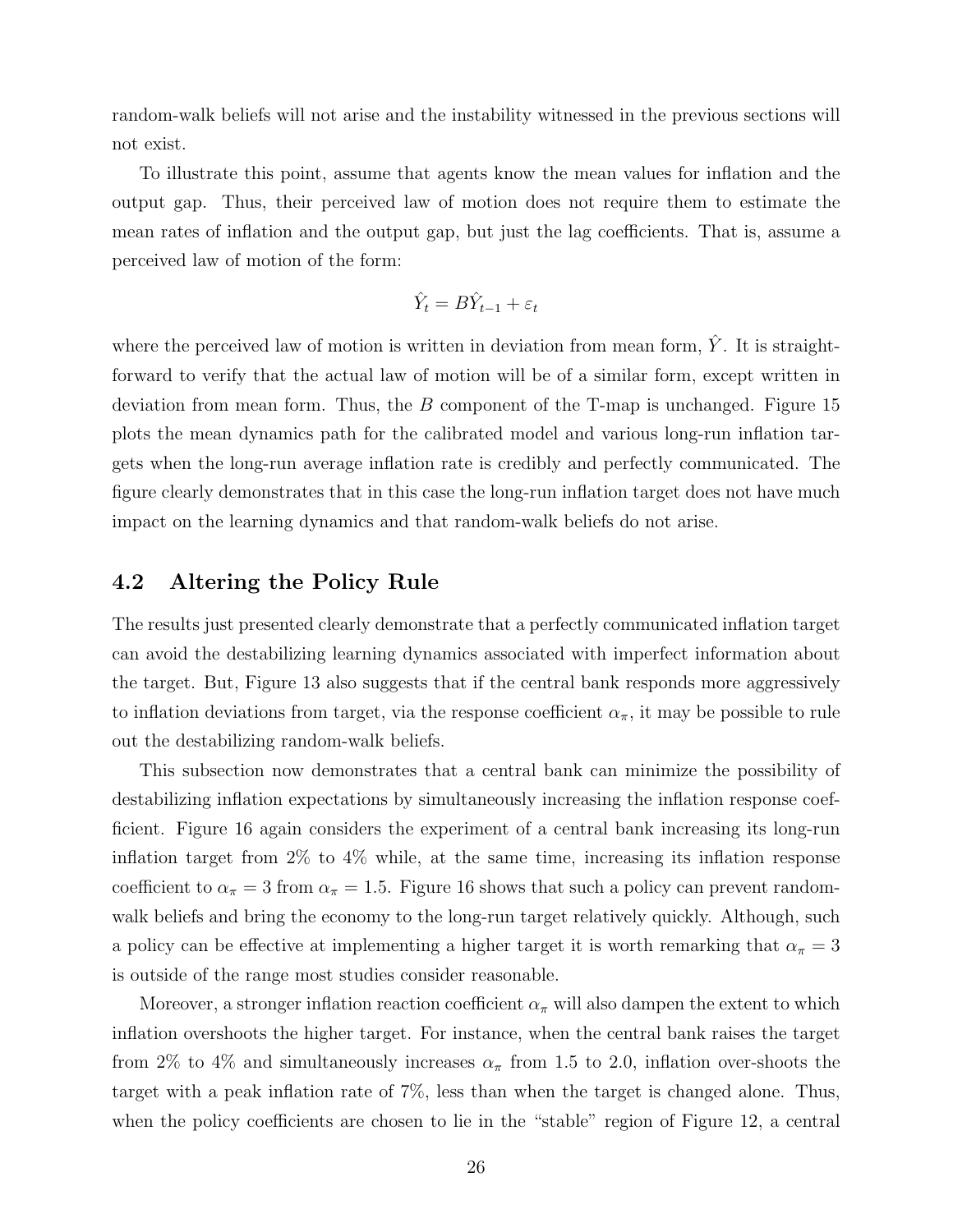bank can implement the target without the potential for instability. Thus, one take-away from the findings in this paper is that the optimal choice of inflation target can not be isolated from the optimal choice of policy instrument.<sup>25</sup>

Similarly, a policy rule that responds aggressively to changes in the inflation rate, as well as contemporaneous inflation and the output gap, can also help stabilize the economy while implementing a higher target. Such a policy rule would behave like a Taylor rule in 'normal' times and then respond aggressively in the beginning of one of the destabilizing spirals described in this paper.

### 4.3 Optimal Discretionary Policy

The interest-rate rules so far considered in this Section dictate that nominal interest rates should be adjusted to deviations of inflation and output, from their long-run target values, using rule-of-thumb adjustment parameters. One might instead imagine a central bank facing a dual mandate of stabilizing both inflation and output, with the costs of deviations from long-run targets made explicit according to an optimal policy problem. This subsection demonstrates that random-walk beliefs also arise in such a setting under optimal discretionary policy, i.e. optimal policy without commitment. The next subsection will show that even with commitment it is possible for random-walk beliefs to arise.

For simplicity, assume the economy can be represented by the benchmark New Keynesian equations (15)-(16). The objective function of the central bank is

$$
\max_{\pi_t, x_t} -(1/2) E_0 \sum_{t \ge 0} \beta^t \left[ \lambda (x_t - \bar{x})^2 + (\pi_t - \bar{\pi})^2 \right]
$$

where  $\bar{x}$  is the long-run output gap consistent with the inflation target  $\bar{\pi}$ . The central bank takes the New Keynesian Phillips Curve (16) as its constraint. Without commitment, the central bank will set policy to satisfy its first order condition

$$
\pi_t - \bar{\pi} = -\frac{\lambda}{\kappa} (x_t - \bar{x}) \tag{19}
$$

Combining (19) with (16) gives an expectational difference equation that generates the stochastic process for inflation

$$
\pi_t = \alpha_0 + \alpha_1 \hat{E}_t \pi_{t+1} + \nu_t \tag{20}
$$

<sup>25</sup>This is related to the finding of Cogley, Matthes, and Sbordone (2015) that an optimal disinflation policy with Taylor-type rules, and where private-sector agents learning about the policy rule, involves a more aggressive response coefficient.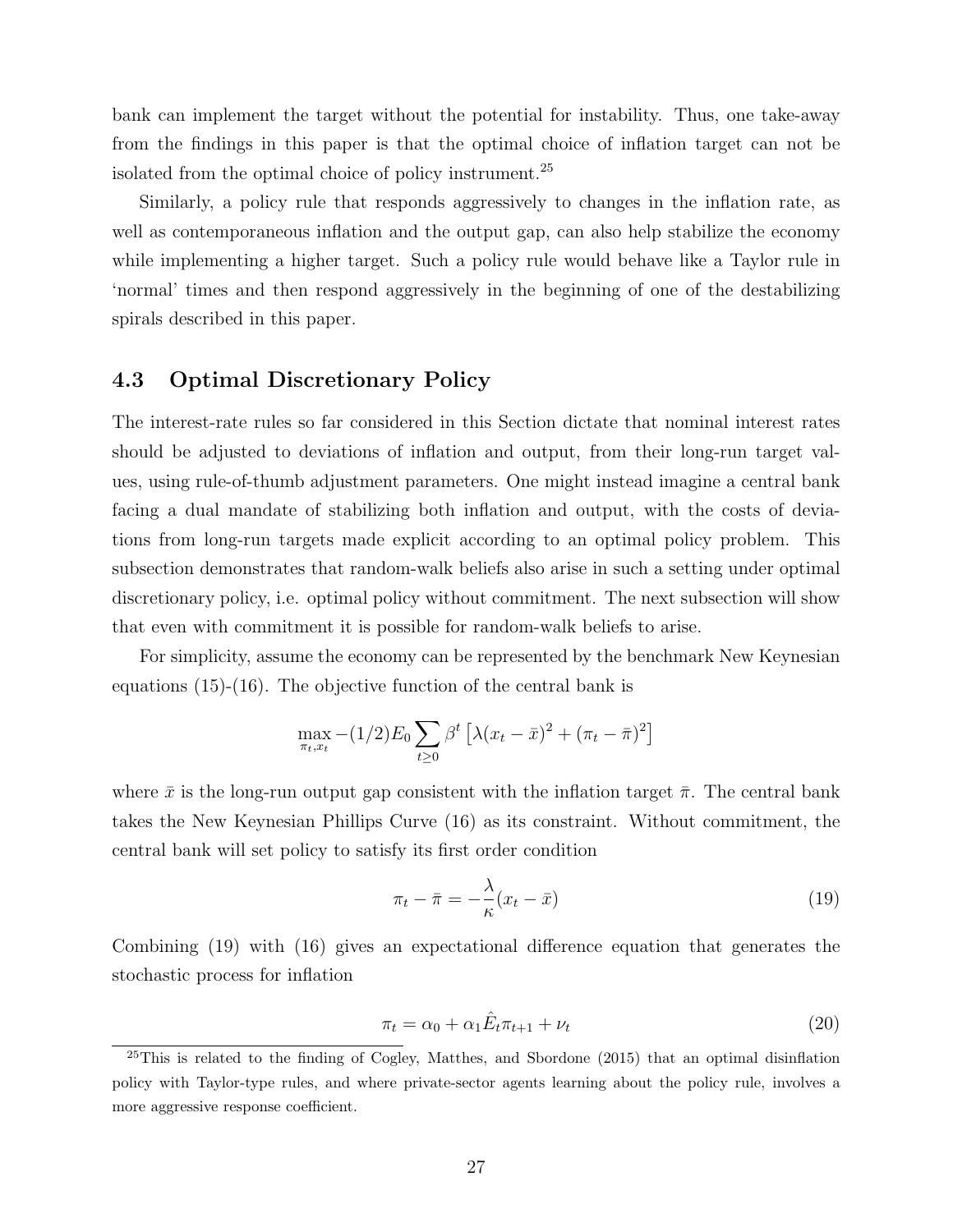where  $\alpha_0 = \frac{\kappa^2 + \lambda(1-\beta)}{\lambda+\kappa^2} \bar{\pi}, \ \alpha_1 = \frac{\beta \lambda}{\lambda+\kappa}$  $\frac{\beta \lambda}{\lambda + \kappa^2}$ , and  $\nu_t$  is an appropriately defined white-noise shock. The reduced form (20) is identical to the Fisherian model of section 2 with  $\alpha_1$  determined by  $\beta, \lambda, \kappa$ . Proceeding in the same manner as in section 2, agents form their expectations from an AR(1) model of inflation. Figure 17 plots the resulting mean dynamics.

Figure 17 was created by solving the mean dynamics under the following parameterization:  $\beta = 0.99, \kappa = .14, \lambda = .15, \sigma_u = .05$ . As before, the learning coefficient for b was initialized above its rational expectations equilibrium value, and then the mean dynamics are solved to find the transition path back to the unique rational expectations equilibrium. The transition path leads temporarily to random-walk beliefs despite the fact that policy is now set optimally.<sup>26</sup> We remark, however, that small values of  $\lambda$  – for instance, where  $\lambda$  is equal to its micro-founded calibrated value – yield small values of  $\alpha_1$ , which will make random-walk beliefs less likely. In practice, policymakers are often modeled as using a higher value of  $\lambda$ than the micro-calibrated value. For example, Orphanides and Williams (2007) use as their benchmark equal weights on inflation and output volatility. Our finding that small  $\lambda$ , i.e. a strong weight on inflation stabilization, make random-walk beliefs less likely is consistent with Orphanides and Williams (2005b), who show that it is needed when agents are learning even if policymakers would otherwise place a higher weight on output stabilization.

### 4.4 Price-level Targeting

The results in this paper demonstrate that, in addition to the other consequences of having a higher long-run inflation target, the target will be destabilizing in an imperfect information environment. One popular alternative to inflation targeting is price-level targeting. Woodford (2003) and Vestin (2006) shows that a policy to target a price-level path can implement the optimal policy with commitment. Eggertsson and Woodford (2003) show that a price-level target can be an effective policy for pulling an economy away from the zero-lower bound.<sup>27</sup>

<sup>27</sup>Woodford (2003) shows that price-level targeting rules are robustly optimal when policymakers can commit. An alternative form of the optimal commitment rules is  $\pi_t = -(\lambda/\kappa)(x_t - x_{t-1})$ . We considered this policy rule, as well, though to implement learning is cumbersome as the system is three-dimensional. However, following Evans and Honkapohja (2006), who formulate an "expectations-based" reaction function,

<sup>26</sup>Evans and Honkapohja (2003) show that the "fundamentals-based" nominal interest-rate rule, which aims to implement the optimal discretionary equilibrium using a rule that assumes rational expectations, will lead to indeterminacy and instability under learning. They also show that if policymakers use a suitable "expectations-based" rule consistent with optimal policy, then the optimal rational expectations equilibrium will be determinate and stable under learning. However, random-walk beliefs can still sometimes arise under their policy rule if agents use constant-gain learning and include lagged inflation as a regressor.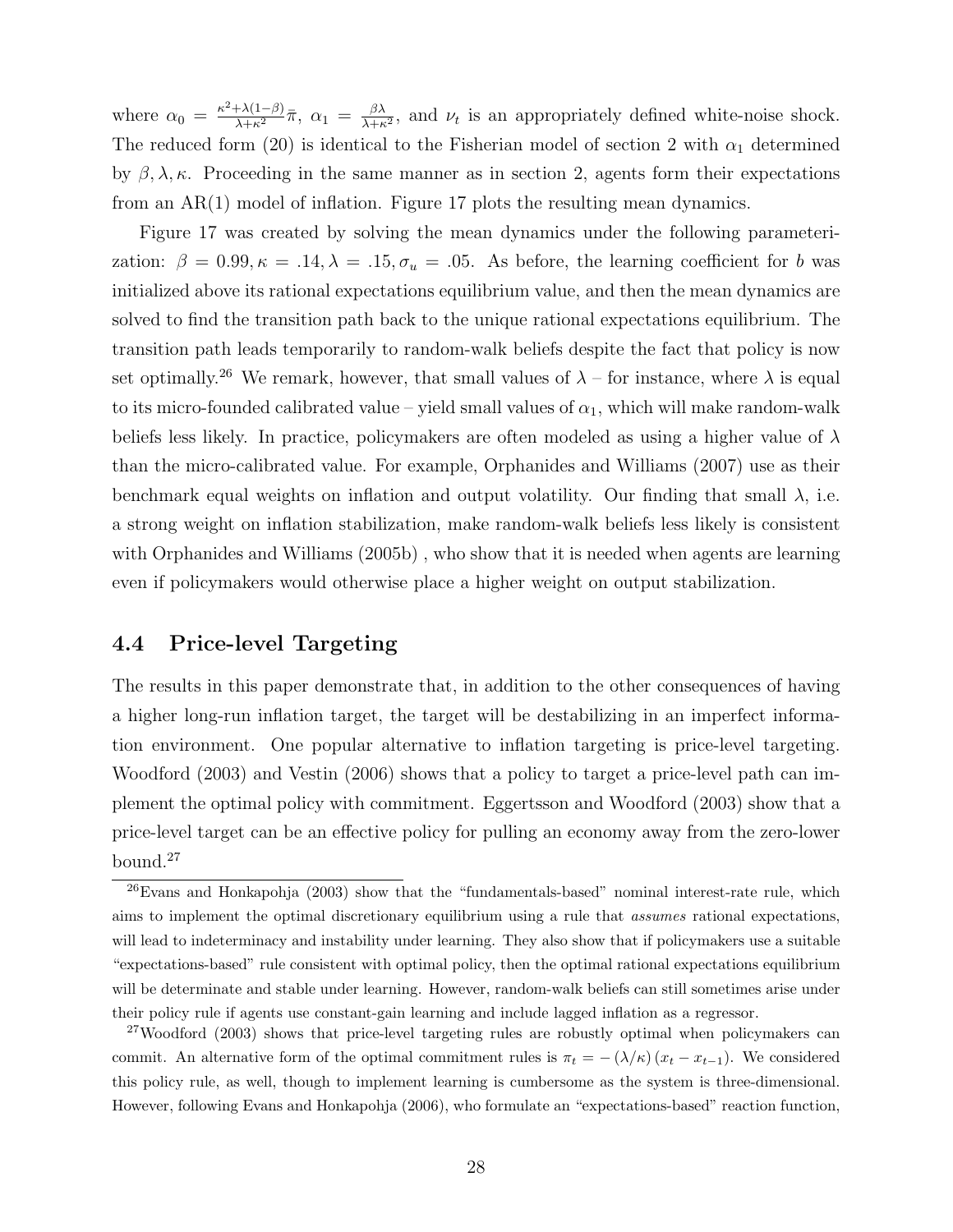However, what if, as with the inflation target, the central bank is unable to perfectly communicate the precise value or timing for the price-level target? Can price-level targeting lead to temporarily unstable learning dynamics just as in the case of long-run inflation targets? To address this issue, this section considers a central bank that acts in accordance with the following price-targeting rule:

$$
\kappa p_t + \lambda x_t = p^* \tag{21}
$$

where  $p_t$  is the (log) price-level and  $p^*$  is the target value for the (log) price-level. This policy rule will implement the optimal policy under commitment for a zero long-run inflation target. The qualitative results below carry over to the case where the central bank targets a pricelevel path consistent with a non-zero long-run inflation target.

Using the identity  $\pi_t = p_t - p_{t-1}$ , plugging (21) into the benchmark NK aggregate supply equation (16) leads to the following equation for the price-level

$$
p_t = \alpha_0 + \alpha_1 \hat{E}_t (p_{t+1} - p_t) + \alpha_2 p_{t-1} + \eta_t \tag{22}
$$

where  $\alpha_0 = (\kappa^2/(\lambda + \kappa^2))\bar{\pi}, \alpha_1 = \beta\lambda/(\lambda + \kappa^2), \alpha_2 = \lambda/(\lambda + \kappa^2)$ . Notice that  $p_t$  depends on  $\hat{E}_t p_t$  under imperfect information because we assume that  $p_t$  is not contemporaneously observable. Again, suppose that private-sector agents forecast the price level according to the forecasting model

$$
p_t = a + bp_{t-1} + \varepsilon_t \Rightarrow E_t p_t = a + bp_{t-1}, \ E_t p_{t+1} = a(1+b) + b^2 p_{t-1}.
$$

The actual price-level process is found by plugging these expectations into (22), yielding

$$
p_t = T(a, b)'X_{t-1} + \nu_t
$$

where  $T(a, b)' = (\alpha_0 + \alpha_1 ab, \alpha_1 b(b - 1) + \alpha_2).$ 

Figure 18 plots the mean dynamics for the price-level targeting rule case under the same calibrated parameter values as the previous subsection (Figure 17) and  $p^* = 10$ . A key difference with the price-target rule, compared to the rules considered earlier, is that the rational expectations equilibrium exhibits non-zero serial correlation. For the chosen parameter values the REE value of b is approximately 0.7. Figure 18 initializes the learning coefficients at 0.77. The transition path first leads away from the rational expectations equilibrium, and then abruptly changes course heading towards a random-walk model for the price-level

it is straightforward to derive a bivariate system of expectational difference equations similar, in form, to the price-level targeting expression. As in the case of discretion, random-walk beliefs arise in this case for values of  $\lambda$  that are not too small.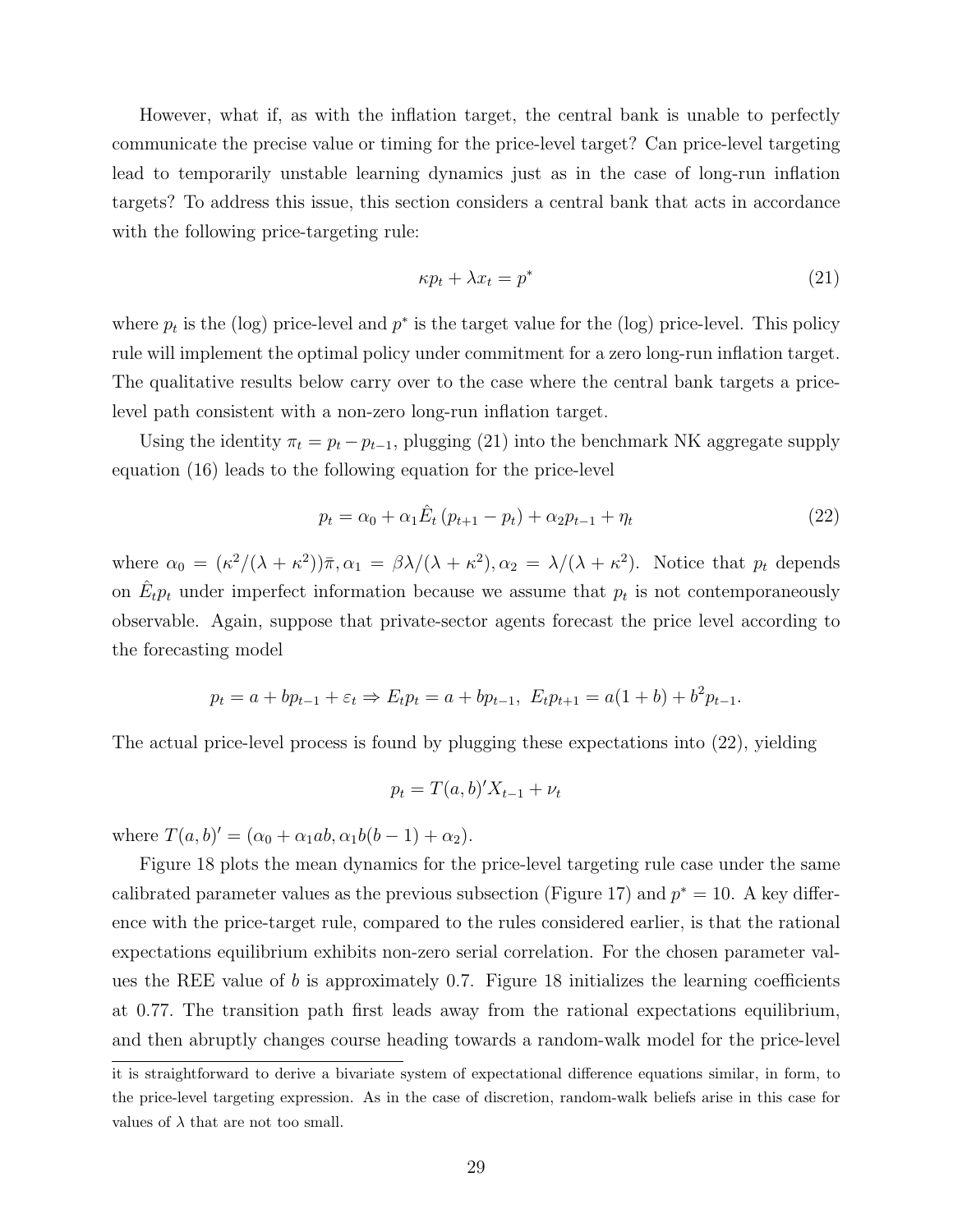before finally converging to the rational expectations equilibrium. Thus, the results of this section demonstrate that if there is imperfect information about the price-level target, then price-level targeting policy rules can also lead to temporarily unstable inflation dynamics.

## 5 Conclusion

Long-run inflation targets, on the order of 4% per annum, have sometimes been recommended to guard against liquidity traps and binding zero constraints on nominal interest rates. These recommendations persist even though many welfare analyses caution against this approach since the distortions resulting from higher average inflation are often found to outweigh any gains from stabilizing inflation. Both the arguments for and against higher inflation targets have typically been made under the rational expectations assumption. This paper has revisited the issue of raising the inflation target, focusing on the question of whether higher targets do, in fact, lead to greater stability.

The primary results of this paper are as follows. First, although over time beliefs converge toward rational expectations, the combination of constant gain learning and a positive inflation target can lead agents in the economy to temporarily believe that the inflation process follows a random walk without drift. Such beliefs are temporarily (almost) self-confirming. When agents perceive the inflation process to be a random walk they will interpret recent innovations to inflation as permanent shifts in the mean inflation rate. These random walk beliefs arise for a very intuitive reason. The long-run inflation target, and imperfect information about that target, lead agents to estimate the mean inflation rate from real-time data. If data lead to a slight upward drift in the inflation rate, agents' econometric model will pick up that drift, leading to higher inflation expectations that feed back into higher inflation rates. This process is self-reinforcing and in some cases agents eventually come to believe that inflation follows a random walk. Crucially, we have shown that these beliefs are nearly self-fulfilling.

Implementing a higher target – say by moving the target from  $2\%$  to  $4\%$  – will introduce just the type of drift in inflation that can lead to random walk beliefs for standard policy coefficients in the Taylor rule. These random walk beliefs lead to a substantial overshooting of the inflation target. In addition, with a fixed target, occasional "unlikely" sequences of shocks can introduce drift to the inflation process that triggers random-walk beliefs and large deviations from the rational expectations equilibrium. Such departures from rational expectations can generate significant bursts of inflation, disinflation, and even deflation. In the New Keynesian model we find that such paths are more frequent with a higher level of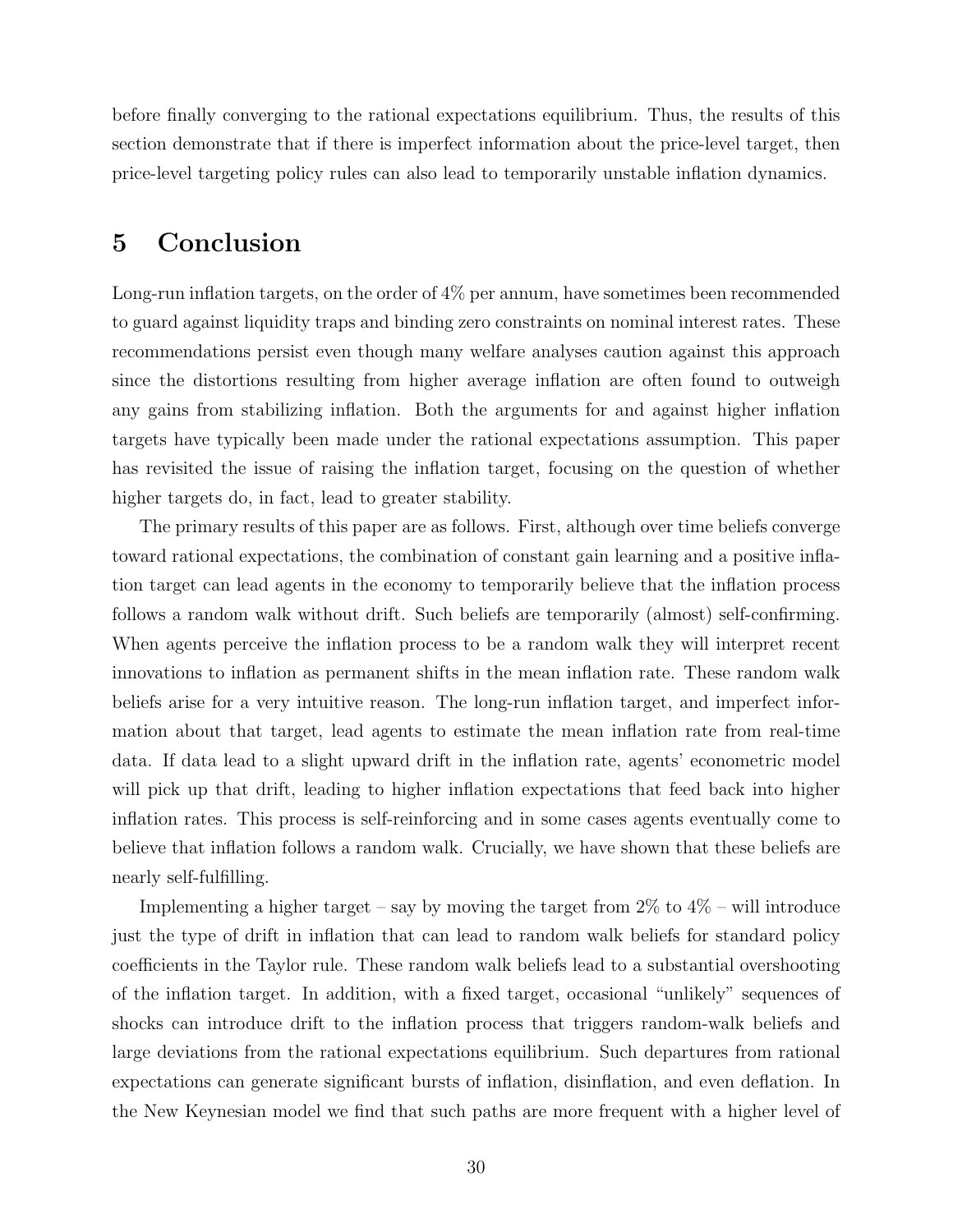the inflation target.

In summary, in an imperfect information environment, increases in the inflation target, and also higher inflation targets, increase the chances of unstable inflation dynamics. We obtain these results for a wide range of Taylor rule parameters, and these findings also arise with some well-known forms of optimal monetary policy when there is imperfect knowledge of the inflation or price-level target. Unstable dynamics associated with increasing inflation targets can in principle be avoided by credibly and completely informing the private sector about the long-run inflation target and the timing of when that target will be implemented: we have seen that when agents know the mean inflation rate, and need only forecast its persistence, destabilizing inflation expectations do not arise. We are doubtful about success of this policy strategy for the reasons expressed by Ben Bernanke and by Barclays Capital in the quotations at the start of our paper. However, we have also seen that the risk of unstable dynamics is reduced if the inflation coefficient in the Taylor rule is increased substantially. Thus, an alternative way to view our results is that if a central bank does decide to increase its inflation target then it is essential to alter its interest rate rule, at least temporarily, to place a very high weight on achieving this target, e.g. by increasing the magnitude of the coefficient on inflation in the Taylor rule to values greatly in excess of those recommended by Taylor (1993) or found in most empirical studies.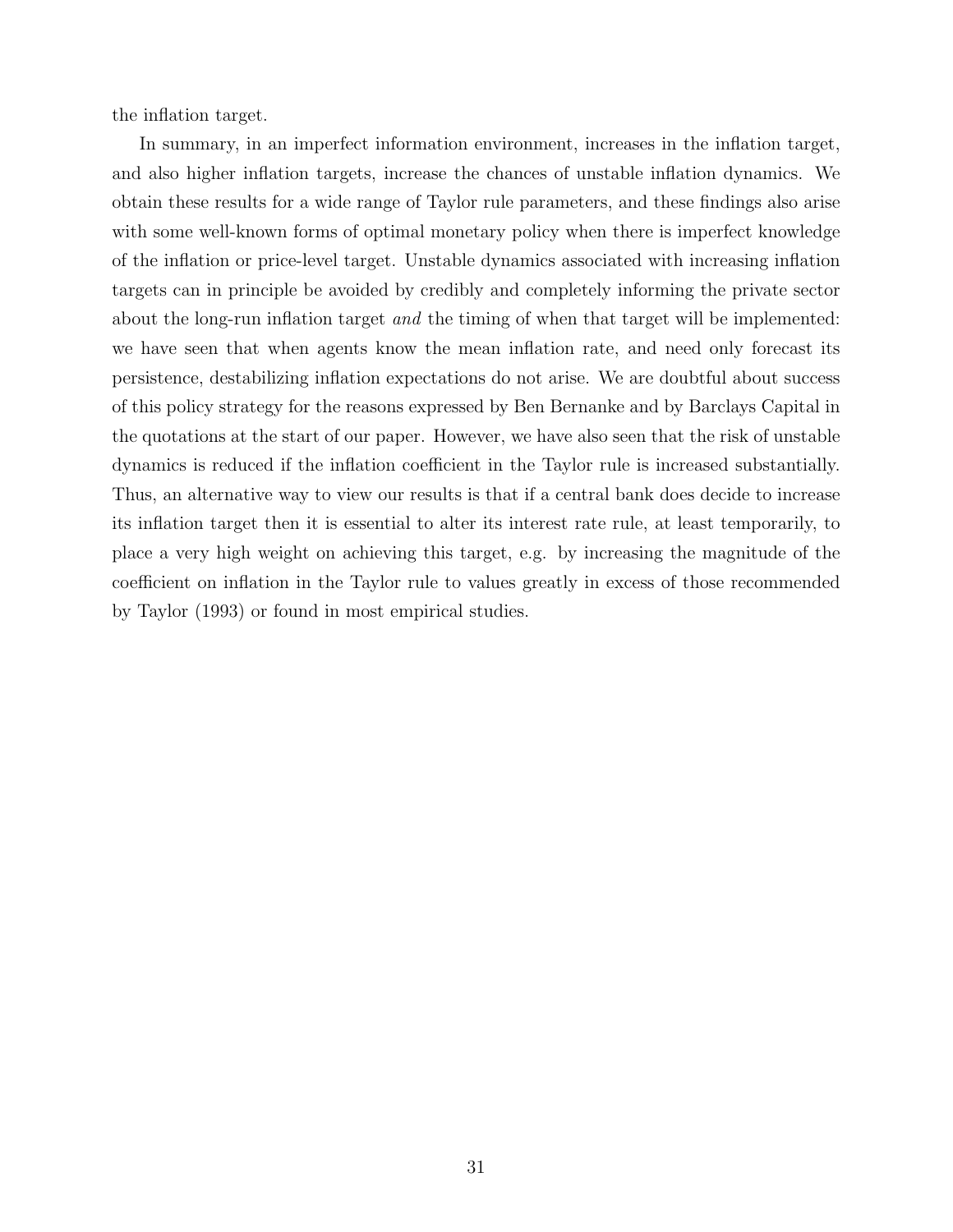### Appendix

### Proof to Propositions 1-2.

Propositions 1 and 2 provide asymptotic approximations to the learning algorithm

$$
\theta_t = \theta_{t-1} + \gamma S_{t-1} X_{t-1} (\pi_t - \theta'_{t-1} X_{t-1})'
$$
  

$$
S_t = S_{t-1} + \gamma (X_t X'_t - S_{t-1})
$$

and where  $\pi_t = T(\theta_{t-1})'X_{t-1} + \alpha^{-1}r_t$ . It is possible to re-write the equations for real-time learning in the form

$$
\phi_t^\gamma = \phi_{t-1}^\gamma + \gamma \mathcal{H}(\phi_{t-1}^\gamma, \bar{X}_t)
$$

where  $\bar{X}_t = (1, \pi_t, \pi_{t-1}, r_t)'$ . Verifying many of the technical conditions required for convergence of the learning algorithm is simplified by the fact that the state dynamics, in a neighborhood of the equilibrium of interest, are conditionally linear and can be written as

$$
\bar{X}_t \equiv \begin{bmatrix} X_t \\ X_{t-1} \\ r_t \end{bmatrix} = \begin{bmatrix} A(\phi_{t-1}) & 0 & 0 \\ I & 0 & 0 \\ 0 & 0 & 0 \end{bmatrix} \bar{X}_{t-1} + \begin{bmatrix} B & 0 \\ 0 & 0 \\ 0 & 1 \end{bmatrix} W_t
$$

where  $I$ , 0 are conformable matrices, and

$$
X_t = A(\phi_{t-1})X_{t-1} + BW_t
$$

Here  $X_t = (1, \pi_t)'$  and  $W_t = (1, r_t)'$  when dynamics are restricted to a neighborhood of the fundamentals REE or  $W_t = (1, \nu_t)'$  when restricted to a set near the deflationary trap. The superscript  $\gamma$  highlights the dependence of the parameter estimates on  $\gamma$ . The stochastic approximation approach is to compare the solutions to the continuous time ODE and the discrete time algorithm, and then study the convergence of the continuous time approximating ODE. Thus, define the corresponding continuous time sequence for  $\phi_t^{\gamma}$  as  $\phi_t^{\gamma} = \phi_t^{\gamma}$  $\int_t^{\gamma}$  if  $\tau_t^{\gamma} \leq \tau < \tau_{t+1}^{\gamma}$  where  $\tau_t^{\gamma} = \gamma t$ .

This Appendix sketches the proof to the propositions by making use of Propositions 7.8 and 7.9 of Evans and Honkapohja, and using arguments in Chapter 14 of Evans and Honkapohja and Branch and Evans (2011). The "mean dynamics" are the solution to the ODE

$$
\frac{d\phi}{d\tau} = h(\phi)
$$

where  $h(\phi) = EH(\phi, \bar{X}_t)$ . Notice, in particular, that this is the mean dynamics ODE given in the text:

$$
\frac{d\theta}{d\tau} = S^{-1}M(\phi) (T(\theta) - \theta)
$$

$$
\frac{dS}{d\tau} = M(\phi) - S
$$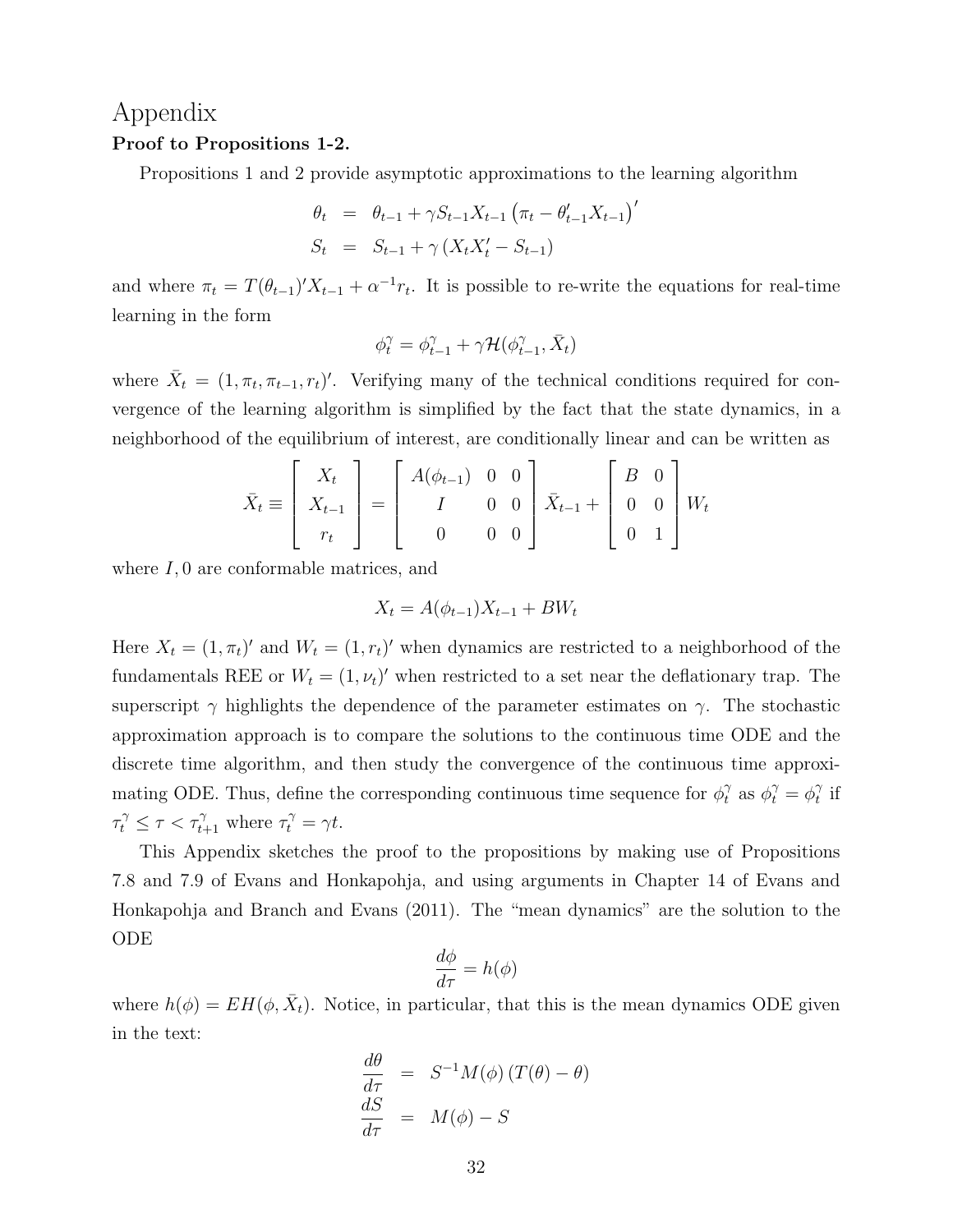where  $T(\theta) = (\alpha^{-1}(\alpha - 1)\bar{\pi} + \alpha^{-1}a(1 + b), \alpha^{-1}b^2)'$  in a subset of the fundamentals REE and  $T(\theta) = (\tilde{\pi}, 0)'$  near the deflationary equilibrium.

Let  $\tilde{\phi}(\tau, \phi_0)$  be the solution to the mean dynamics differential equation  $\dot{\phi} = h(\phi)$  from an initial condition  $\phi_0$ . Define  $U^{\gamma}(\tau) = \gamma^{-1/2} \left( \phi^{\gamma}(\tau) - \tilde{\phi}(\tau, \phi_0) \right)$ . The two propositions in the text are based on  $U^{\gamma}$  converging to a Gaussian variable, in a sense made precise below. In particular, for small  $\gamma$  the probability distribution of  $U^{\gamma}(\tau)$  converges to the probability distribution of the solution  $U(t)$  to the differential equation

$$
dU(\tau) = D_{\phi}h(\tilde{\phi}(\tau,\phi_0))U(\tau)d\tau + \mathcal{R}^{1/2}(\tilde{\phi}(\tau,\phi_0))dW(\tau)
$$

The results below establish that  $EU(\tau) = 0$  so that, as  $\gamma \to 0, E\phi^{\gamma}(\tau) = \tilde{\phi}(\tau, \phi_0)$  and  $\lim_{\tau\to\infty}\tilde{\phi}(\tau,\phi_0)=\phi^*$ . Thus, key properties of the learning dynamics arise from a study of (i.) the asymptotic distribution for  $\theta_t$  around the rational expectations equilibrium and (ii.) the mean dynamic path  $\tilde{\phi}(\tau, \phi_0)$  where  $\phi_0$  are drawn from the asymptotic distribution.

The validity of the propositions in the text depend on verifying a set of technical conditions. The conditions required for Proposition 2 can be verified by using the arguments in Branch and Evans (2011), and so they are omitted here.

Proposition 2 uses the following result from Evans and Honkapohja (2001):

Proposition 3 (EH(2001)) Consider the normalized random variables:

$$
U^{\gamma}(\tau) = \gamma^{-1/2} \left( \phi^{\gamma}(\tau) - \tilde{\phi}(\tau, \phi_0) \right).
$$

As  $\gamma \to 0$ , the process  $U^{\gamma}(\tau)$ ,  $0 \leq \tau \leq T$ , converges weakly to the solution  $U(\tau)$  of the stochastic differential equation

$$
dU(\tau) = D_{\phi}h(\tilde{\phi}(\tau,\phi_0))U(\tau)d\tau + \mathcal{R}^{1/2}(\tilde{\phi}(\tau,\phi_0))dW(\tau)
$$

with initial condition  $U(0) = 0$ , where  $W(\tau)$  is a standard vector Wiener process, and R is a covariance matrix whose i, jth elements are

$$
\mathcal{R}^{ij}(\phi) = \sum_{k=-\infty}^{\infty} Cov\left[\mathcal{H}^{i}(\phi, \bar{X}_{k}^{\phi}), \mathcal{H}^{j}(\phi, \bar{X}_{0}^{\phi})\right]
$$

Moreover, the solution to the stochastic differential equation has the following properties

$$
\frac{EU(\tau)}{d\tau} = 0
$$
  

$$
\frac{dVar(U(\tau))}{d\tau} = D_{\phi}h(\tilde{\phi}(\tau,\phi_0))V_u(\tau) + V_u D_{\phi}h(\tilde{\phi}(\tau,\phi_0))' + \mathcal{R}(\tilde{\phi}(\tau,\phi_0)),
$$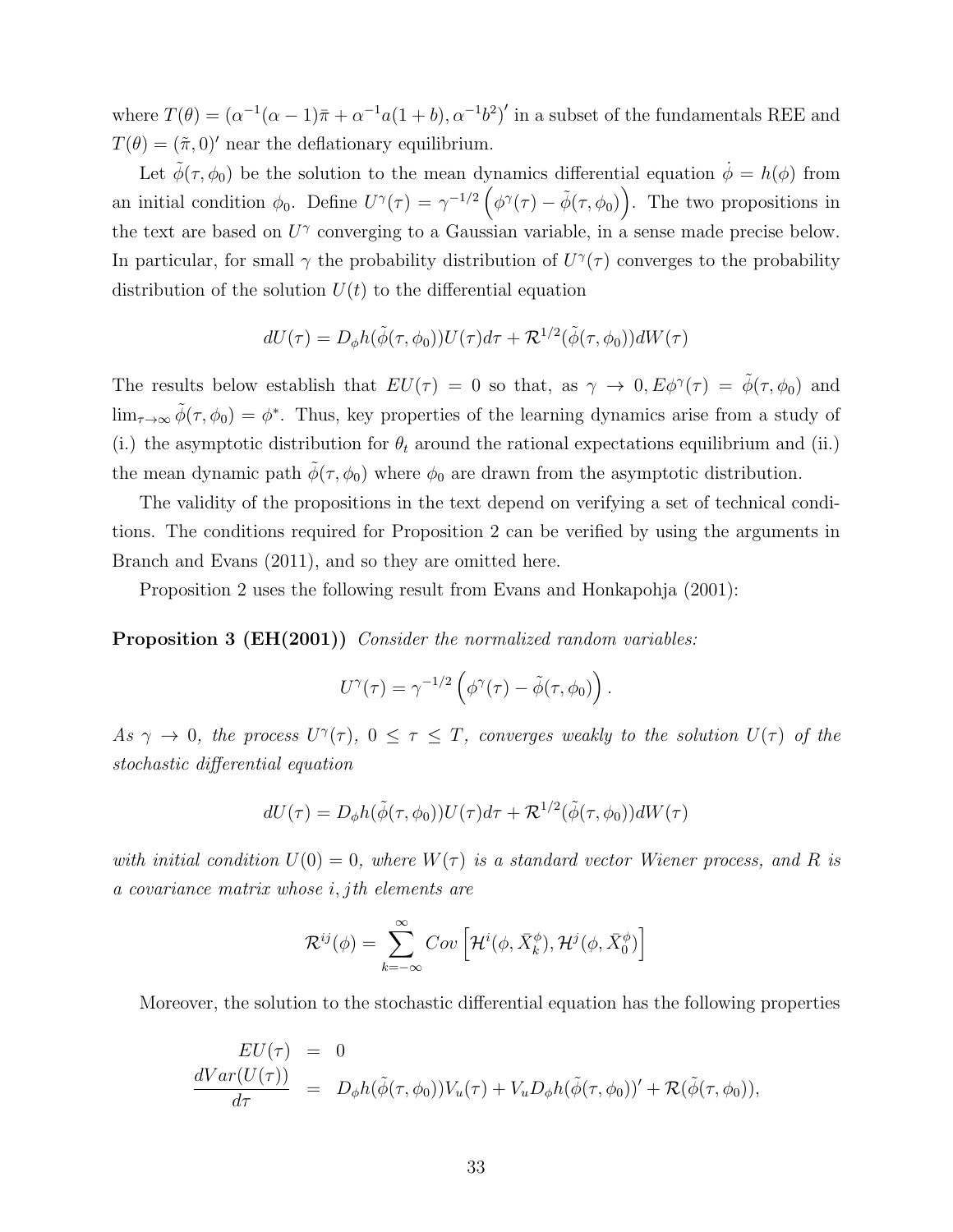where  $V_u = Var(U(\tau))$ . This result indicates that, for finite periods of time, the learning dynamics weakly converge to the solution of the ODE  $\dot{\theta} = h(\theta)$ , thus establishing Proposition 2.

Proposition 1 relies on the stochastic differential equation in the above result to have a stationary distribution asymptotically. Establishing this result requires stronger conditions. In particular,

- A1  $\phi^*$  is a globally asymptotically stable rest point of the ODE  $\dot{\phi} = h(\phi)$ .
- A2  $D_{\phi}h(\phi)$  is Lipschitz and all of the eigenvalues of  $D_{\phi}h(\phi^*)$  have strictly negative real parts.
- A3 There exist  $q_1, q_2, q_3 \geq 0$  such that, for all  $q > 0$  and all compact sets Q, there is a constant  $\mu(q, Q)$  such that for all  $x \in R^d, a \in Q$ ,
	- i.  $\sup_n E_{x,a}(1+|\bar{X}_n|^q) \leq \mu(1+|x|^q),$
	- ii.  $\sup_n E_{x,a}(|H(\phi_n^{\gamma}, \bar{X}_{n+1})|^2) \leq \mu(1+|x|^{q_1}),$
	- iii.  $\sup_n E_{x,a}(|\nu_{\phi_n}(\bar{X}_{n+1})|^2) \leq \mu(1+|x|^{q_2}),$  where  $\nu_{\phi} = \sum_{k\geq 0} (\prod_{\phi}^k H_{\phi} h(\phi))(y)$ , and  $\Pi_{\phi}$  is the stationary transition probability associated to the stationary Markov process  $\bar{X}_n$ ,
	- iiii.  $\sup_n E_{x,a}(|\phi_n^{\gamma}|^2) \leq \mu(1+|x|^{q_3}).$

As noted in the text, there are three rest points to the ODE  $\dot{\phi} = h(\phi)$ , corresponding to the two REE with  $b = 0$ , i.e.  $a = \bar{\pi}$  or  $a = \tilde{\pi}$ , and the other with  $b = \alpha$ ,  $a = \bar{\pi}$ . The  $b = \alpha$  REE is unstable under learning, and for some values of  $\phi_t^{\gamma}$  $t<sub>t</sub><sup>\gamma</sup>$  the dynamics are explosive. For initial conditions sufficiently close to  $b = 0$ , and sufficiently small gain parameters  $\gamma$ , then the MSV REE is a stable rest point to the learning dynamics. However, to apply the approximation theorem below, the algorithm needs to rule out trajectories in the explosive region. Thus, the learning algorithm is supplemented with a "projection facility" that projects the iterates  $\phi_t^{\gamma}$  $t<sub>t</sub><sup>gamma</sup>$  into a confined set (see Evans and Honkapohja (2001) and Kushner and Yin (1997)). As a result of these assumptions the RE solution  $(\bar{a}, \bar{b}) = (\bar{\pi}, 0)$  is a globally stable rest point of the ODE that satisfies  $(A1)-(A2)$ .

It remains to verify (A3). Write  $\bar{X}_n = \bar{A}(\phi_{n-1})\bar{X}_{n-1} + \bar{B}W_t$ , where the expressions for  $\bar{A}, \bar{B}$  are given above. The eigenvalues of  $\bar{A}$  are zero and A, and the projection facility along with the conditional linearity ensures that  $\bar{X}_n$  remains in a compact subset of D, an open set around the REE  $(\bar{\pi}, 0)$  or the REE  $(\tilde{\pi}, 0)$ , which in each case has a unique rest point to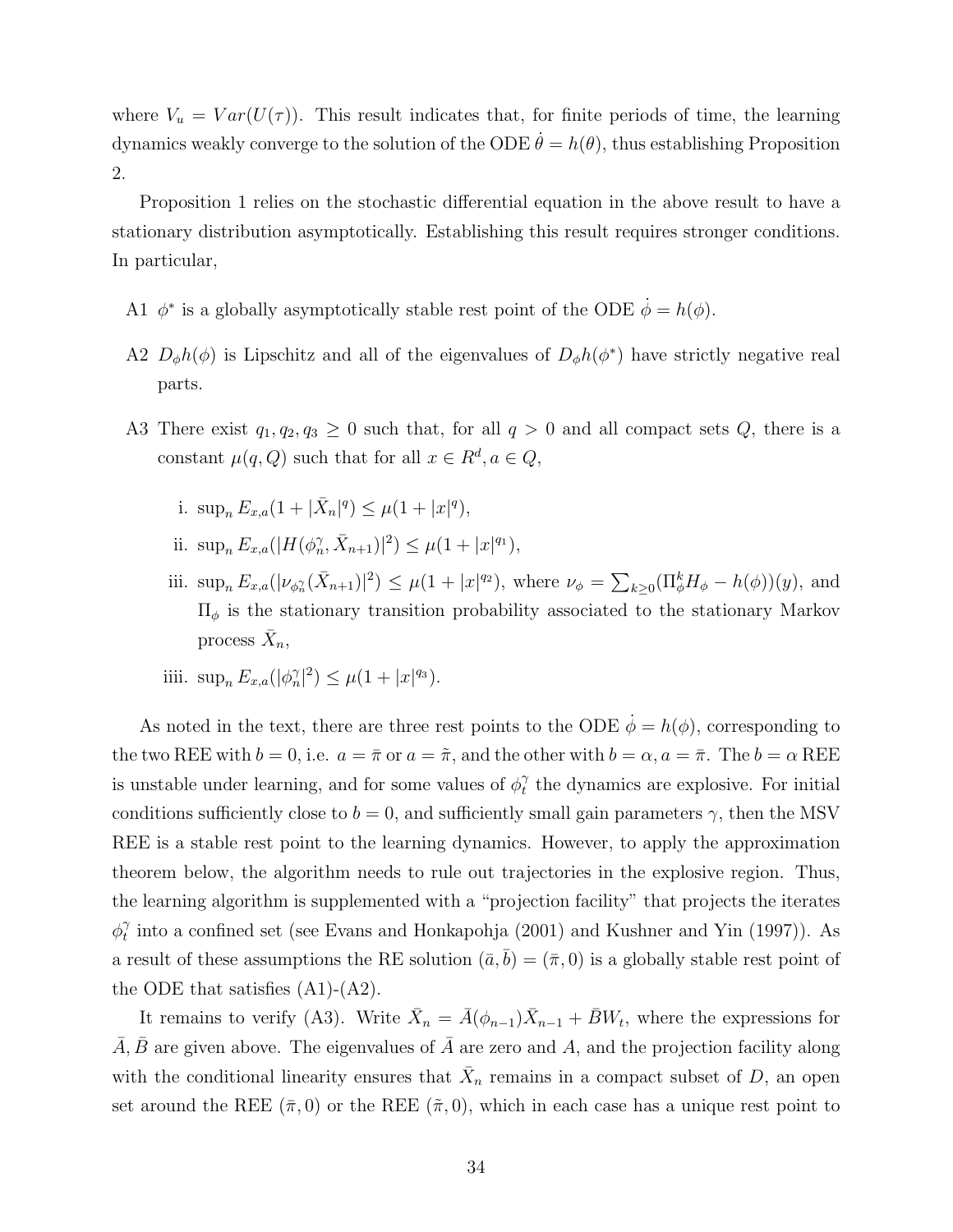$\dot{\phi} = h(\phi)$ . Thus (A3.i) is immediate. Verifying conditions (A.ii)-(A.iv) is tedious, but given a projection facility that constrains  $\phi_t$  to lie in a compact subset of D, it is straightforward to extend the arguments in Evans and Honkapohja (2001) (pg.335-336) for the Cobweb model to the present setting.

Proposition 1 arises from the following result in Evans and Honkapohja:

**Proposition 4 (EH(2001))** Consider the normalized random variables  $U^{\gamma_k}(\tau) = \gamma_k^{-1/2}$  $\int_k^{-1/2} (\phi^{\gamma_k}(\tau) - \phi^*).$ For any sequences  $\tau_k \to \infty$ ,  $\gamma_k \to 0$ , the sequence of random variables  $(U^{\gamma_k}(\tau_k))_{k\geq 0}$  converges in distribution to a normal random variable with zero mean and covariance matrix

$$
C = \int_0^\infty e^{sB} \mathcal{R}(\theta^*) e^{sB'} ds,
$$

where  $B = D_{\phi}h(\phi^*).$ 

It follows then that  $\theta_t \sim N(\theta^*, \gamma C)$  for small  $\gamma$  and large t. Using arguments in Evans and Honkapohja (2001), Chapter 14.4, C is the solution to the matrix Riccati equation

$$
D_{\theta}h(\phi^*)C + C\left(D_{\theta}h(\phi^*)\right)' = -\mathcal{R}_{\theta}(\phi^*)
$$

where  $R = EH(\phi^*, \bar{X})H(\phi^*, \bar{X})'$ . Straightforward calculations then lead to the expression for  $V$  in the text.

Overview of the New Keynesian Model with Trend Inflation.

The reduced-form equations (13)-(14) were derived by Ascari and Ropele (2007) from a standard New Keynesian framework and log-linearized around a non-zero steady-state inflation rate. This Appendix provides a brief overview of the model in Ascari and Ropele (2007).

There are a continuum of (identical) households whose flow utility is given by

$$
U(C, N) = \frac{C_t^{1-\sigma}}{1-\sigma} - \chi N_t
$$

Households maximize lifetime utility subject to the constraint,

$$
P_t C_t + B_t \le P_t w_t N_t + (1 + i_{t-1}) B_{t-1} + \Pi_t + T_t
$$

where  $P_t$  is the price of the final good,  $B_t$  are risk-free one period bonds with nominal net return  $i_{t-1}$ ,  $\Pi_t$  are profits returned to households and  $T_t$  are lump-sum transfers. This formulation assumes the "cashless limit" that abstracts from money balances in the household's problem. The household will select sequences of consumption, labor hours, and bond holdings to satisfy the first-order conditions

$$
C_t^{-\sigma} = \beta \hat{E}_t \left( C_{t+1}^{-\sigma} (1 + i_t) \frac{P_t}{P_{t+1}} \right) \tag{23}
$$

$$
\chi C_t^{\sigma} = w_t \tag{24}
$$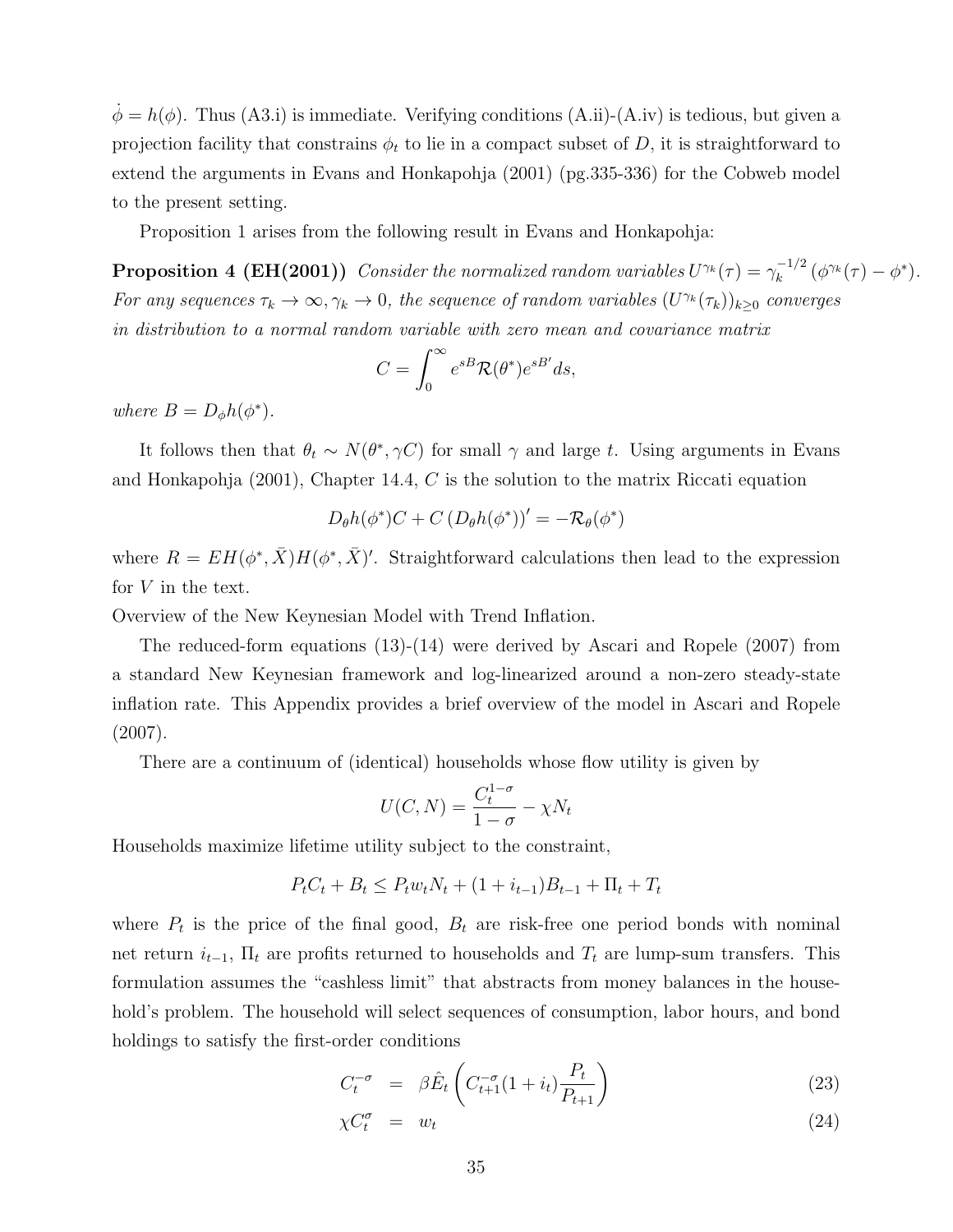When  $\hat{E} = E$ , i.e. agents hold rational expectations, the conditions (23)-(24) have the usual interpretation.

When  $E \neq E$ , the equation (23) can be justified in several ways. Our preference is to posit (23) as a behavioral relation that dictates that boundedly rational households choose their consumption to equate their expected marginal rate of substitution with the marginal rate of transformation. This is called Euler-equation learning and is another benchmark approach in the learning literature. See, for example Evans and Honkapohja (2013). In the current setting, the Euler-equation learning interpretation of (23) is completed by imagining a representative agent with a long history of data who observed a strong positive correlation between their own consumption and aggregate consumption. Euler-equation learning is a bounded-optimality approach closely related to the more general "shadow price" learning approach of Evans and McGough (2014).<sup>28</sup>

The final good  $Y_t$  is produced by perfectly competitive firms using intermediate goods  $Y_t(i)$  produced using a CES production function  $Y_t = \left(\int_0^1 Y_t(i)^{(\zeta-1)/\zeta} di\right)^{\zeta/(\zeta-1)}$ ,  $\zeta > 1$ . The final goods firms choose their inputs to maximize profits, taking prices as given, resulting in the demand for input  $i Y_t(i) = (P_t(i)/P_t)^{-\zeta} Y_t$ . Intermediate goods are produced by a continuum of firms with technology  $Y_t(i) = N_t(i)$ . Intermediate goods producers take the demand for their good as given when setting prices optimally. However, they also face the Calvo risk where with probability  $\alpha$  the firm's price will remain unchanged each period. This leads to an expression for price setting that is identical to that of Woodford, except that the optimal re-set price also depends on the cumulative gross inflation rates over the period that a price might remain fixed.

Ascari and Ropele (2007) show that the steady-state properties depend on the trend inflation rate and, in particular, under most plausible parameterizations positive trend inflation leads to a lower steady-state output. Ascari and Ropele then demonstrate that a log-linearization, around a steady-state with gross inflation Π, of the equilibrium conditions

<sup>&</sup>lt;sup>28</sup>An alternative approach has been advanced by Preston (2006) in which boundedly rational agents solve their perceived dynamic programming problem, assuming that their beliefs will not change over time. This "anticipated utility" approach is typically implemented, e.g., by obtaining an IS equation that depends on expectations of interest rates and inflation over all future horizons. It would also be possible to develop Bayesian approaches that do not rely on a large exogenous component to consumption. However, as is evident from Cogley and Sargent (2008), this approach would be technically difficult to implement. We hypothesize that our results will be robust to these alternative non-RE approaches.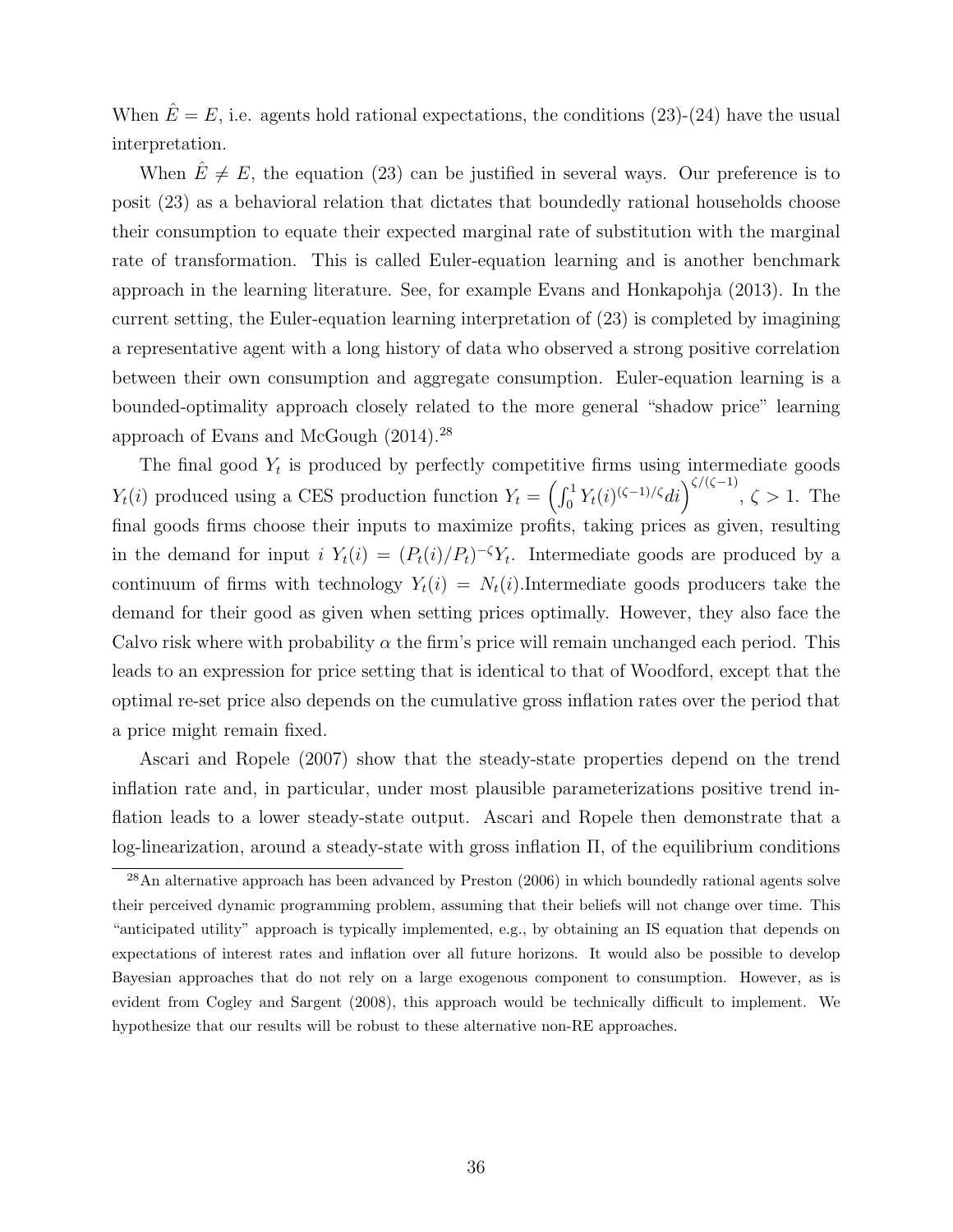lead to the following reduced-form equations:

$$
\hat{x}_t = E_t \hat{x}_{t+1} - \sigma^{-1} (i_t - E_t \hat{\pi}_{t+1} - \hat{r}_t) \n\hat{\pi}_t = \kappa \hat{x}_t + \beta \Pi E_t \hat{\pi}_{t+1} + (\Pi - 1) \beta (1 - \alpha \Pi^{\zeta - 1}) E_t ((\zeta - 1) \hat{\pi}_{t+1} + \hat{\phi}_{t+1}), \n\hat{\phi}_t = (1 - \alpha \beta \Pi^{\zeta - 1}) (1 - \sigma) \hat{x}_t + \alpha \beta \Pi^{\zeta - 1} E_t ((\zeta - 1) \hat{\pi}_{t+1} + \hat{\phi}_{t+1})
$$

where  $\hat{x}, \hat{\pi}, \hat{i}$  are log deviations from a steady-state with gross inflation factor Π. Iterating forward on the  $\phi$  equation leads to the equations in the text. Ascari and Ropele show that  $\kappa = (\Pi - 1)(\sigma - 1)\beta(1 - \alpha \Pi^{\zeta - 1}) + \sigma\lambda(\Pi), \lambda(\Pi) = (1 - \alpha \Pi^{\zeta - 1})(1 - \alpha\beta\Pi^{\zeta})/\alpha\Pi^{\zeta - 1}.$ 

By setting  $\Pi = 1$ , i.e. linearizing around a zero inflation steady-state, these equations reduce to the benchmark New Keynesian model

$$
\begin{aligned}\n\hat{x}_t &= E_t \hat{x}_{t+1} - \sigma^{-1} (\hat{i}_t - E_t \hat{\pi}_{t+1} - r_t) \\
\hat{\pi}_t &= \beta E_t \hat{\pi}_{t+1} + \kappa \hat{x}_t\n\end{aligned}
$$

## References

- Ascari, G., and T. Ropele (2007): "Optimal Monetary Policy Under Low Trend Inflation," Journal of Monetary Economics, 54, 2568–2583.
- ASCARI, G., AND A. SBORDONE (2014): "The Macroeconomics of Trend Inflation," Journal of Economic Literature, 52(3), 679–739.
- BALL, L. (2013): "The Case for Four Percent Inflation," working paper.
- BRANCH, W., AND G. W. EVANS (2006): "A Simple Recursive Forecasting Model," *Eco*nomic Letters, 91, 158–166.
- BRANCH, W. A., AND G. W. EVANS (2011): "Learning about Risk and Return: A Simple Model of Bubbles and Crashes," American Economic Journal: Macroeconomics, 3(3), 159–191.
- BULLARD, J., AND I.-K. CHO (2005): "Escapist Policy Rules," *Journal of Economic Dy*namics and Control, 29, 1841–1866.
- Cho, I.-K., and K. Kasa (2008): "Learning Dynamics and Endogenous Currency Crises," Macroeconomic Dynamics, 12, 257–285.
- Cho, I.-K., N. Williams, and T. J. Sargent (2002): "Escaping Nash Inflation," Review of Economic Studies, 69, 1–40.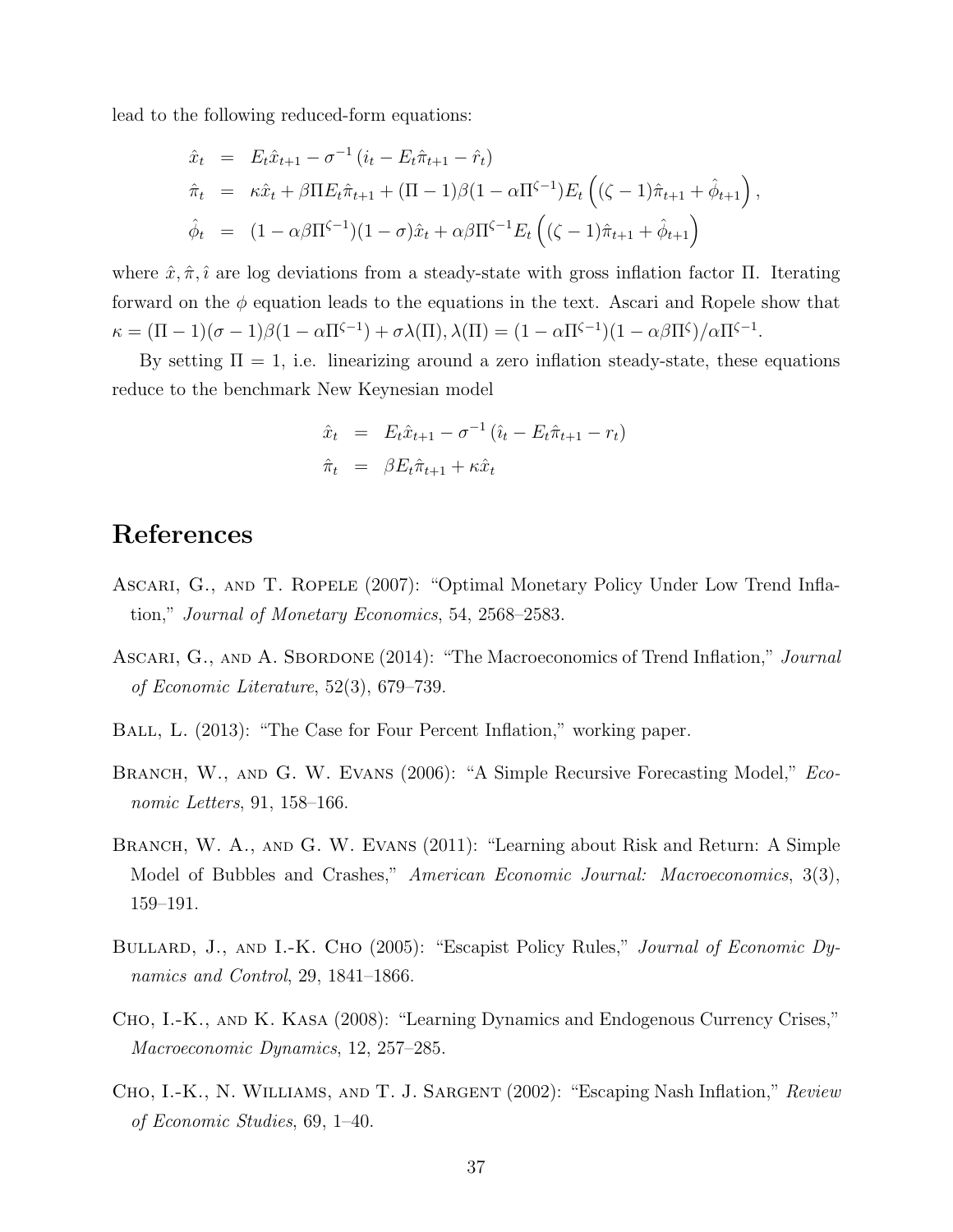- Cogley, T., C. Matthes, and A. Sbordone (2015): "Optimized Taylor Rules for Disinflation When Agents are Learning," Journal of Monetary Economics, 72(131-47).
- COGLEY, T., AND T. J. SARGENT (2008): "Anticipated Utility and Rational Expectations as Approximations of Bayesian Decision Making," International Economic Review, 49.
- COGLEY, T., AND A. SBORDONE (2008): "Trend Inflation, Indexation, and Inflation Persistence in the New Keynesian Phillips Curve," American Economic Review, 98.
- COIBION, O., Y. GORODNICHENKO, AND J. WIELAND (2012): "The Optimal Inflation Rate in New Keynesian Models," Review of Economic Studies, 79, 1371–1406.
- EGGERTSSON, G. B. (2008): "Great Expectations and the End of the Depression," American Economic Review, 98(4), 1476–1516.
- EGGERTSSON, G. B., AND M. WOODFORD (2003): "The Zero Interest-Rate Bound and Optimal Monetary Policy," Brookings Panel on Economic Activity.
- Eusepi, S., and B. Preston (2010): "Central Bank Communication and Expectations Stabilization," American Economic Journal: Macroeconomics, 2(3), 235–271.
- (2011): "Expectations, Learning and Business Cycle Fluctuations," American Economic Review, 101, 2844–2872.
- Evans, G. W. (2013): "The Stagnation Regime of the New Keynesian Model and Current US Policy," in Macroeconomics at the Service of Public Policy, ed. by T. Sargent, and J. Vilmunen, chap. Chapter 3. Oxford University Press.
- Evans, G. W., E. Guse, and S. Honkapohja (2008): "Liquidity Traps, Learning and Stagnation," European Economic Review, 52, 1438–1463.
- EVANS, G. W., AND S. HONKAPOHJA (2001): Learning and Expectations in Macroeconomics. Princeton University Press, Princeton, New Jersey.
- (2003): "Expectations and the Stability Problem for Optimal Monetary Policies," Review of Economic Studies, 70, 807–824.
- (2006): "Monetary Policy, Expectations and Commitment," Scandinavian Journal of Economics, 108, 15–38.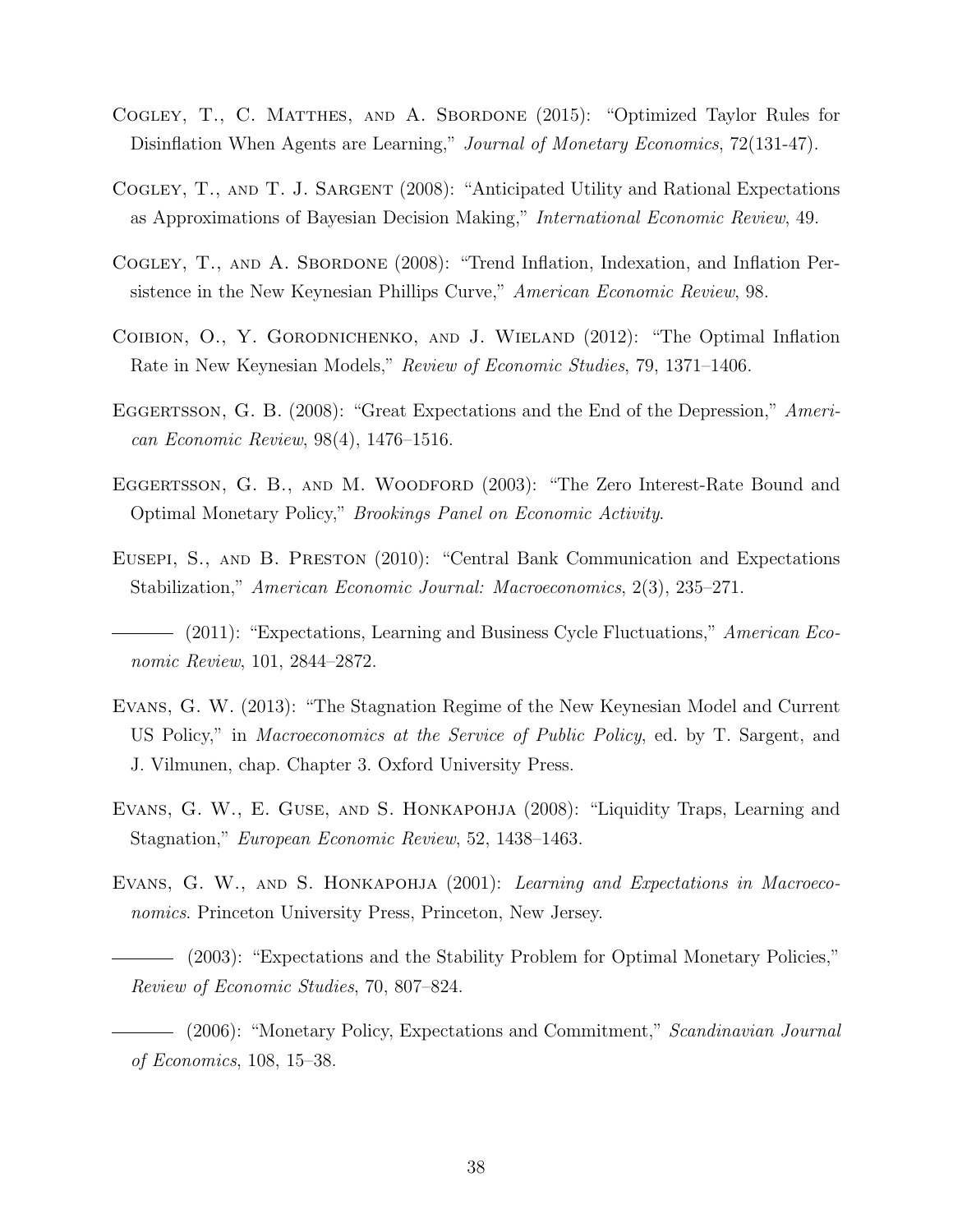(2013): "Learning as a Rational Foundation for Macroeconomics and Finance," in Rethinking Expectations: The Way Forward for Macroeconomics, ed. by R. Frydman, and E. S. Phelps. Princeton University Press.

- Evans, G. W., S. Honkapohja, and N. Williams (2010): "Generalized Stochastic Gradient Learning," International Economic Review, 51, 237–262.
- Evans, G. W., and B. McGough (2014): "Learning to Optimize," Working paper.
- Geraats, P. (2002): "Central Bank Transparency," Economic Journal, 112, F532–F565.
- Guraynak, R., A. Levin, and E. Swanson (2010): "Does Inflation Targeting Anchor Long-Run Inflation Expectations? Evidence from the US, UK, and Sweden," *Journal of* the European Economic Association, 8(6), 1208–1242.
- Kobayashi, T., and I. Muto (2013): "A Note on Expectational Stability under Non-zero Trend Inflation," Macroeconomic Dynamics, 17, 681–693.
- Krugman, P. R. (1998): "It's Baaack: Japan's Slump and the Return of the Liquidity Trap," Brookings Papers on Economic Activity, (2), 137–205.
- KUSHNER, H. J., AND G. G. YIN (1997): Stochastic Approximation Algorithms and Applications. Springer-Verlag, Berlin.
- Lansing, K. (2009): "Time Varying U.S. Inflation Dynamics and the New Keynesian Phillips Curve," Review of Economic Dynamics, 12(2), 304–326.
- MARCET, A., AND T. J. SARGENT (1989): "Convergence of Least-Squares Learning in Environments with Hidden State Variables and Private Information," Journal of Political Economy, 97, 1306–1322.
- McGough, B. (2006): "Shocking Escapes," Economic Journal, 116, 507–528.
- Nunes, R. (2009): "Learning the Inflation Target," Macroeconomic Dynamics, 13, 167–188.
- Orphanides, A., and J. C. Williams (2005a): "The Decline of Activist Stabilization Policy: Natural Rate Misperceptions, Learning and Expectations," Journal of Economic Dynamics and Control, 29, 1927–1950.

<sup>(2005</sup>b): "Imperfect Knowledge, Inflation Expectations, and Monetary Policy," in The Inflation-Targeting Debate, ed. by B. Bernanke, and M. Woodford, chap. 5, pp. 201–234. University of Chicago Press.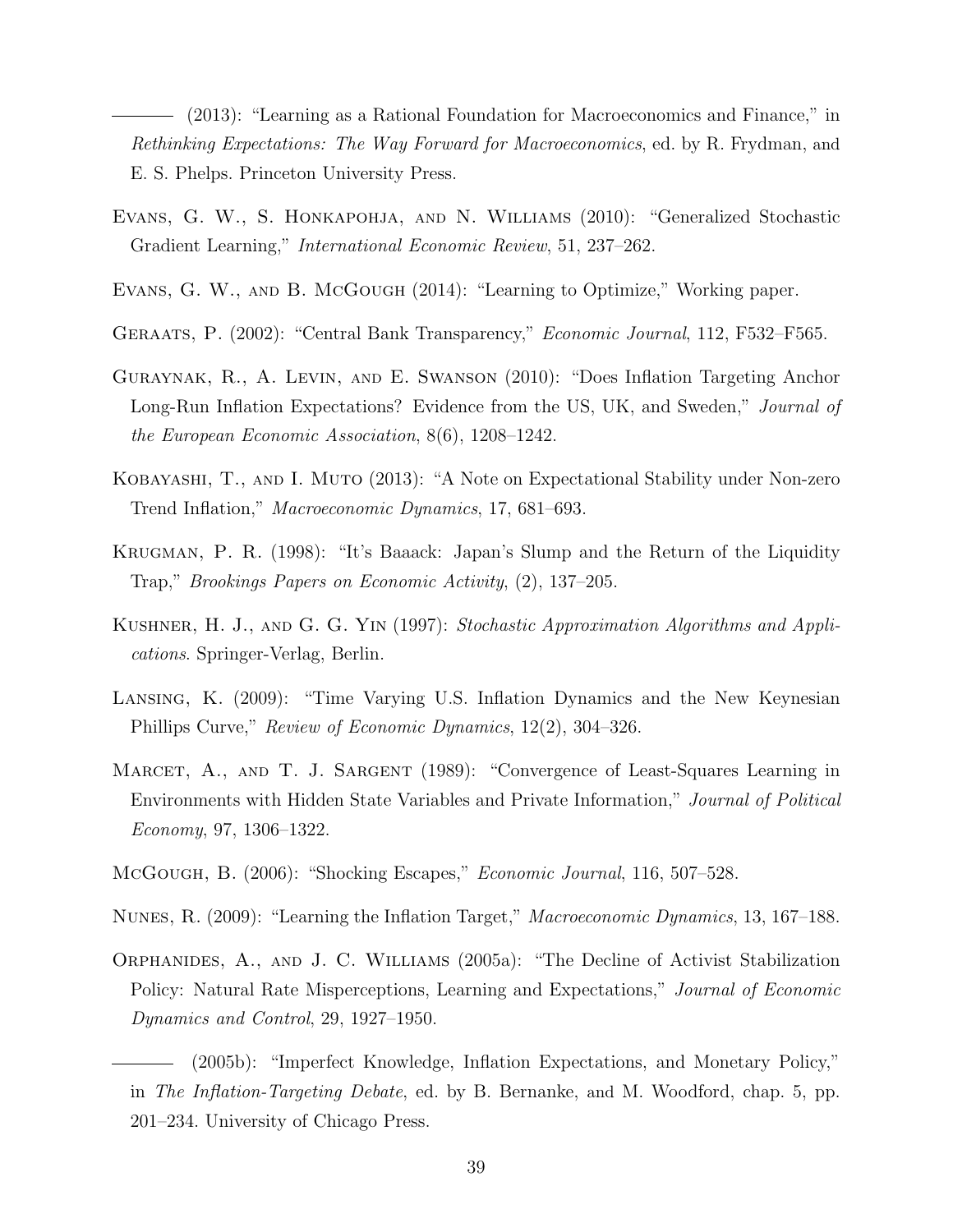- (2007): "Robust Monetary Policy with Imperfect Knowledge," *Journal of Monetary* Economics, 54, 1406–1435.

- PRESTON, B. (2006): "Adaptive Learning, Forecast-based Instrument Rules and Monetary Policy," Journal of Monetary Economics, 53, 507–535.
- RUDEBUSCH, G. (2001): "Is the Fed Too Timid? Monetary Policy in an Uncertain World," Review of Economics and Statistics, 83(2), 203–217.
- SARGENT, T. J. (1999): The Conquest of American Inflation. Princeton University Press, Princeton NJ.
- SARGENT, T. J., AND N. WILLIAMS (2005): "Impacts of Priors on Convergence and Escapes from Nash Inflation," Review of Economic Dynamics, 8, 360–391.
- SCHMITT-GROHE, S., AND M. URIBE (2011): "The Optimal Rate of Inflation," in *Handbook* of Monetary Economics, ed. by B. M. Friedman, and M. Woodford, vol. 3B, pp. 653–722. Elsevier.
- Smets, F., and R. Wouters (2007): "Shocks and Frictions in US Business Cycles: A Bayesian DSGE Approach," American Economic Review, 97(3), 586–606.
- Summers, L. H. (1991): "Panel Discussion: Price Stability, how Should Long-Term Monetary Policy be Determined?," Journal of Money, Credit and Banking, 23, 625–631.
- Taylor, J. (1993): "Discretion versus Policy Rules in Practice," Carnegie-Rochester Conference Series in Public Policy, 39, 195–214.
- VESTIN, D. (2006): "Price-level versus Inflation Targeting," Journal of Monetary Economics, 53, 1361–1376.
- Williams, J. C. (2006): "Monetary Policy in a Low Inflation Economy with Learning," in Monetary Policy in an Environment of Low Inflation: Proceedings of the Bank of Korea International Conference 2006, pp. 199–228. Bank of Korea.
- WILLIAMS, J. C., AND D. REIFSCHNEIDER (2000): "Three Lessons for Monetary Policy in a Low Inflation Era," Journal of Money, Credit and Banking, pp. 936–966.
- Williams, N. (2004): "Escape Dynamics in Learning Models," Discussion paper, working paper, Princeton University.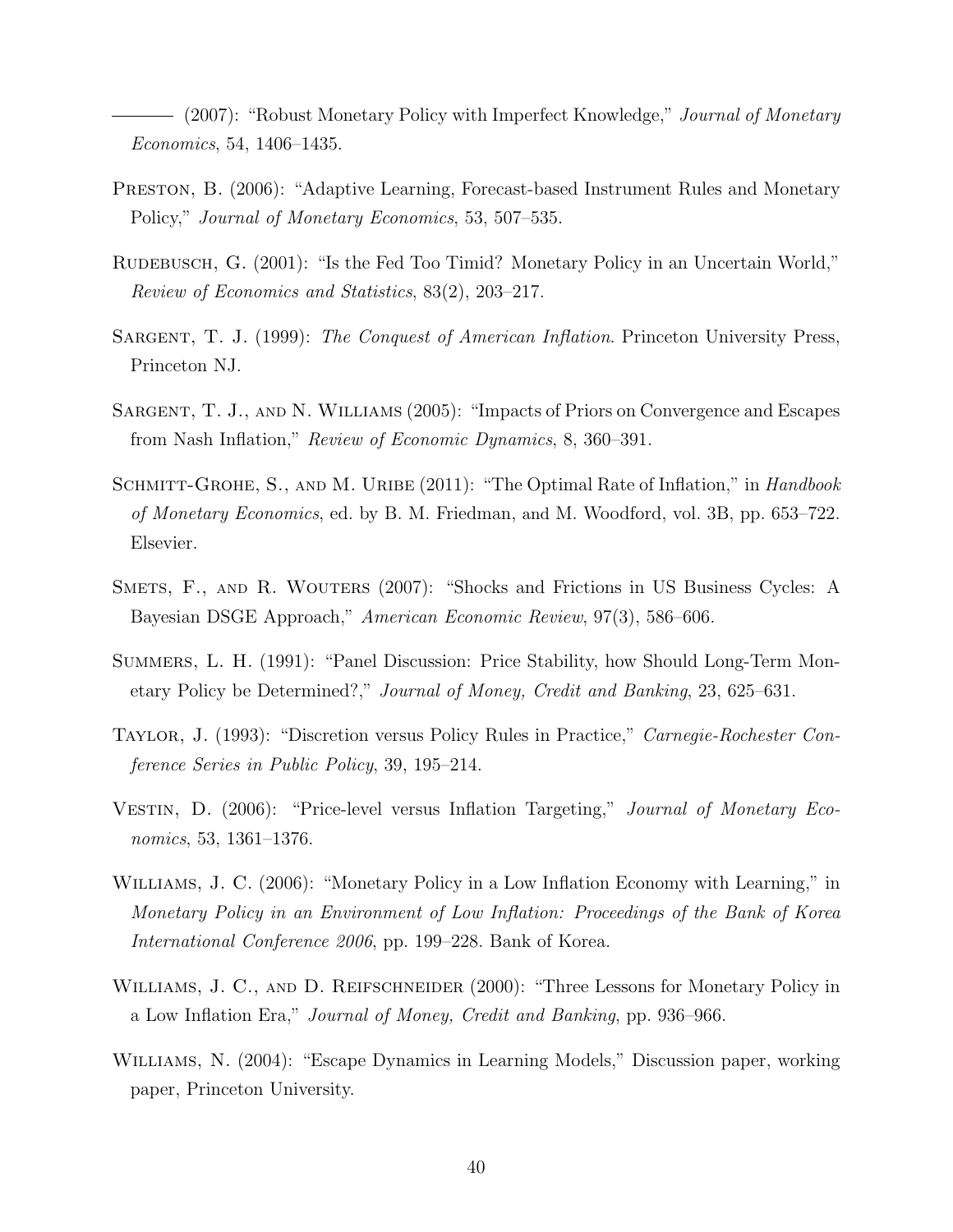WOODFORD, M. (2003): Interest and Prices: Foundations of a Theory of Monetary Policy. Princeton University Press, Princeton, NJ.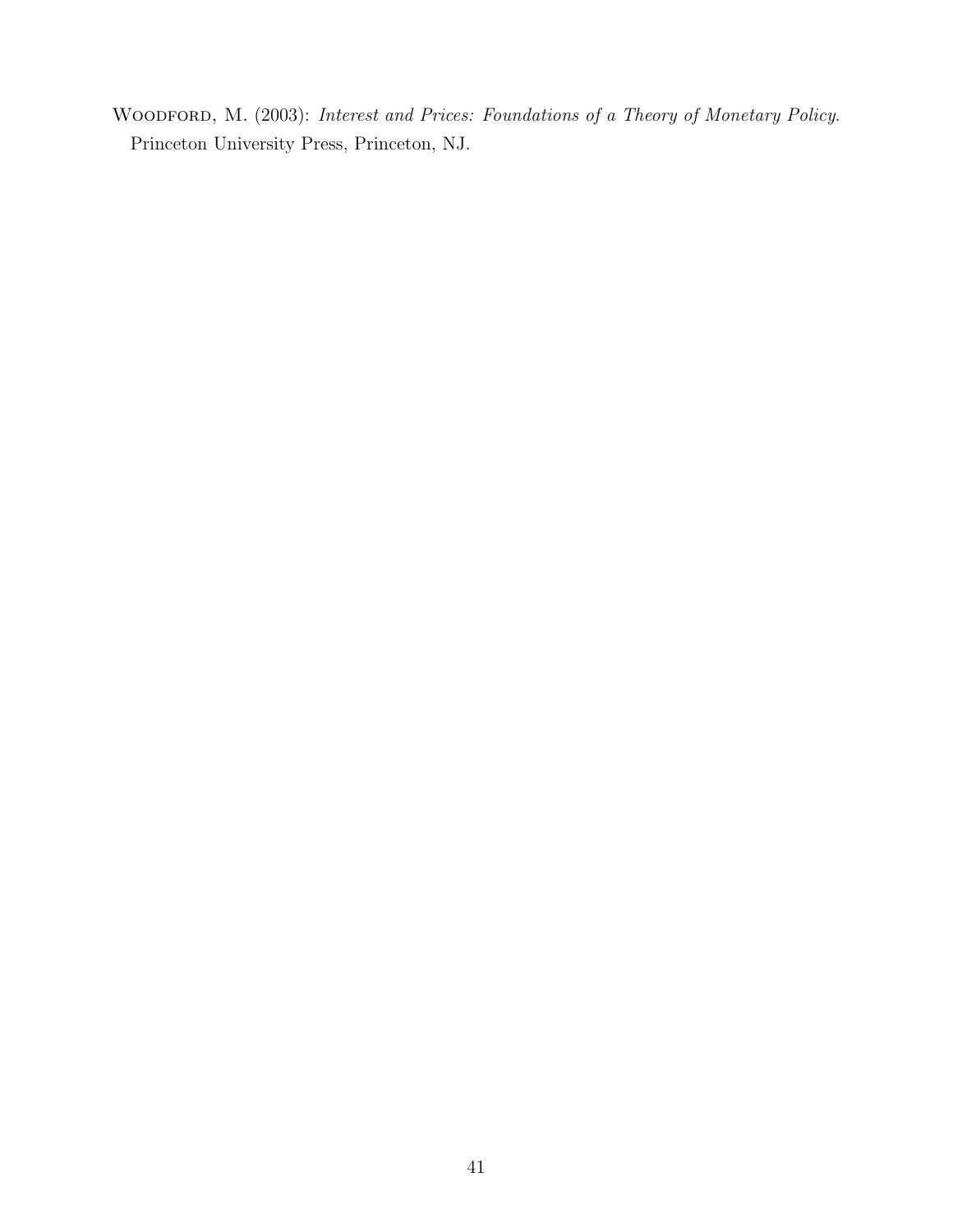| B              | 0.995     |
|----------------|-----------|
| $\zeta$        | 10        |
| $\alpha_{\pi}$ | 1.5       |
| $\alpha_r$     | 0.125     |
| $\alpha$       | 0.67      |
| σ              | 1.00      |
| $\chi$         | $1.00\,$  |
| $\sigma_r^2$   | 0.1       |
| $\sigma^2_u$   | $0.003\,$ |

Table 1: Calibration. Note: For definitions of parameters, see Appendix.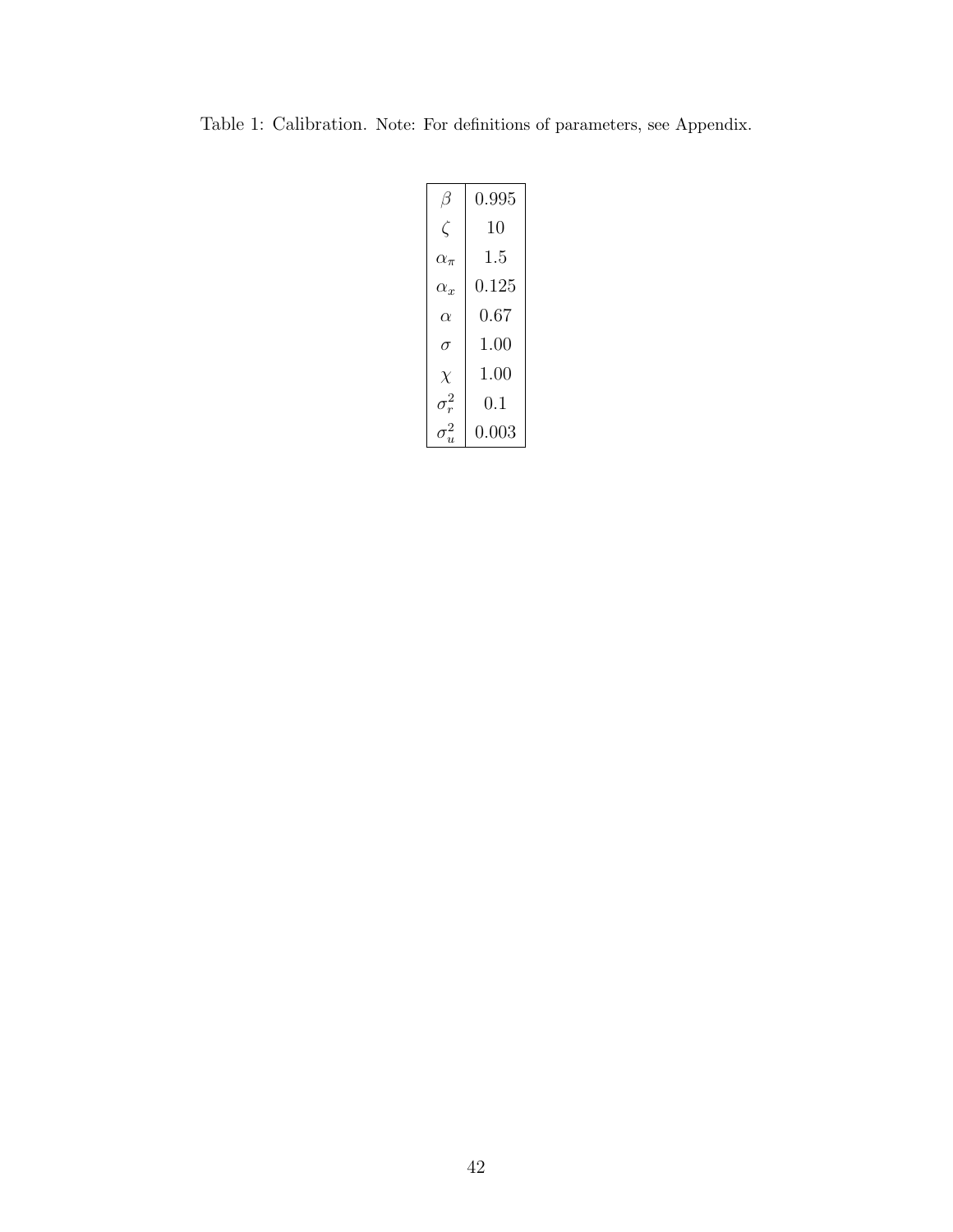

Figure 1: T-map dynamics in the Fisherian model with  $\alpha = 1.1, \bar{\pi} = 4\%.$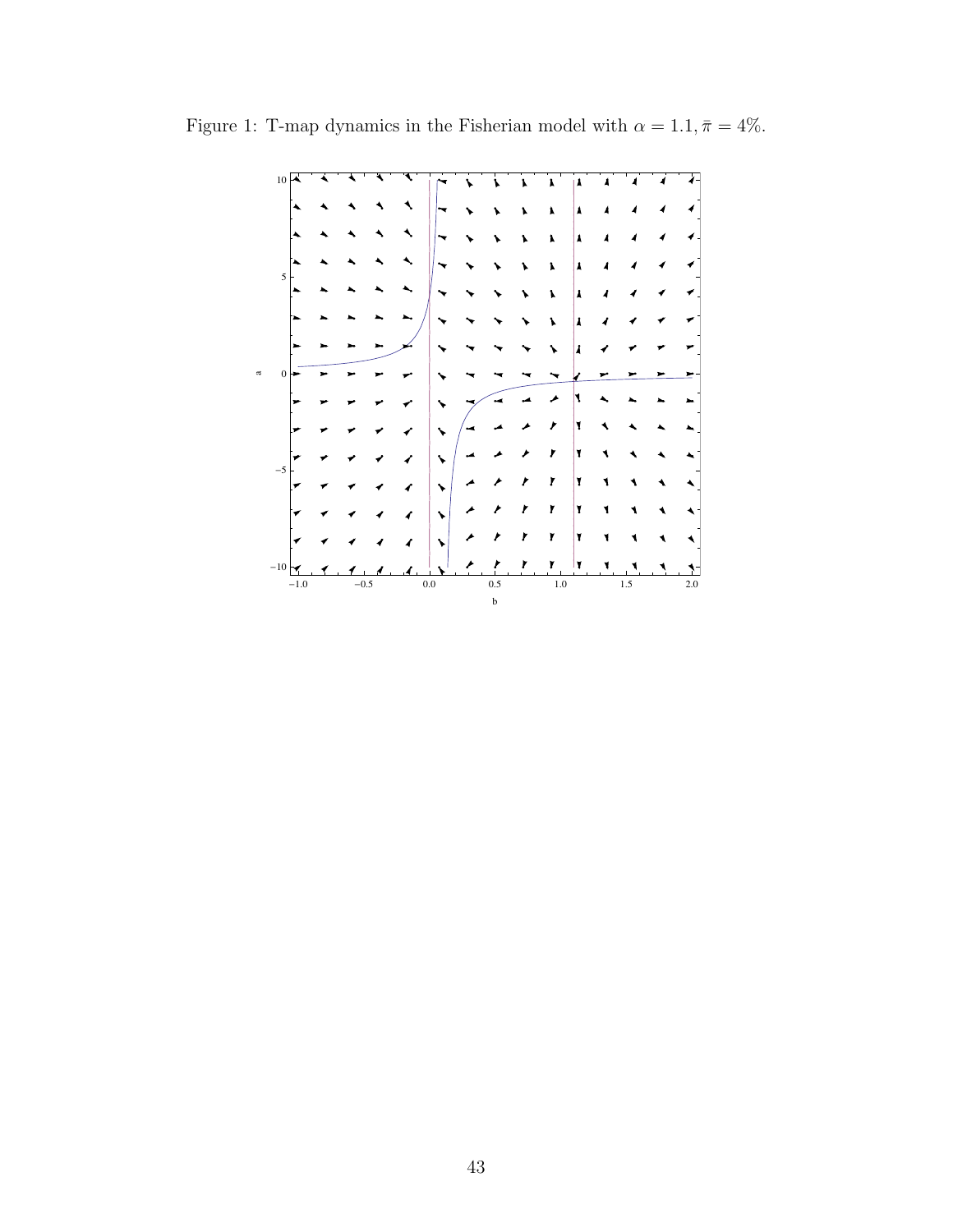Figure 2: Confidence Ellipses around REE for constant gain learning. Each ellipse corresponds to a different inflation target. The targets are .5%, 1%, 2%, 3%, 4%, 5%, expressed in annualized rates.



Figure 3: Mean Dynamics in the Fisherian Model. Initial conditions are drawn from the confidence ellipse.

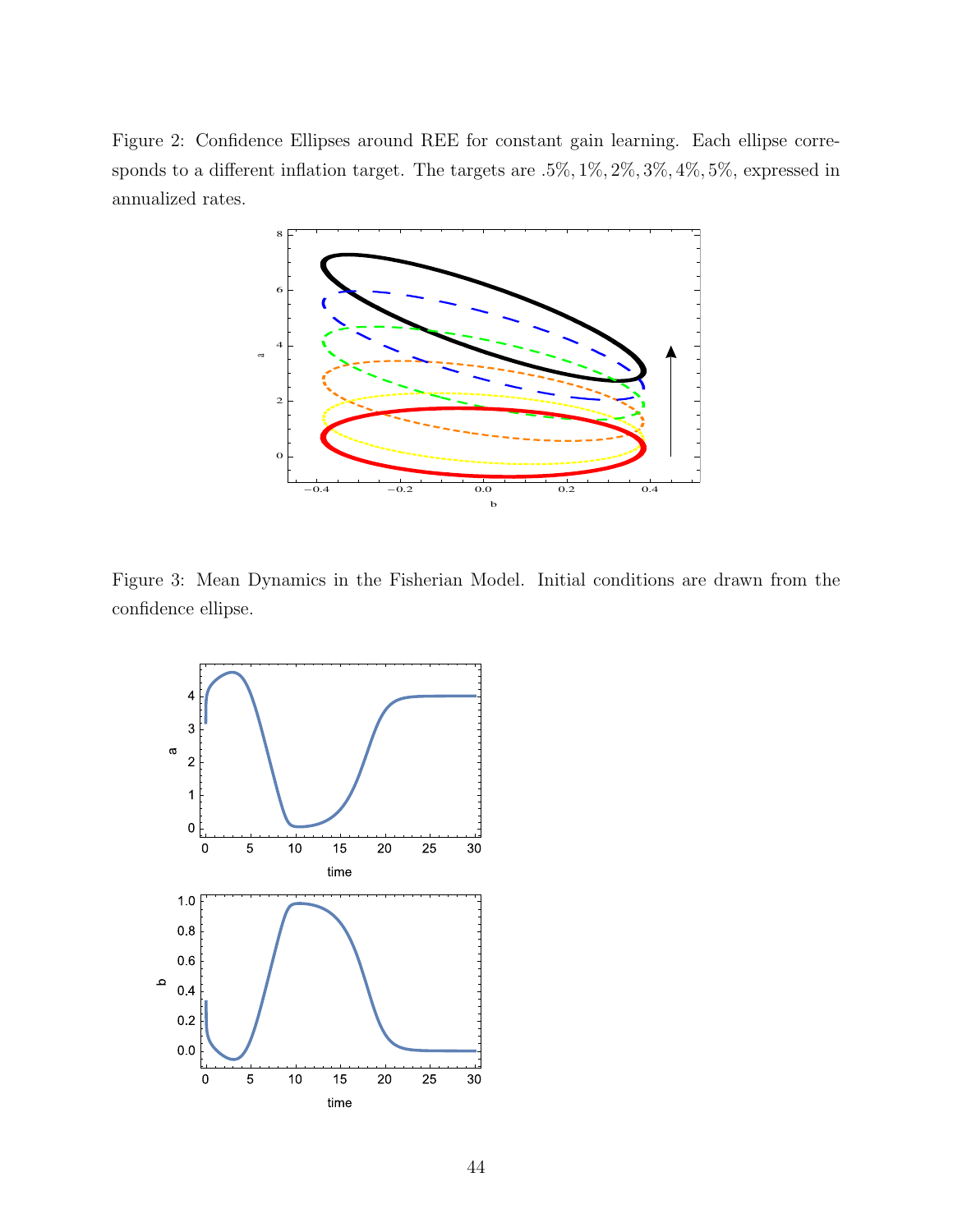Figure 4: Change in inflation target from 2% to 4%. Economy begins in the REE.  $\alpha =$  $1.1, \sigma_r^2 = .003, \gamma = .02.$ 



Figure 5: Fisherian inflation dynamics with a 4% target. Left panel plots an inflationary episode, right panel plots a disinflationary episode.

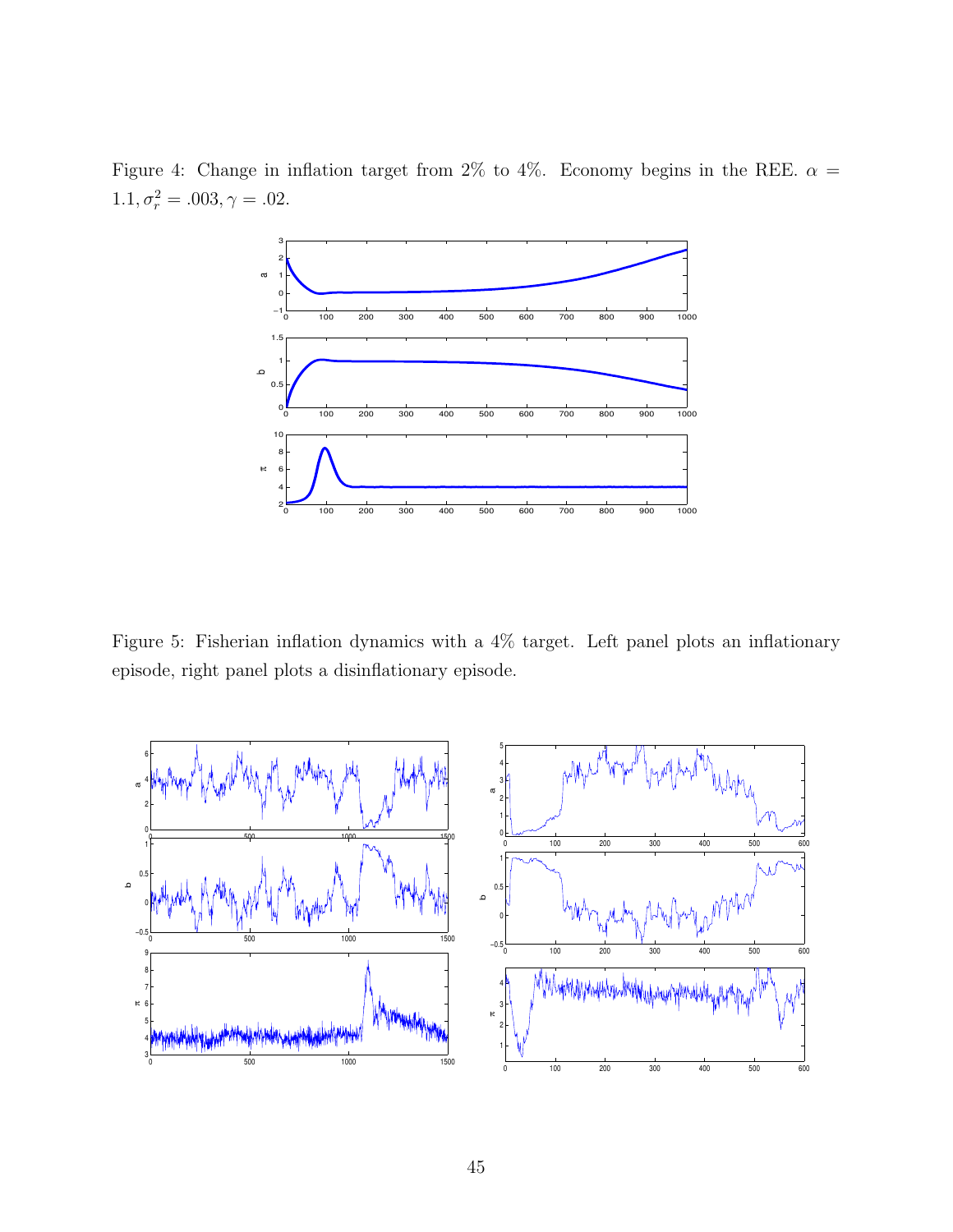Figure 6: Alternative implementations of new target. Left panel implements target incrementally over horizons of 1,8,16,32,64,128,256 quarters. Right panel initially sets a higher inflation target then lowers the target each quarter until reaching the desired 4% target.



Figure 7: Confidence Ellipse for 2% and 4% targets. Computed via monte-carlo simulations assuming an asymptotic normal distribution for the coefficients. The coefficients are centered around  $(0, 0)$  by de-meaning the simulated series.

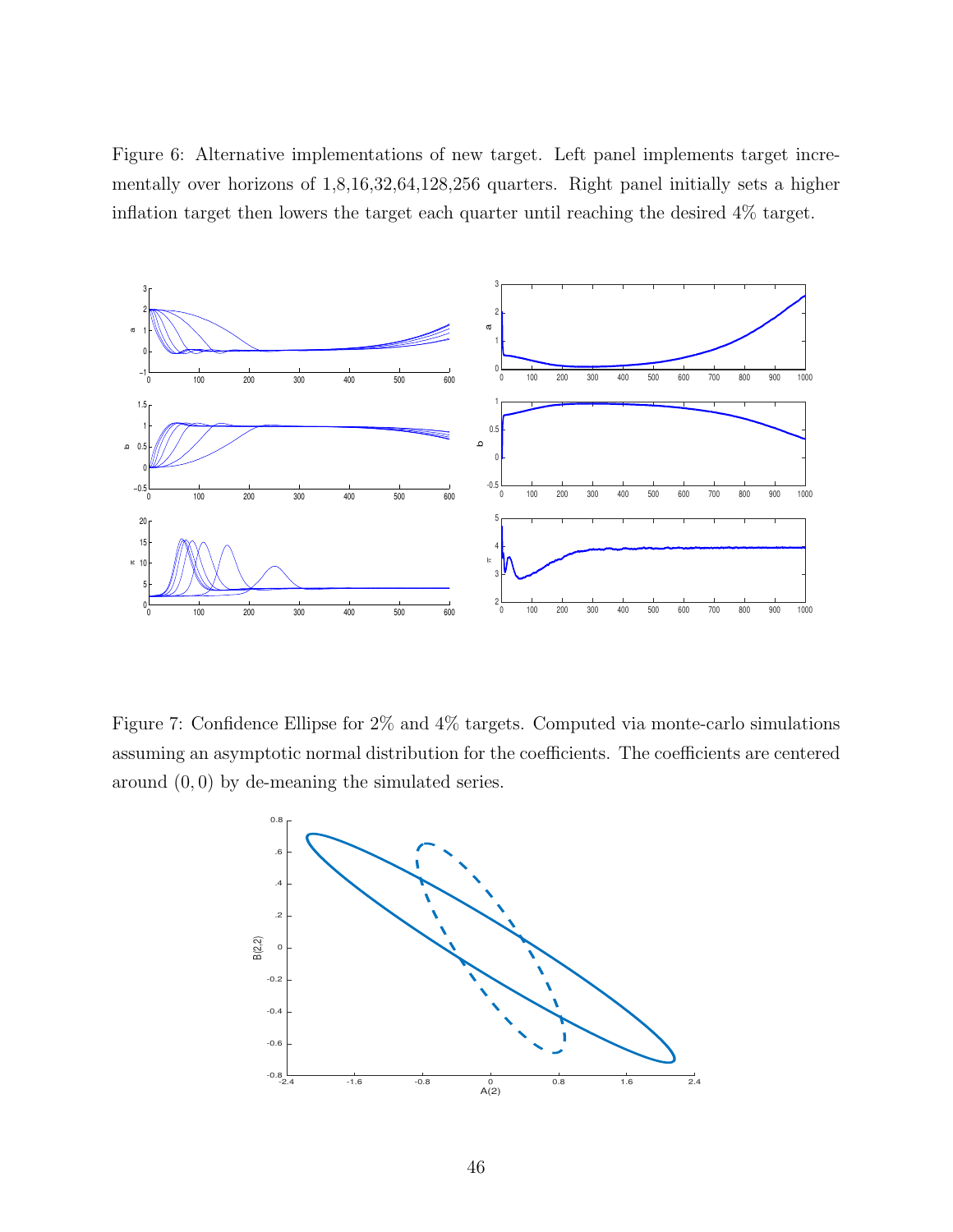

Figure 8: Mean dynamics in NK Model with a 4% target.

Figure 9: Mean dynamics in NK Model with alternative inflation targets.

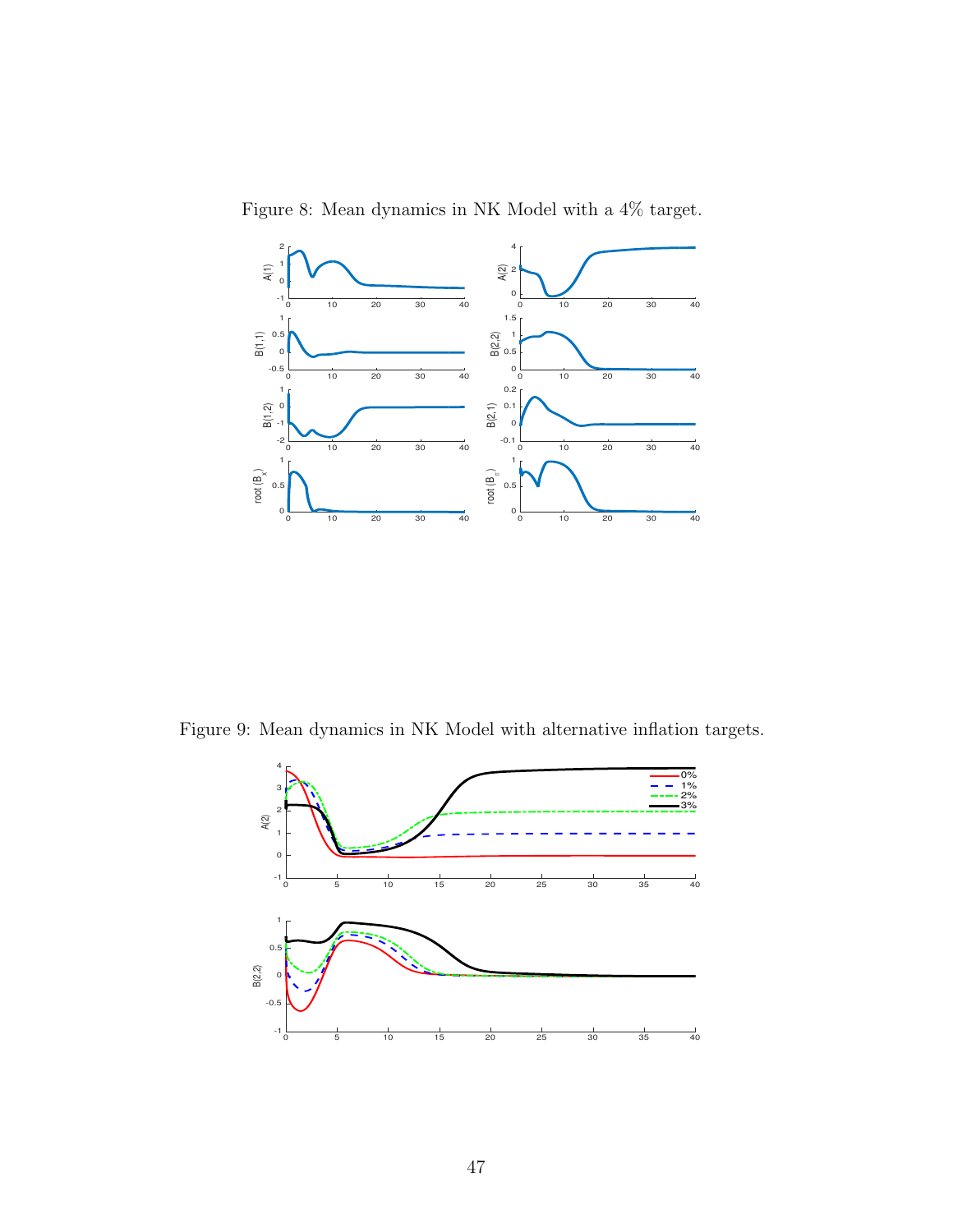Figure 10: Random-walk beliefs for various inflation targets. Figure plots the largest root of agents' VAR matrix  $B$  in the New Keynesian model with the baseline calibration.



Figure 11: Increasing the Inflation target from 2% to 4%.

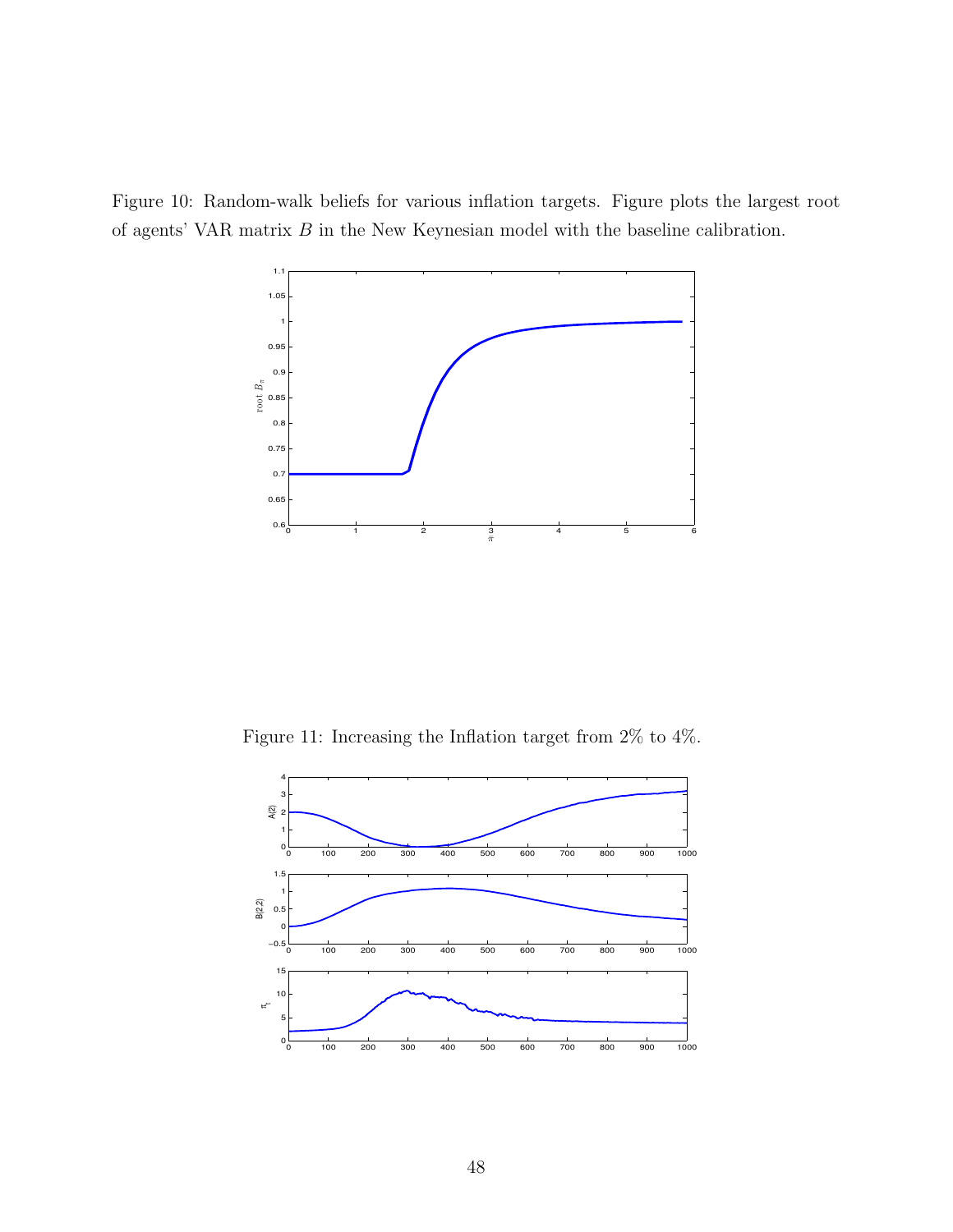

Figure 12: Inflation dynamics in NK Model with a 4% target.

Figure 13: A Policy Frontier for Random-walk beliefs. All pairs of policy coefficients  $(\alpha_x, \alpha_\pi)$ below the line can lead to random-walk beliefs in the mean dynamics for the NK model with the baseline calibration, and policy coefficients above the line do not exhibit random-walk beliefs. Circle corresponds to the Taylor rule.

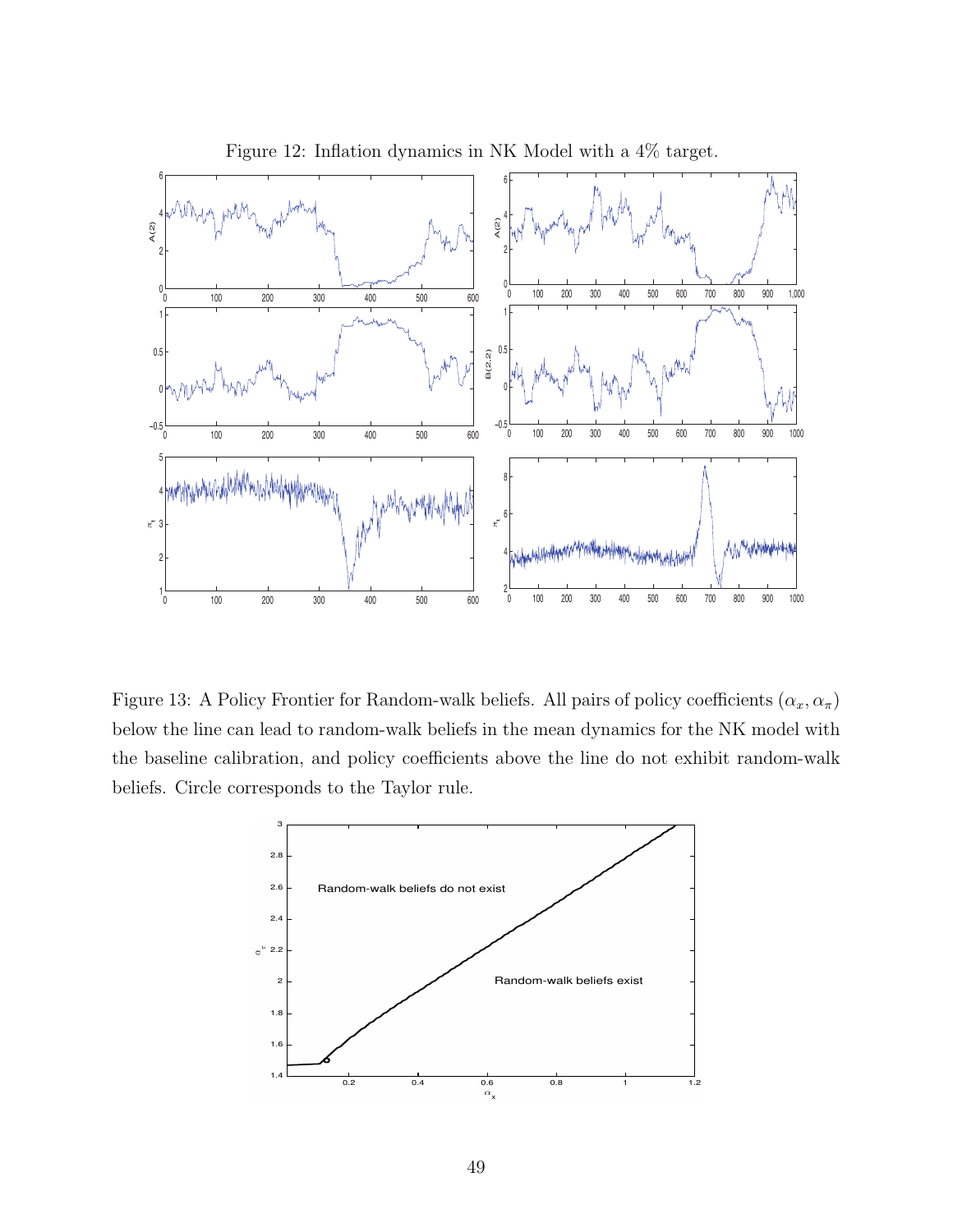

Figure 14: Inflation dynamics in NK Model with a 4% target and a zero lower bound.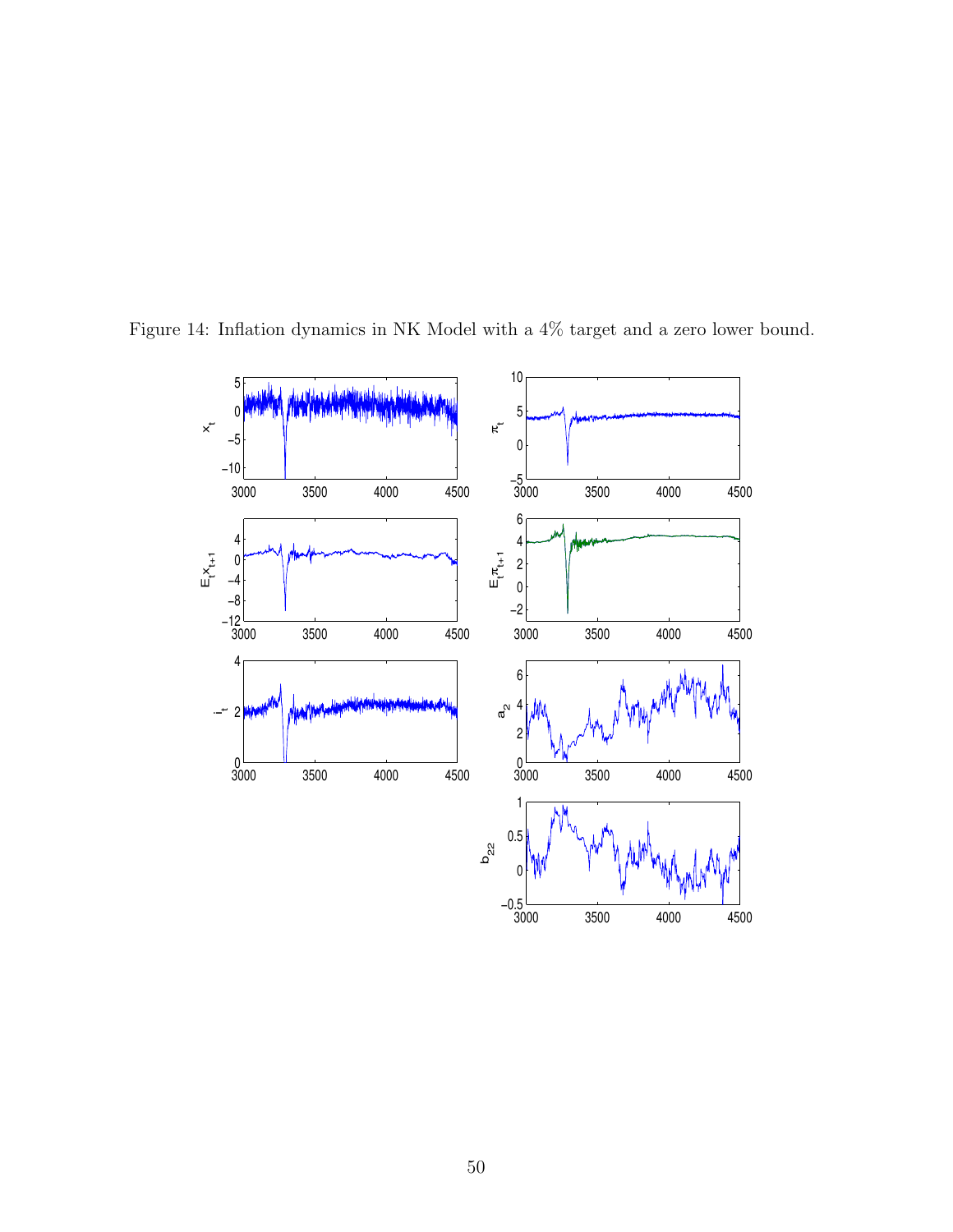Figure 15: Policy target communication.

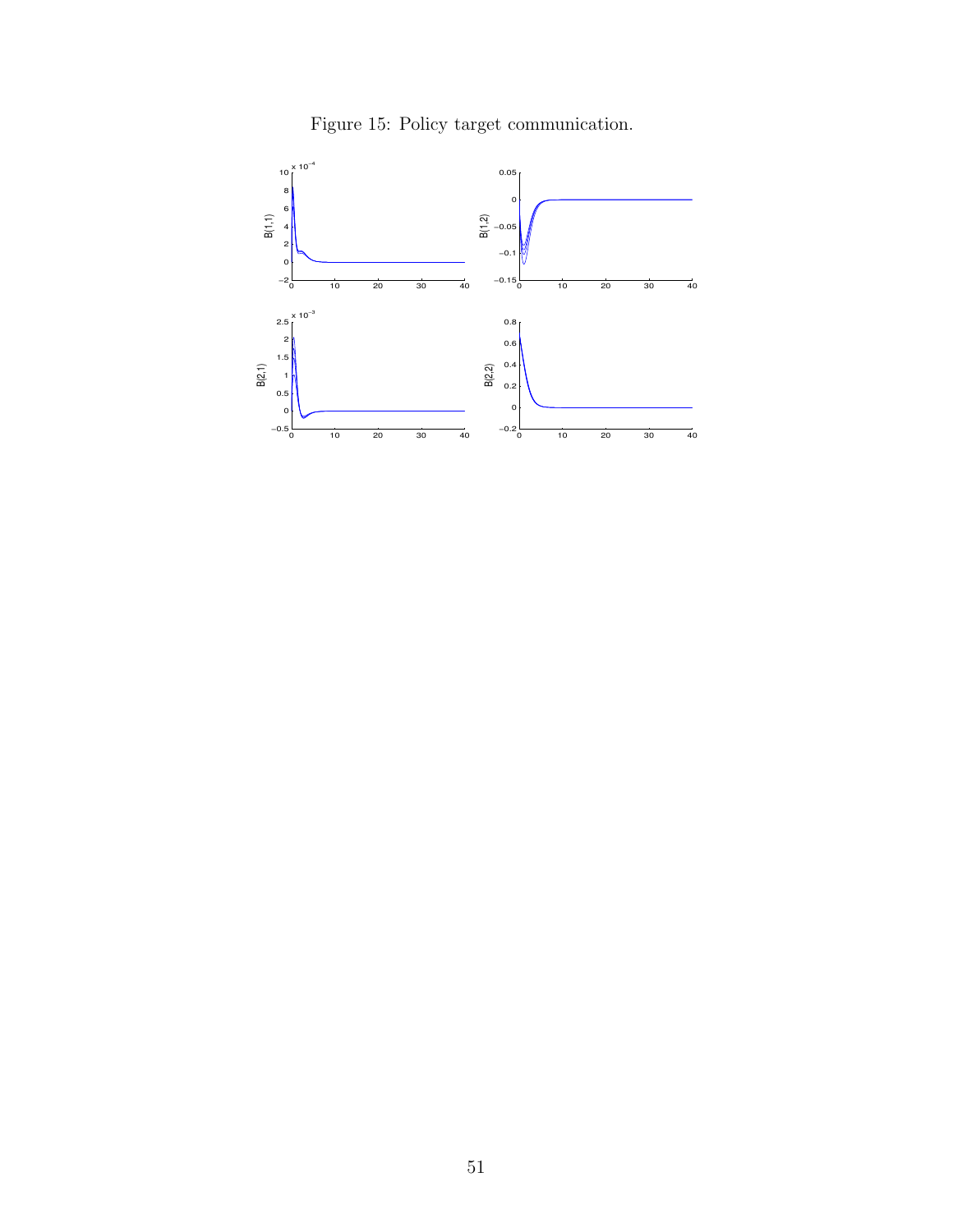

Figure 16: Increasing the target from 2% to 4% and increasing  $\alpha_{\pi}$  from 1.5 to 3.0.